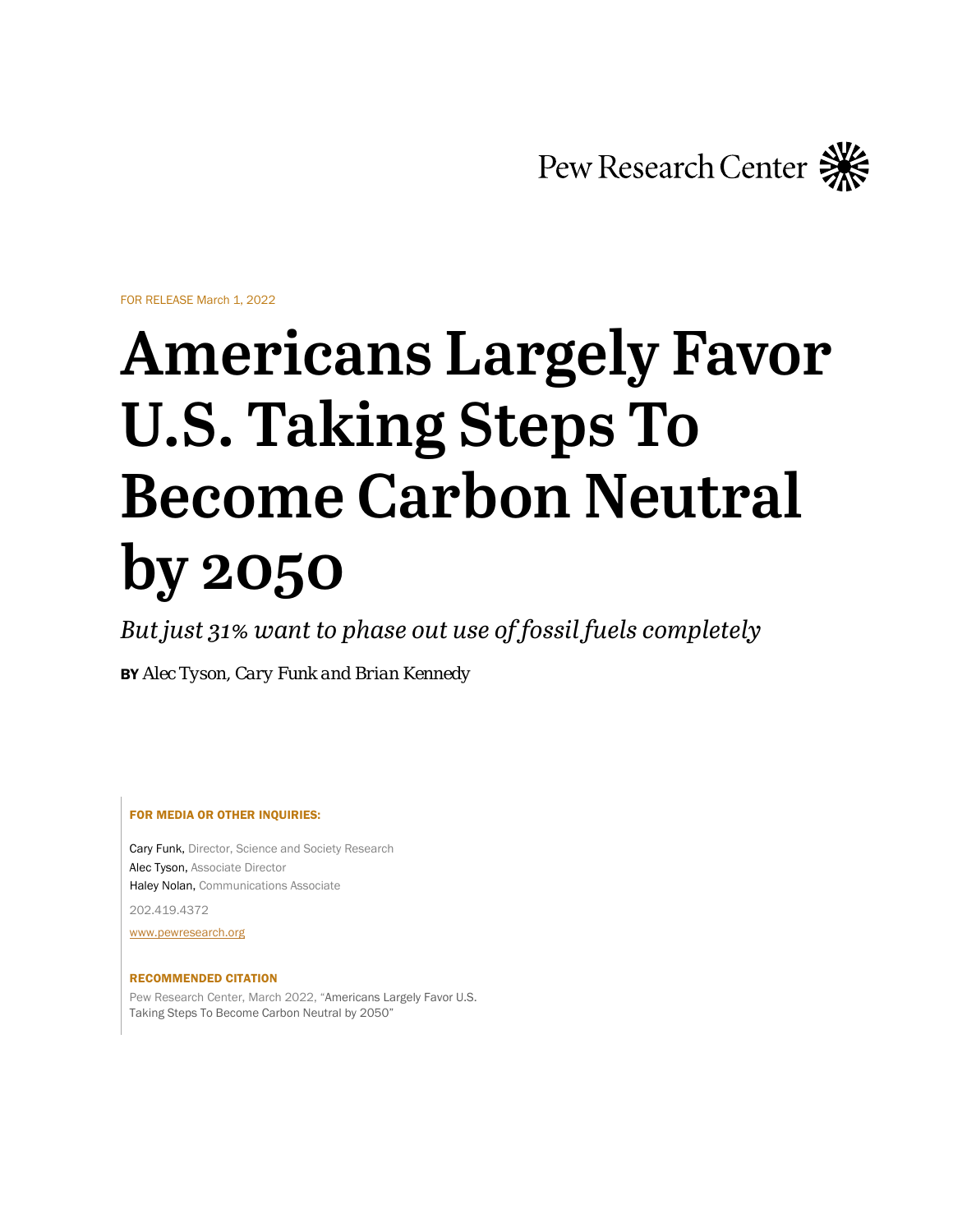# About Pew Research Center

Pew Research Center is a nonpartisan fact tank that informs the public about the issues, attitudes and trends shaping America and the world. It does not take policy positions. It conducts public opinion polling, demographic research, content analysis and other data-driven social science research. The Center studies U.S. politics and policy; journalism and media; internet, science and technology; religion and public life; Hispanic trends; global attitudes and trends; and U.S. social and demographic trends. All of the Center's reports are available at [www.pewresearch.org.](http://www.pewresearch.org/) Pew Research Center is a subsidiary of The Pew Charitable Trusts, its primary funder.

© Pew Research Center 2022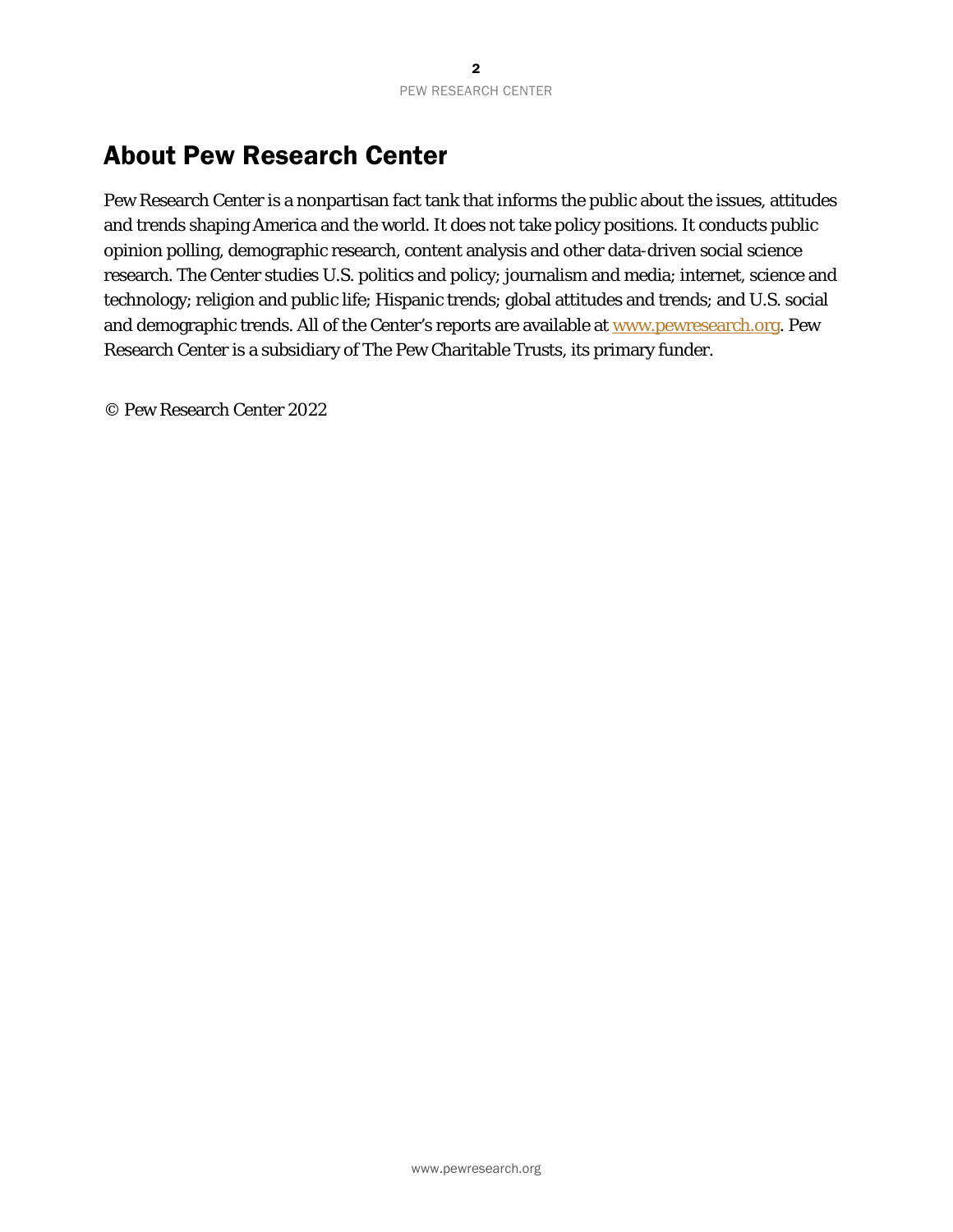# How we did this

Pew Research Center conducted this study to understand how Americans view climate and energy issues. For this analysis, we surveyed 10,237 U.S. adults from Jan. 24 to 30, 2022.

Everyone who took part in the survey is a member of the Center's American Trends Panel (ATP), an online survey panel that is recruited through national, random sampling of residential addresses. This way, nearly all U.S. adults have a chance of selection. The survey is weighted to be representative of the U.S. adult population by gender, race, ethnicity, partisan affiliation, education and other categories. Read more about the **ATP's methodology**.

Here are th[e questions used for this report,](#page-38-0) along with responses, and [its methodology.](#page-27-0)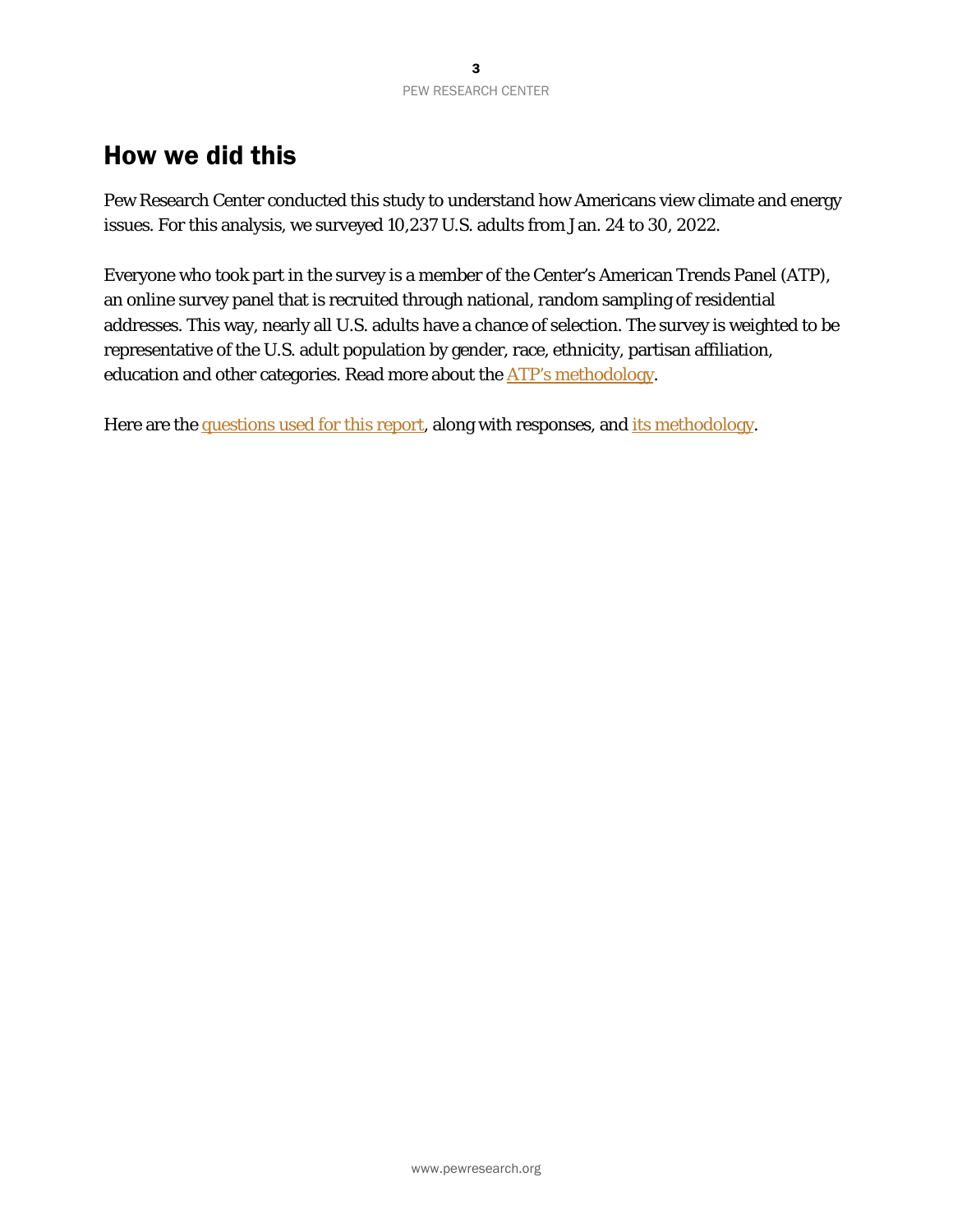# **Americans Largely Favor U.S. Taking Steps To Become Carbon Neutral by 2050**

*But just 31% want to phase out use of fossil fuels completely*

Amid growing global energy demand and **rising carbon dioxide emissions**, majorities of Americans say the United States should prioritize the development of renewable energy sources, such as wind and solar, and take steps toward the country becoming carbon neutral by the year 2050.

Still, Americans stop short of backing a complete break with fossil fuels and many foresee unexpected problems in a major transition to renewable energy. Economic concerns are also front of mind for many when asked to think about what a transition away from fossil fuels could mean for their own lives.

The new Pew Research Center survey of 10,237 U.S. adults conducted from Jan. 24 to 30, 2022, finds that 69% of U.S. adults prioritize developing alternative energy sources, such as wind and solar, over expanding the production of oil, coal and natural gas. The same share (69%) favors the

# Majorities prioritize alternative energy development and back U.S. taking steps to become carbon neutral

*% of U.S. adults who say …*



# But two-thirds want U.S. to keep a mix of fossil fuel and renewable energy sources



U.S. taking steps to become carbon neutral by 2050, a key component of President Joe Biden's [climate and energy policy agenda.](https://www.cnbc.com/2021/04/22/biden-pledges-to-slash-greenhouse-gas-emissions-in-half-by-2030.html)

A relatively small share of Americans (31%) believe the U.S. should phase out the use of oil, coal and natural gas completely; far more (67%) say the country should use a mix of fossil fuel and renewable energy sources. Officials are considering ways to remove carbon emissions from the atmosphere through tree plantings as well as [carbon capture and storage techniques.](https://www.reuters.com/business/environment/biden-administration-sees-carbon-capture-key-tool-climate-fight-2022-02-07/)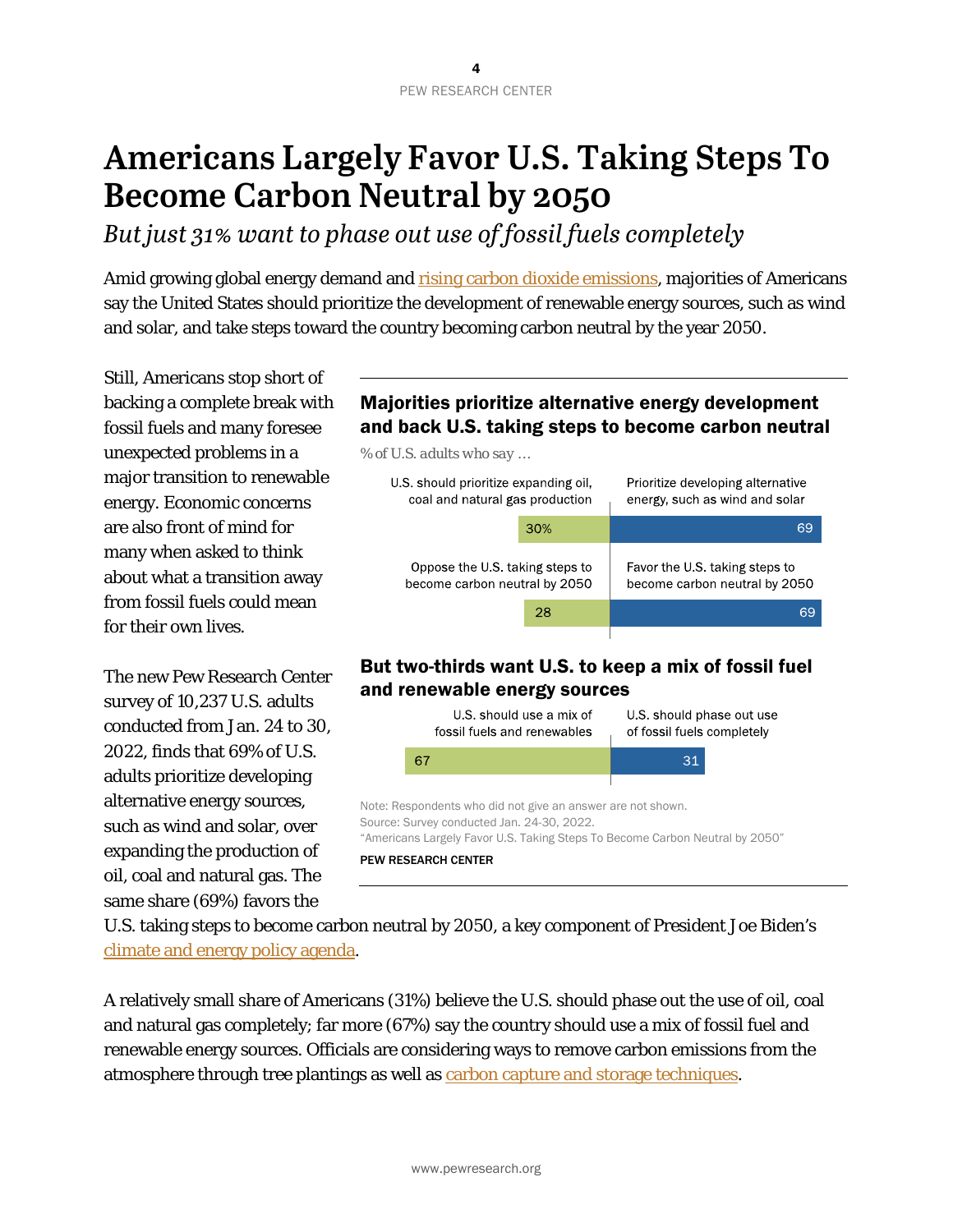The survey was conducted prior to escalating tensions and Russia's invasion of Ukraine that have driven increased *uncertainty* in global energy markets.

Partisan affiliation remains the dominant divide in views of climate and energy issues, with Republicans and Democrats staking out competing visions for the country's energy future.

On balance, Republicans and Republicanleaning independents give greater priority to expanding the production of oil, coal and natural gas than to developing alternative energy sources, and they overwhelmingly believe that fossil fuels should remain a part of the energy picture in the U.S.

Among Democrats and Democratic leaners, very large majorities support prioritizing the development of alternative energy sources and favor the U.S. taking steps to become carbon neutral by 2050.

Still, energy issues surface fault lines within both partisan coalitions.

Within the GOP:

 There is internal disagreement around the goal of the U.S. becoming carbon neutral: 66% of self-described moderate and liberal Republicans favor taking steps toward this, while 64% of conservative Republicans oppose this.

# Both party coalitions have internal differences over energy policy



Note: Respondents who did not give an answer are not shown. Source: Survey conducted Jan. 24-30, 2022. "Americans Largely Favor U.S. Taking Steps To Become Carbon Neutral by 2050"

PEW RESEARCH CENTER

• There is a similar divide by political ideology over the country's more important energy priority: 64% of moderate and liberal Republicans say it should be developing alternative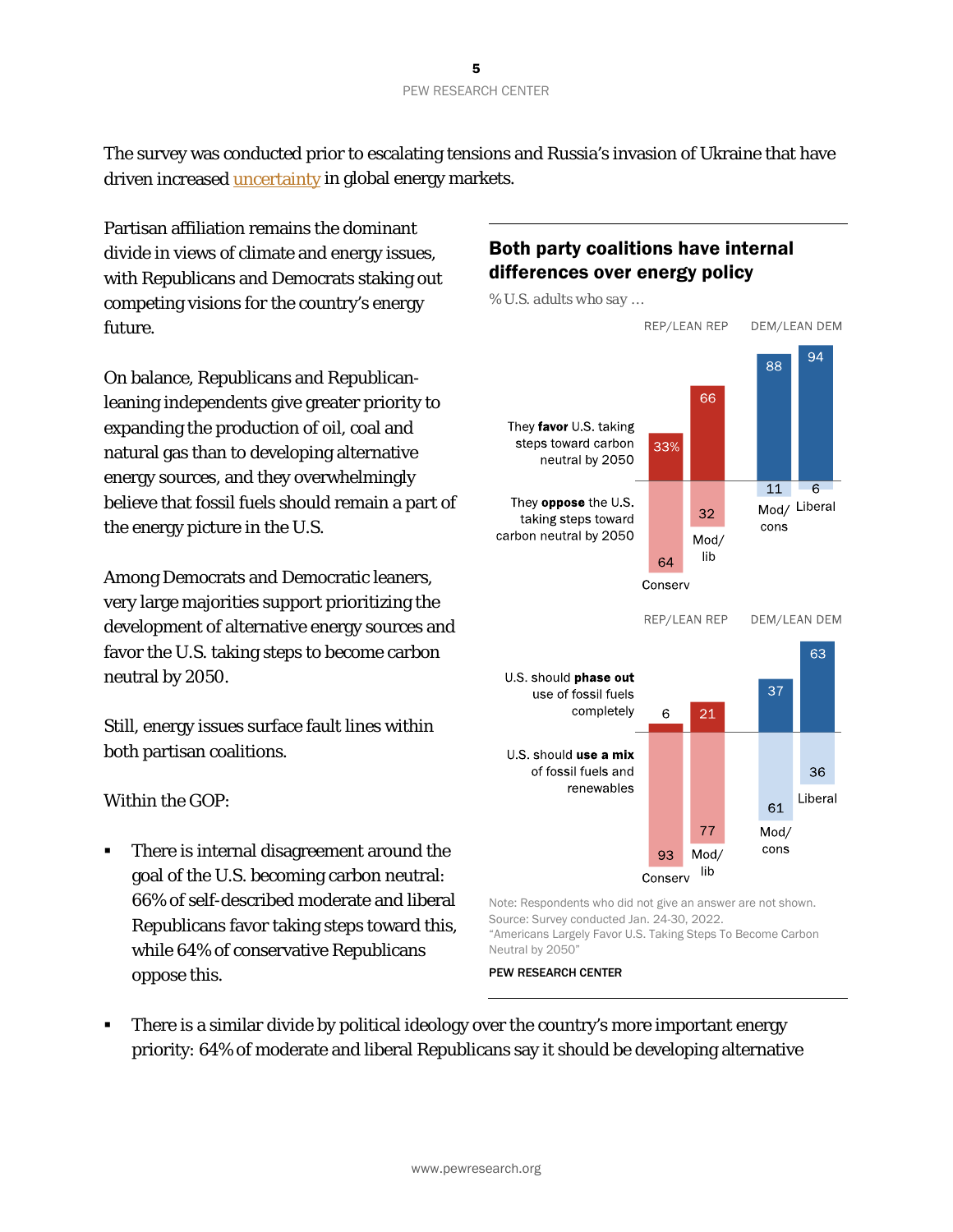sources such as wind and solar, whereas 67% of conservative Republicans say it should be expanding production of oil, coal and natural gas.

Among Democrats and independents who lean toward the Democratic Party:

- There is a split over whether the U.S. should phase out the use of oil, coal and natural gas completely (49% of Democrats say this) or use a mix of energy sources, including fossil fuels along with renewable sources (50%).
- This overall divide reflects competing views within the Democratic Party: 63% of liberal Democrats say the U.S. should phase out the use of fossil fuels completely, while a majority of moderate and conservative Democrats (61%) say it should use a mix of energy sources.

The new Center survey comes on the heels of U.S. participation in the United Nations Climate Change Conference (COP26) held in Glasgow last November. The survey finds broad support for the U.S. participating in international efforts to help reduce the effects of climate change; 75% favor and only 24% oppose this.

In thinking about the U.S. role in addressing global climate change, 54% of Americans say the U.S. should do about as

# Three-quarters of Americans support a U.S. role in global efforts to address climate change

*% of U.S. adults who say …*



much as other countries with large economies. About three-in-ten (31%) say it should be doing more than other large economies to help reduce climate change impacts, and 14% think the U.S. should do less than other countries with large economies.

There is little consensus over how much the U.S. is currently doing to address climate change: 36% say the U.S. is doing less than other countries with large economies to reduce the effects of climate change, while 32% say it is doing more and 31% say it is doing as much as others with large economies.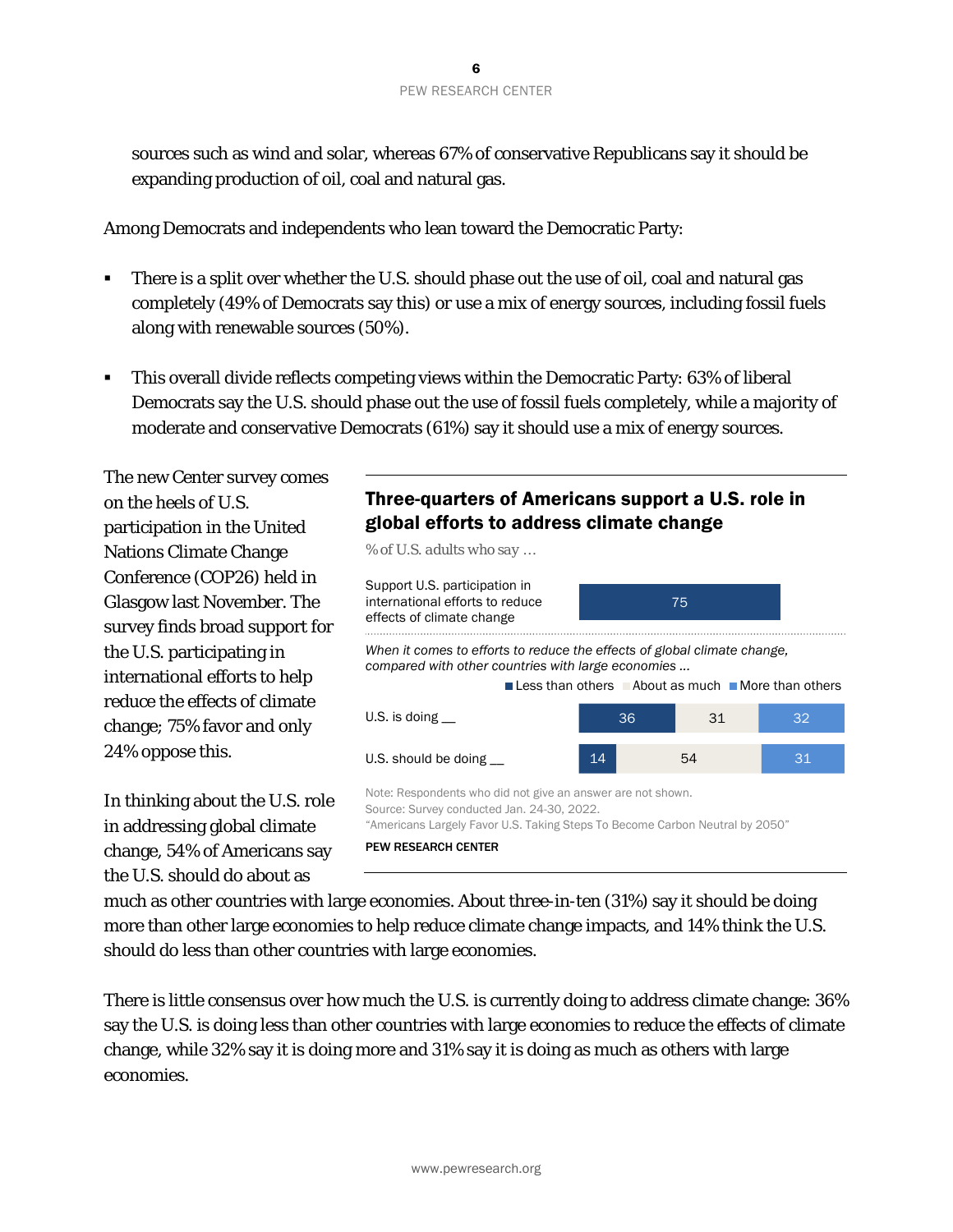Partisans generally agree that the U.S. should do at least as much as other countries with large economies in this area. But about half of Republicans (51%) think the U.S. is currently doing *more* than others, while about half of Democrats (49%) think the U.S. is currently doing *less* than other countries.

The nationally representative survey of 10,237 U.S. adults conducted from Jan. 24 to 30, 2022, explores Americans' views on the interrelated issues of energy and climate policy. Other key findings include:

**A 72% majority says the federal government should encourage the production of**  wind and solar power. About half (51%) say it should encourage the use of electric vehicles, while about a third say it should encourage the production of nuclear power (35%) and oil and gas drilling (33%). Fewer (20%) say the federal government should encourage coal mining, with the remainder saying that the government should either discourage coal mining or do neither of these.

# **Many Americans anticipate new problems for the country if it were to greatly reduce fossil fuel energy production while increasing renewable energy production.** Sevenin-ten say it's very or somewhat likely a major shift to renewable sources would lead to unexpected problems for the country. Americans are divided over whether a major shift from fossil fuel to renewable energy sources over the next 30 years would make the prices they pay to heat and cool their homes better (39%) or worse (39%). Another 20% say this would have no effect on these prices. Still, there's optimism over how a possible energy transition would impact other aspects of life: 63% think it would make their local air and water quality better and 56% think it would have a positive impact on local job opportunities in the energy sector.

**Even as Americans express concerns about a major shift away from fossil fuels, 72% say it's likely a transition would not happen fast enough to prevent severe problems from climate change.** Overall, 85% of Democrats and Democratic leaners as well as 58% of Republicans and Republican leaners say it is at least somewhat likely that a major energy transition would not happen fast enough to prevent severe problems from climate change.

**Partisan gaps widen over the environmental and economic effects of policies aimed at reducing the effects of climate change.** Democrats have become increasingly convinced that climate policies do more good than harm for the environment and help the U.S. economy. By contrast, Republicans take a mixed view of the environmental impact of policies aimed at reducing the effects of global climate change, and 62% now say they generally hurt the U.S. economy – up from 52% who said this in 2019.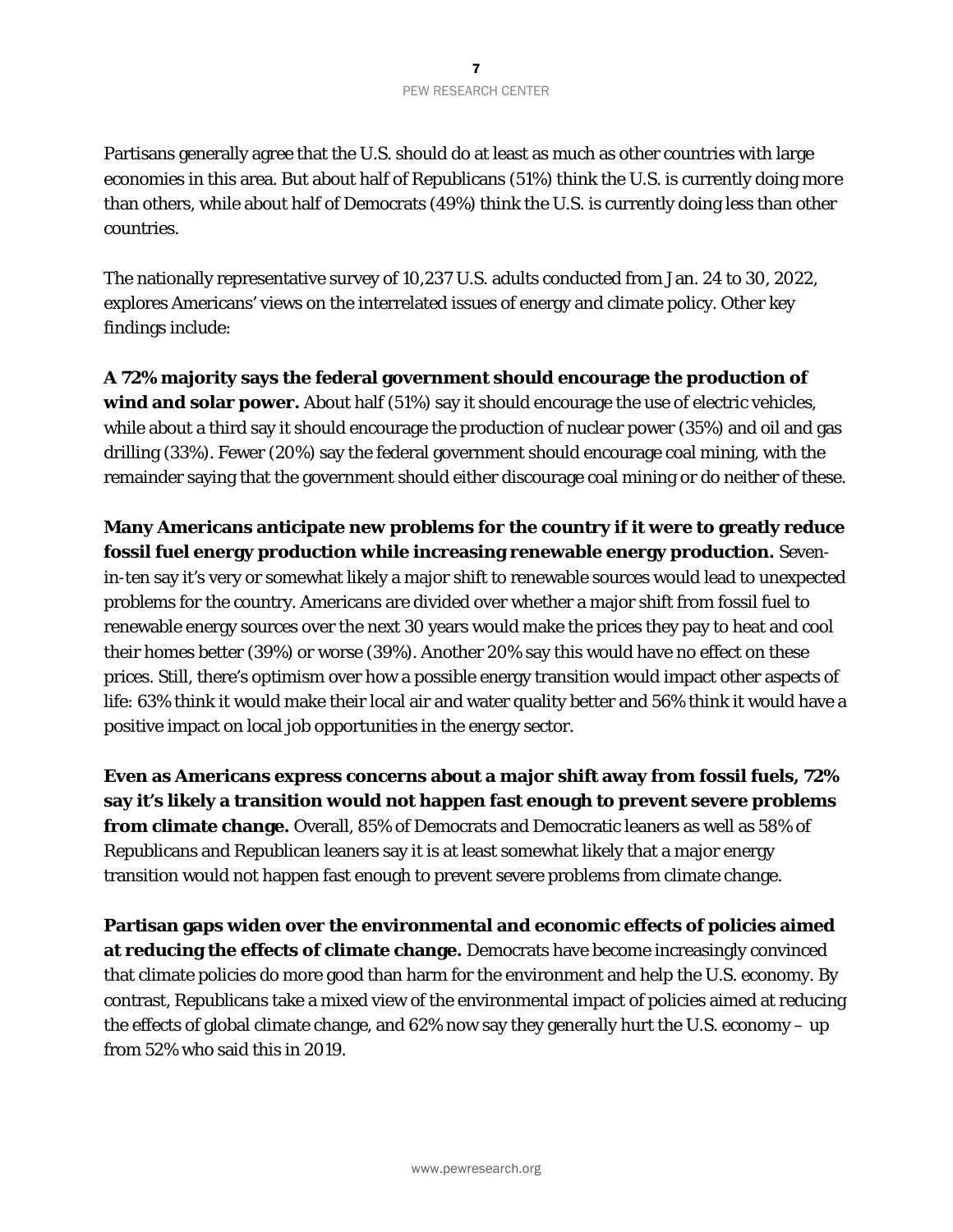# **72% of Americans believe the federal government should encourage wind and solar power production**

Americans' views on the federal government's role in energy activities reflect the greater priority they give to developing renewable over fossil fuel energy sources.

*following activities* 

A majority of Americans (72%) think the federal government should encourage the production of wind and solar power; just 5% say the federal government should discourage this and 22% say the government should neither encourage nor discourage production of wind and solar power.

On balance, more say the federal government should encourage than discourage the use of electric vehicles (51% vs. 10%); 39% say the federal government should neither encourage nor discourage this.

Americans express more mixed views on how the federal

# Majority of U.S. adults say federal government should encourage production of wind and solar power

*% of U.S. adults who say that the federal government should \_\_ each of the* 



PEW RESEARCH CENTER

government should engage with nuclear power production and oil and gas drilling. More say the federal government should encourage (35%) than discourage (26%) the production of nuclear power, while 37% say the government should do neither. Views about oil and gas drilling are evenly divided: Equal shares say the federal government should encourage, discourage and neither encourage nor discourage this (33% each).

Opinion is more negative toward a government role in coal mining. More say the federal government should discourage than encourage this activity (44% vs. 20%); 35% say it should do neither.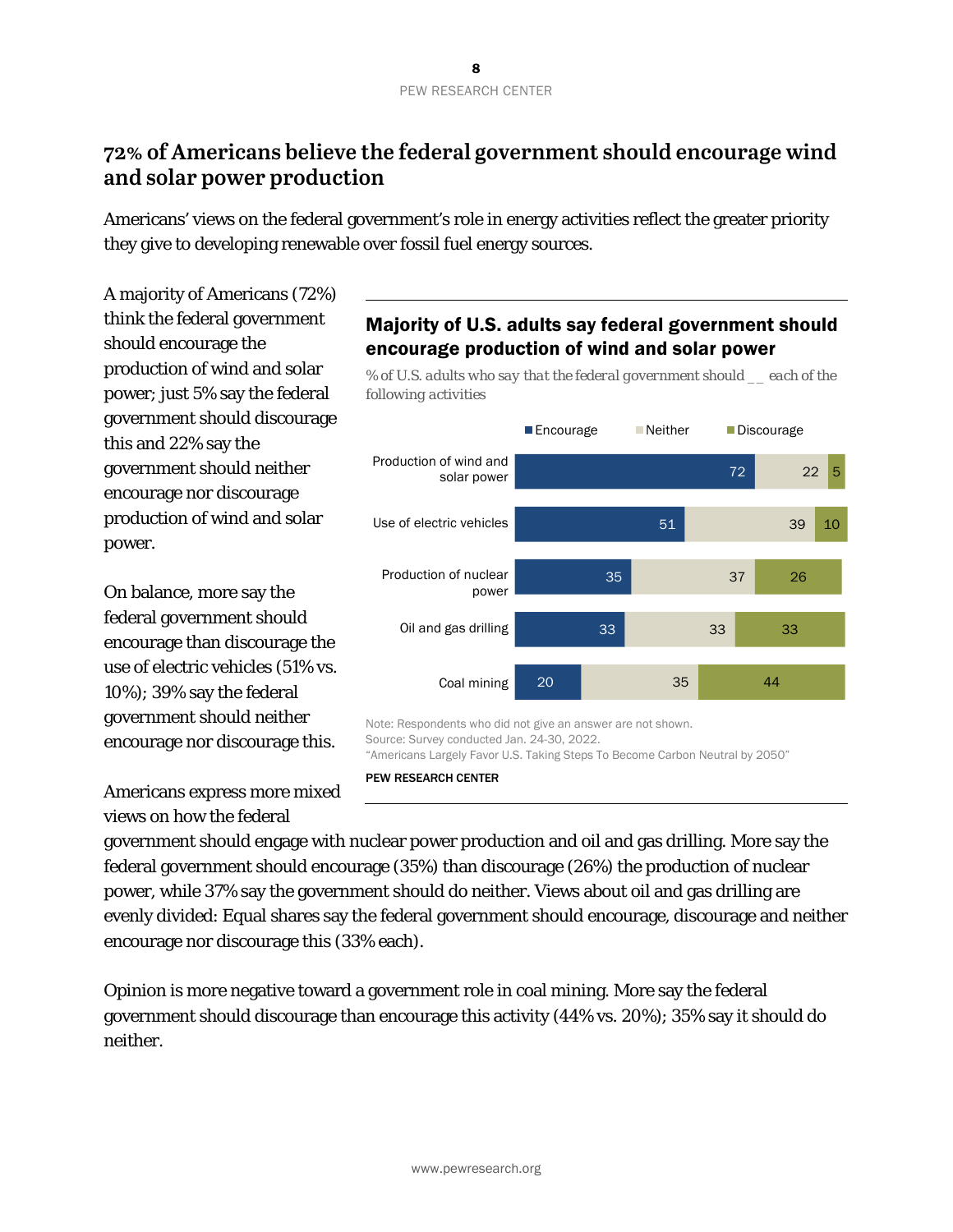Republicans and Democrats differ over the types of energyrelated activities they think the federal government should encourage or discourage.

An overwhelming majority of Democrats and Democraticleaning independents say the federal government should encourage the production of wind and solar power (87%). Seven-in-ten Democrats also say this about the use of electric vehicles. Democrats are about evenly divided over the role they think the federal government should play regarding nuclear power. Their views tilt negative when it comes to fossil fuels: 52% of Democrats say the federal government should discourage

# Partisans differ over whether the federal government should encourage the use of electric vehicles

*% of U.S. adults who say the federal government should \_\_ each of the following activities*



PEW RESEARCH CENTER

oil and gas drilling and 65% say it should discourage coal mining.

Among Republicans and Republican leaners, views toward fossil fuel energy production are much less negative. Overall, 51% of Republicans say the federal government should encourage oil and gas drilling, while just 12% say they should discourage it (37% say it should do neither). And more Republicans say the federal government should encourage than discourage coal mining, albeit by a narrower margin (32% to 19%). At the same time, 54% of Republicans say the federal government should encourage wind and solar power. On the use of electric vehicles, 56% say the federal government should neither encourage nor discourage this.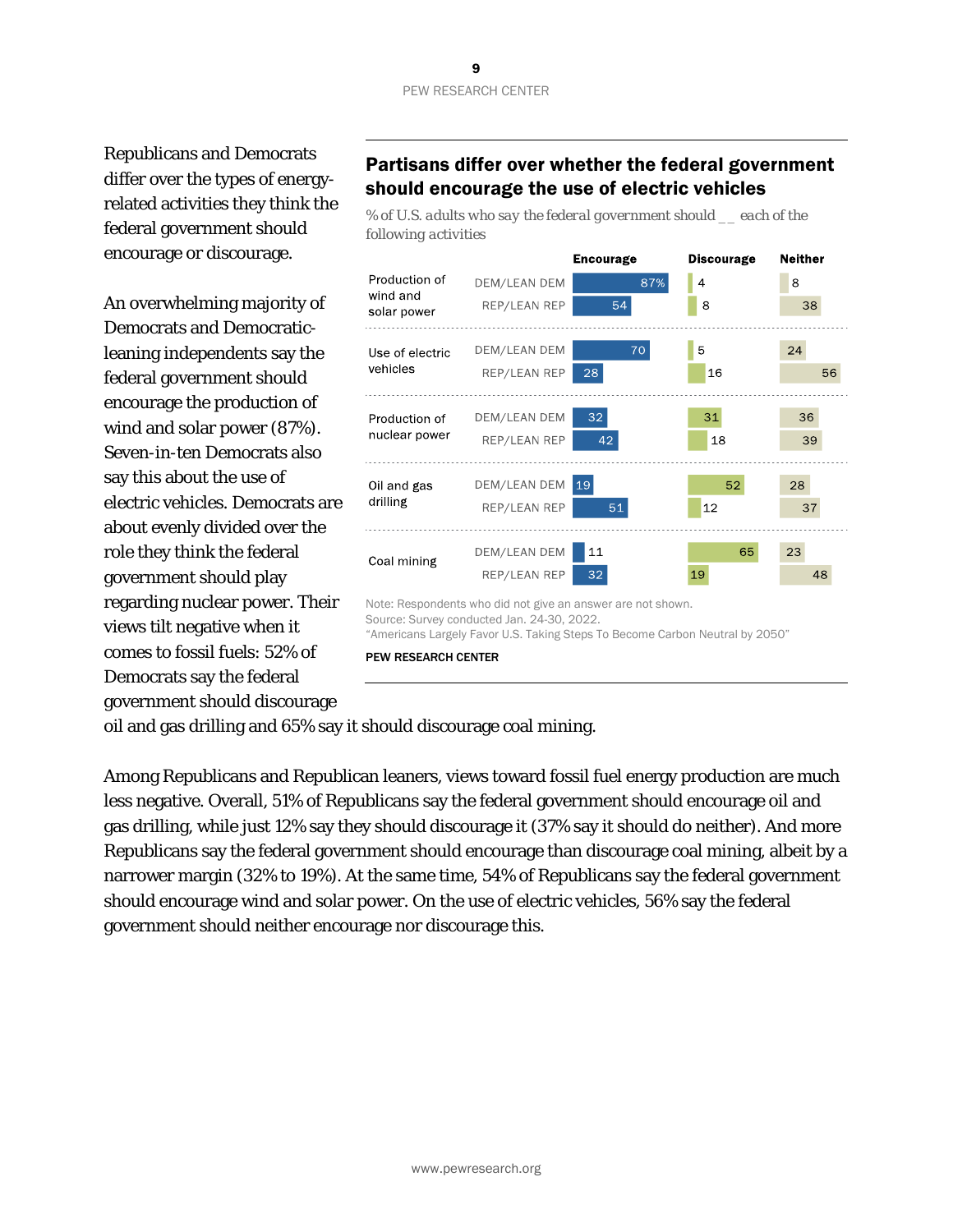# **Wide divides between Democrats and Republicans over U.S. taking steps to become carbon neutral; some differences within partisan coalitions**

The Biden administration has announced policies aimed at dramatically reducing carbon dioxide emissions in the U.S. as part of a goal to be carbon neutral by 2050. Meeting this goal would require major changes to the U.S. energy sector, [according to experts.](https://www.nytimes.com/2020/12/15/climate/america-next-decade-climate.html)

The new survey finds 69% of Americans say the more important energy priority for the country should be developing renewable energy sources, such as wind and solar; fewer (30%) prioritize expanding the production of fossil fuels, such as oil, coal and natural gas. These figures are roughly the same as when last asked in April 2021. See [the Appendix](#page-33-0) for more details.

Consistent with this view, 69% of Americans say they favor the U.S. taking steps to become carbon neutral by 2050 – that is, releasing no more carbon dioxide into the atmosphere than it removes; 28% of Americans say they oppose this.

Still, at present, the public generally opposes breaking with fossil fuels entirely. Two-thirds (67%) say the U.S. should use a mix of energy sources including oil, coal and natural gas along with renewable energy sources. A smaller share (31%) says the U.S. should phase out fossil fuels completely and only rely on renewable sources such as wind and solar power.

# Majority favors the U.S. taking steps to become carbon neutral by 2050

*% of U.S. adults who say they \_\_ the U.S. taking steps to become carbon neutral by 2050*



Note: Respondents who did not give an answer are not shown. Republicans and Democrats include independents and others who lean to each of the parties.

Source: Survey conducted Jan. 24-30, 2022.

"Americans Largely Favor U.S. Taking Steps To Become Carbon Neutral by 2050"

#### PEW RESEARCH CENTER

Nearly all Democrats and independents who lean to the Democratic Party (90%) favor the U.S. taking steps to become carbon neutral by 2050, a key component of Biden's environmental policy goals.

In contrast, slightly more than half (53%) of Republicans and GOP leaners oppose this goal, while 44% favor it.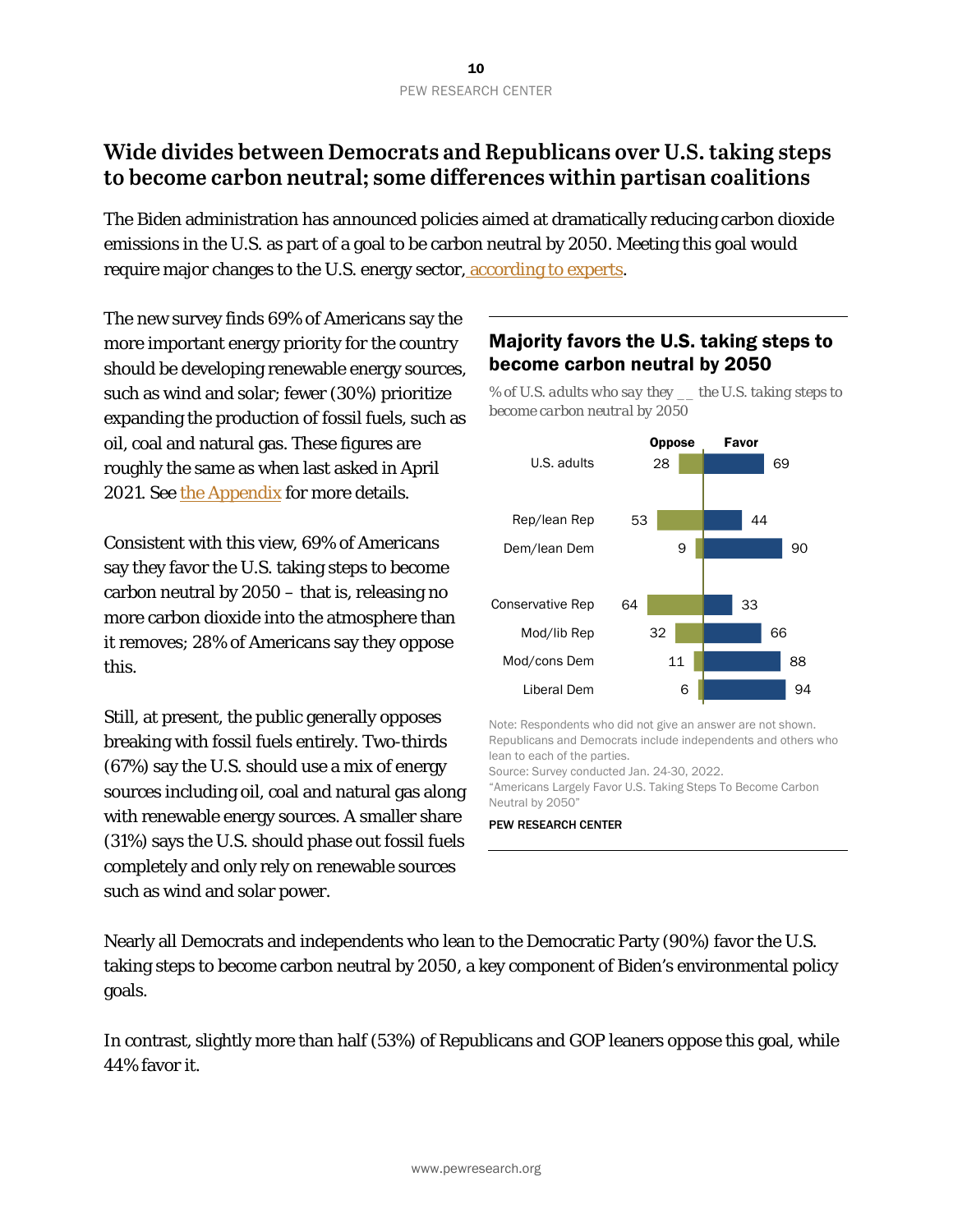There are notable differences of opinion among Republicans by political ideology as well as age.

Conservative Republicans oppose the U.S. taking steps to become carbon neutral by about a twoto-one margin (64% to 33%). By contrast, 66% of moderate and liberal Republicans favor this goal.

The youngest Republicans, ages 18 to 29, largely support the U.S. taking steps to become carbon neutral by 2050 (67% favor). Support is lower among older Republicans, with majorities of those 50 and older opposing this goal. [See Appendix](#page-33-0) for more details.

Among Democrats, large majorities across age and political ideology say they favor the U.S. taking steps to become carbon neutral by 2050.

Differences between Republicans and Democrats are similarly large when it comes to the question of whether the U.S. should use a mix of renewable and fossil fuel energy sources or should phase out the use of oil, coal and natural gas completely.

An overwhelming majority of Republicans (87%) think the U.S. should use a mix of energy sources including oil, coal and natural gas along with renewable sources.

By contrast, Democrats are roughly divided in their views: Half say the U.S. should use a mix of energy sources, while about the same share (49%) thinks the U.S. should phase out the use of fossil fuels

# Two-thirds say U.S. should use a mix of fossil fuels and renewable energy sources

*% of U.S. adults who say that the U.S. should …*

- **Phase out the use of oil, coal and natural gas completely, relying instead on** renewable sources
- Use a mix of energy sources including oil, coal and natural gas along with renewable sources



Note: Respondents who did not give an answer are not shown. Republicans and Democrats include independents and others who lean to each of the parties. Source: Survey conducted Jan. 24-30, 2022.

"Americans Largely Favor U.S. Taking Steps To Become Carbon Neutral by 2050"

PEW RESEARCH CENTER

completely and rely instead on sources such as wind and solar.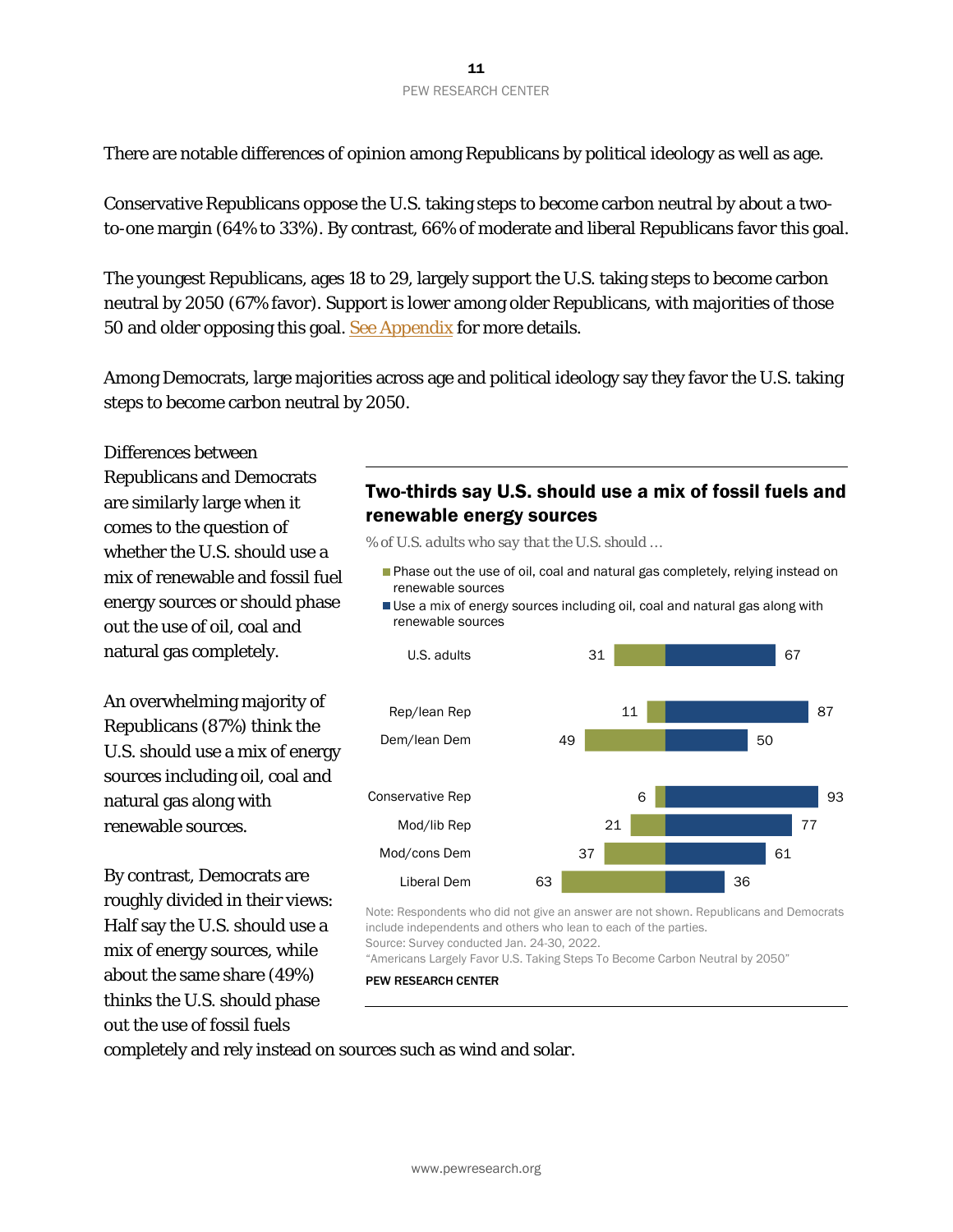There are wide differences of opinion on this question among Democrats by ideology. A majority of moderate and conservative Democrats (61%) think the U.S. should use a mix of both fossil fuel and renewable energy sources going forward. A majority of liberal Democrats (63%) take the opposite view and say the U.S. should phase out the use of oil, coal and natural gas completely and rely instead on renewable sources.

Younger adults, ages 18 to 29, are about as likely to say the U.S. should phase out fossil fuels completely (48%) as to say it should use a mix of energy sources (50%). In contrast, roughly twothirds or more of older adults in every other age group say the U.S. should use a mix of fossil fuels and renewable energy sources rather than phase out fossil fuels completely. Age differences in views are seen within both the Republican and Democratic parties. [See Appendix](#page-38-0) for more details.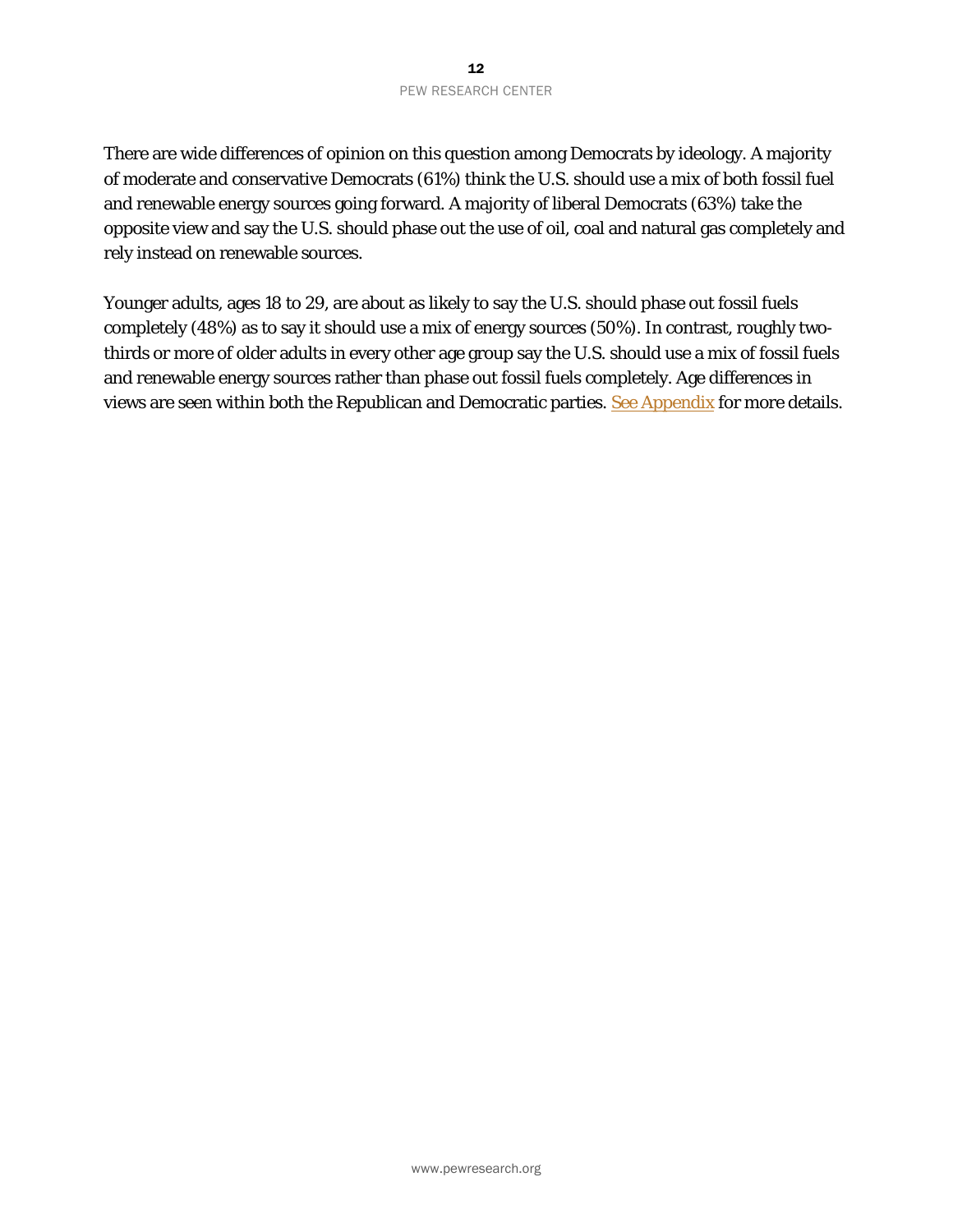# **What would a transition to renewable energy mean for Americans?**

When asked to think about how a possible shift from fossil fuels to renewable energy sources would impact their own local area, a majority of the public anticipates benefits for air and water quality as well as energy sector jobs in their local area. Yet sizable shares also anticipate higher costs for consumer goods and heating and cooling their homes.

Asked to think about the next 30 years, 63% of U.S. adults think air and water quality in their local area would get better if the U.S. greatly reduced energy production from fossil fuel sources such as oil, coal and natural gas while greatly increasing production from renewable sources such as wind and solar. About three-in-ten (28%) say such a transition would not have much of an effect on local air and water quality, while just 8% say it would make it worse.

On balance, more Americans think a possible transition to renewable energy production would make energy job opportunities in their local area better than worse (56% vs. 20%); 23% do not think it would have much of an effect.

# Majority expects air and water quality would improve if there's a major shift to renewable energy in the U.S.

*If the U.S. greatly reduces energy production from fossil fuel sources and increases energy production from renewable sources, % of U.S. adults who say it would \_\_ each of the following in their local area*



Note: Respondents who did not give an answer are not shown. Source: Survey conducted Jan. 24-30, 2022. "Americans Largely Favor U.S. Taking Steps to Become Carbon Neutral by 2050"

#### PEW RESEARCH CENTER

Public expectations are less positive when it comes to prices. As many expect that a major shift from fossil fuel to renewable energy sources over the next 30 years would make the prices they pay to heat and cool their home better (39%) as worse (39%). And expectations tilt negative when it comes to prices for consumer goods: 40% think a major shift to renewable energy production would make these prices worse, while 29% think it would make them better.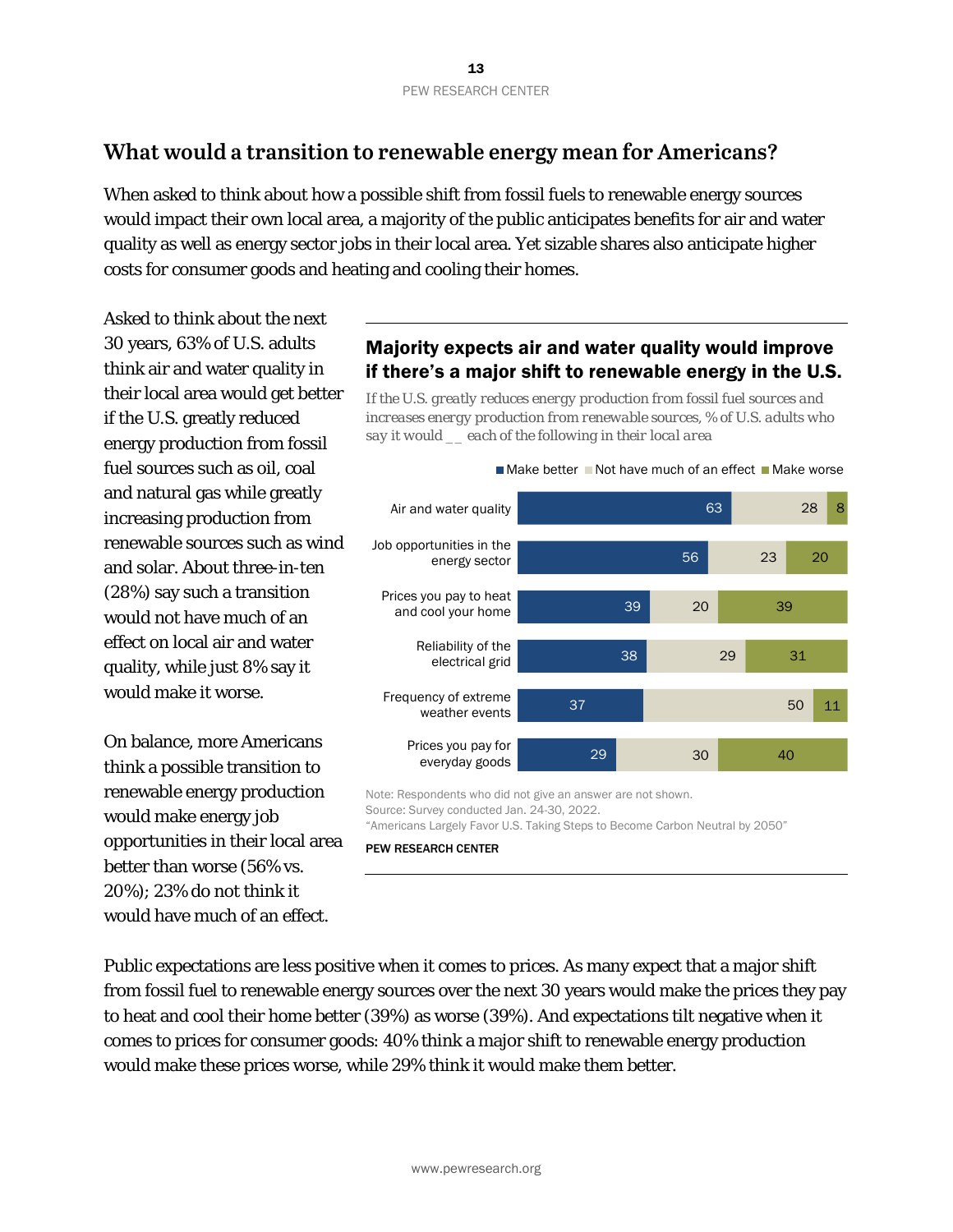A slightly larger share of U.S. adults say transitioning from fossil fuel to renewable sources would have a positive rather than negative effect on the reliability of the electrical grid (38% vs. 31%). About three-in-ten think an energy transition would not have much of an effect on the reliability of the electrical grid.

More say a renewable energy transition would make the frequency of extreme weather events better than w0rse in the U.S. (37% vs. 11%), though 50% say they don't think it would have much of an effect.

Democrats and Democratic leaners are much more optimistic than Republicans and Republican leaners about the possible impacts of a major transition from fossil fuel to renewable sources for energy production.

Much larger shares of Democrats than Republicans say reducing energy production from fossil fuels and increasing from renewable sources would make air and water quality (81% vs. 40%) and job opportunities in the energy sector (73% vs. 35%) better. Democrats are also far more likely than Republicans to say an energy transition would have a positive effect on the frequency of extreme weather (56% vs. 15%).

# Democrats expect positive impacts from a possible transition to much more renewable energy in U.S.

*If the U.S. greatly reduces energy production from fossil fuel sources and increases energy production from renewable sources, % of U.S. adults who say it would \_\_ each of the following in their local area*



Note: Respondents who did not give an answer are not shown.

Source: Survey conducted Jan. 24-30, 2022.

"Americans Largely Favor U.S. Taking Steps To Become Carbon Neutral by 2050"

PEW RESEARCH CENTER

Conversely, Republicans are far more likely than

Democrats to foresee greater pressure on prices if the country greatly shifts toward renewable energy sources over the next 30 years. A majority of Republicans (61%) say this potential energy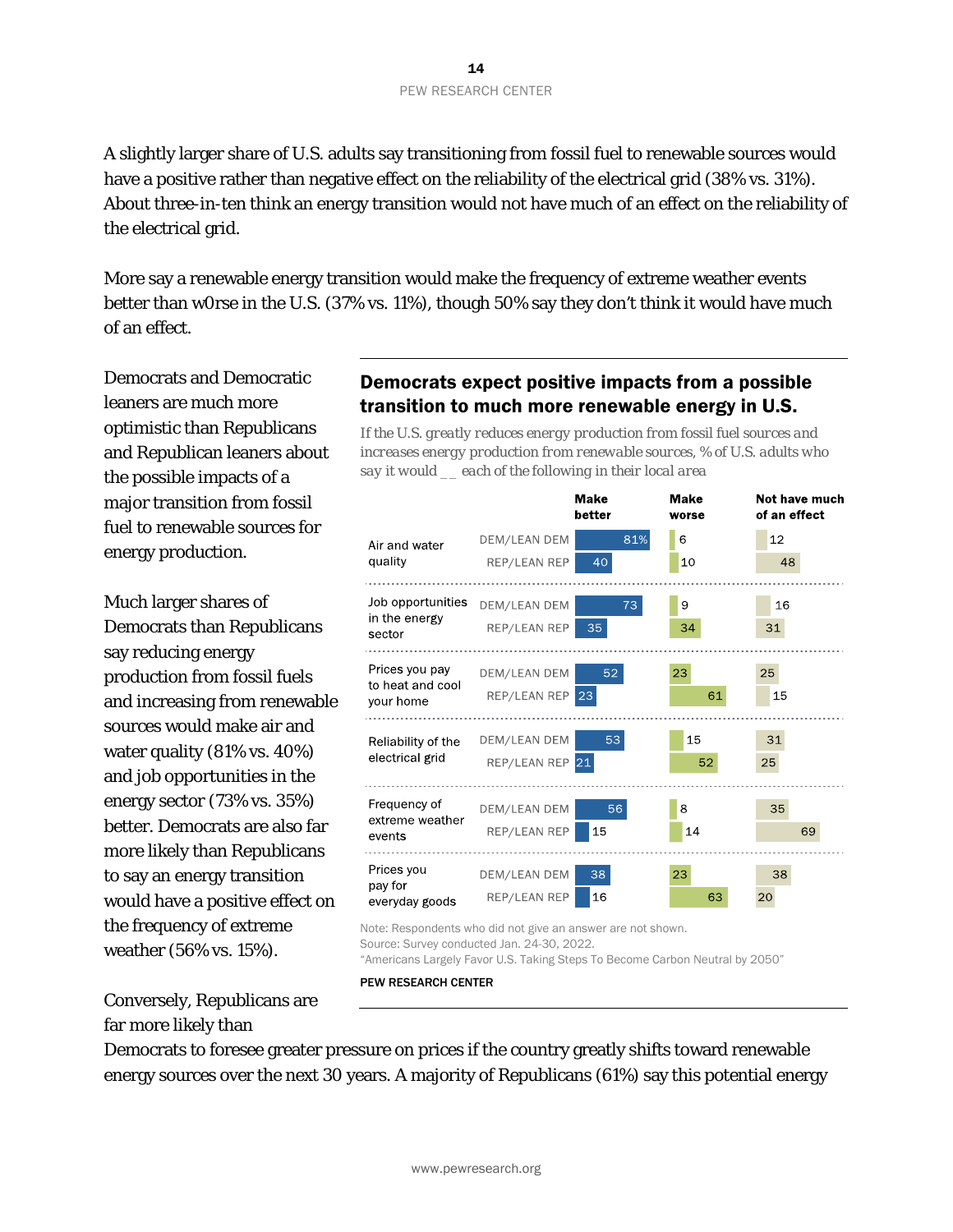transition would make home energy prices worse, compared with just 23% of Democrats. There's a similar gap in the shares of Republicans and Democrats who say a transition from fossil fuel to renewable energy sources would make the prices paid for everyday goods worse (63% vs. 23%).

When it comes to the reliability of the electrical grid, about half of Republicans (52%) think a transition from fossil fuels to renewables would make it worse; a similar share of Democrats (53%) think it would make it better.

# Americans see unexpected problems – as well as climate risks from not moving fast enough – in a possible transition to increased production of renewable energy

Asked about the implications of a transition from fossil fuel to renewable sources in a more general way, 72% of Americans think it's very or somewhat likely that this shift would not occur fast enough to prevent severe problems from climate change. A similar share (70%) thinks such a transition would be at least somewhat likely to cause unexpected problems for the country.

A large share of Republicans see a potential shift in energy sources as very (50%) or somewhat (31%) likely to be accompanied by unexpected problems. Six-in-ten Democrats also think unexpected problems are likely (though just 14% view this as *very* likely).

Majorities of both parties say it's very or somewhat likely that a major energy transition would not happen fast enough to prevent severe problems from climate change (85% of Democrats and 58% of Republicans say this would be at least somewhat likely).

# Americans express competing concerns over possible transition from fossil fuels to renewable energy sources

*% of U.S. adults who say if the U.S. greatly reduces energy production from fossil fuel sources and increases energy production from renewable sources, it …*

#### *Would lead to unexpected problems for the country*

| $\blacksquare$ Very likely $\blacksquare$ Somewhat likely $\blacksquare$ Not too/Not at all likely |  |    |    |    |    |    |    |
|----------------------------------------------------------------------------------------------------|--|----|----|----|----|----|----|
| U.S. adults                                                                                        |  | 30 |    |    | 40 |    | 29 |
| Rep/lean Rep                                                                                       |  |    | 50 |    |    | 31 | 18 |
| Dem/lean Dem 14                                                                                    |  |    |    | 46 |    | 39 |    |

#### *Would not happen fast enough to prevent severe problems from climate change*

■ Very likely ■ Somewhat likely ■ Not too/Not at all likely



Note: Respondents who did not give an answer are not shown. Source: Survey conducted Jan. 24-30, 2022. "Americans Largely Favor U.S. Taking Steps To Become Carbon Neutral by 2050"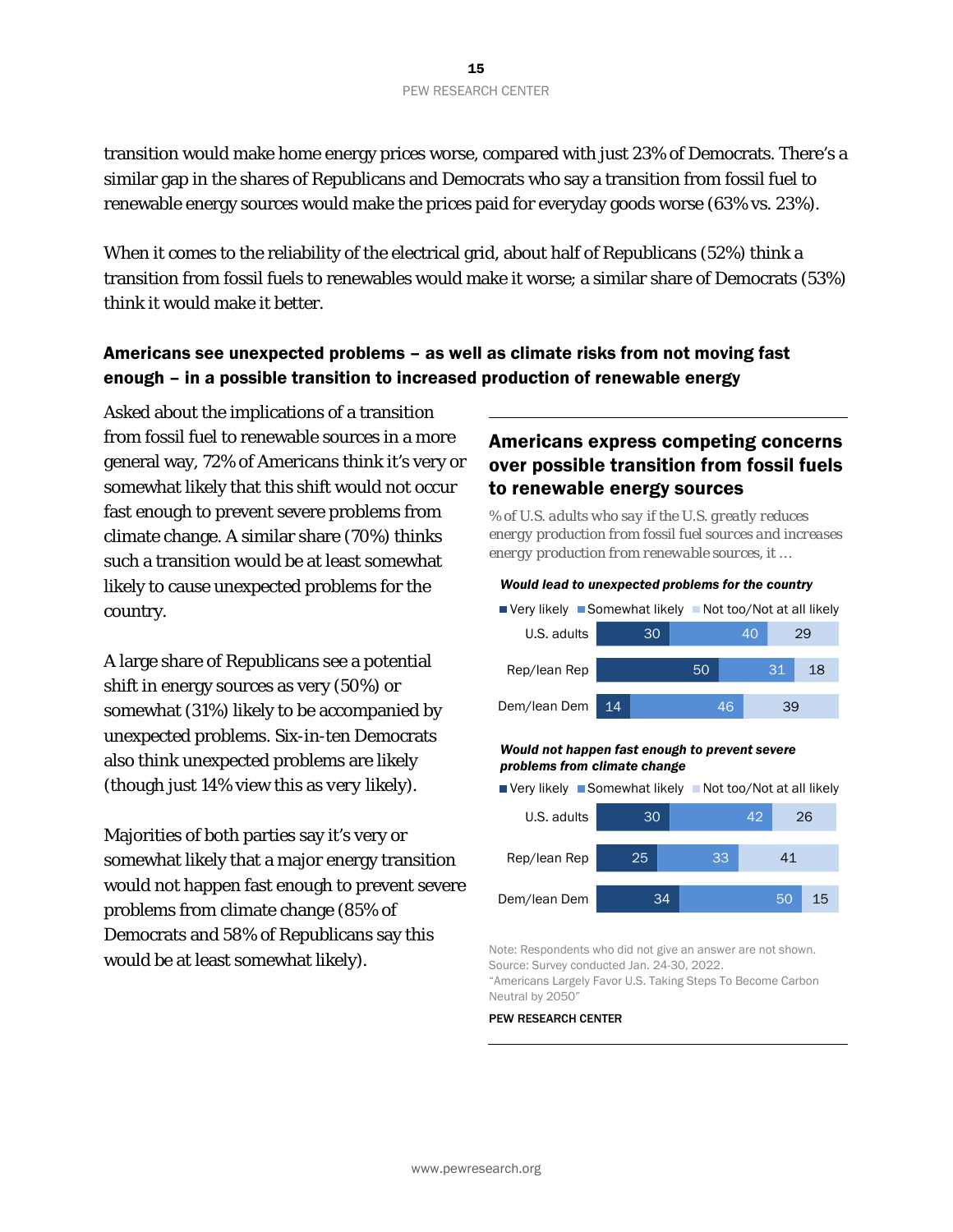### Main benefits – and downsides – that Americans foresee if U.S. phases out fossil fuels

Environmental and climate benefits are top of mind for many Americans when asked to explain, in

an open-ended question, what they think the main benefit would be from phasing out the use of oil, coal and natural gas completely.

About four-in-ten U.S. adults (43%) cite environmental and climate factors as benefits to phasing out fossil fuels, including roughly two-in-ten who mention a reduction in carbon emissions or that this shift would save the planet for future generations.

Far fewer mention other potential benefits: 8% say reducing dependence on foreign energy sources would be the main benefit to phasing out fossil fuels, while 8% also cite economic benefits such as lower energy costs or new jobs.

Overall, 13% of Americans say there would be no benefit from such a shift and 25% did not give an answer.

Among the roughly third of

Americans list positive environmental and climate impacts as main benefits to possible energy transition

*% of U.S. adults who say the main benefit to the U.S. phasing out oil, coal and natural gas completely would be …*

*Among those who say* 

|                                                                     |              | the U.S. should              |                                             |
|---------------------------------------------------------------------|--------------|------------------------------|---------------------------------------------|
|                                                                     | U.S. adults  | oil, coal and<br>natural gas | Phase out Use a mix of<br>energy<br>sources |
| Environment/climate benefits NET                                    | 43           | 61                           | 34                                          |
| Improves environment, general                                       | 14           | 18                           | 12                                          |
| Lowers pollution                                                    | 11           | 13                           | 11                                          |
| Reduces carbon emissions/<br>climate change impacts                 | 11           | 20                           | $\overline{7}$                              |
| Saves planet for future generations                                 | 10           | 19                           | 6                                           |
| Reduces dependence on other countries<br>for energy                 | 8            | 11                           | 6                                           |
| Economic benefits NET                                               | 8            | 12                           | 6                                           |
| Lowers energy costs                                                 | 5            | 6                            | $\overline{4}$                              |
| Creates jobs/higher-paying jobs                                     | $\mathbf{2}$ | 3                            | $\mathbf 1$                                 |
| Improves economy, general                                           | $\mathbf 1$  | $\overline{2}$               | $<\!\!\!\!\perp$                            |
| Renewable energy is more sustainable;<br>fossil fuels could run out | 3            | 3                            | $\mathfrak{D}$                              |
| Improves people's health                                            | 1            | $\overline{2}$               | $\mathbf{1}$                                |
| Should reduce use of fossil fuels,<br>not phase out                 | $\mathbf{1}$ | $\Omega$                     | $\mathbf{1}$                                |
| There would be no benefit                                           | 13           | $\overline{2}$               | 19                                          |
| Other responses/unclear                                             | 7            | 8                            | 6                                           |
| Don't know                                                          | $\mathbf 1$  | $\Omega$                     | $\overline{2}$                              |
| No answer                                                           | 25           | 16                           | 28                                          |

Note: Question was asked of a random selection of 30% of Form 1 respondents. Verbatim responses have been coded into categories. Figures add to more than 100% because multiple responses were accepted.

Source: Survey conducted Jan. 24-30, 2022.

"Americans Largely Favor U.S. Taking Steps To Become Carbon Neutral by 2050"

#### PEW RESEARCH CENTER

Americans who support the U.S. phasing out fossil fuels completely, a majority (61%) raise environmental and climate factors as the main benefit to doing so. Far fewer of those who support the U.S. continuing to use a mix of fossil fuel and renewable energy sources (34%) mention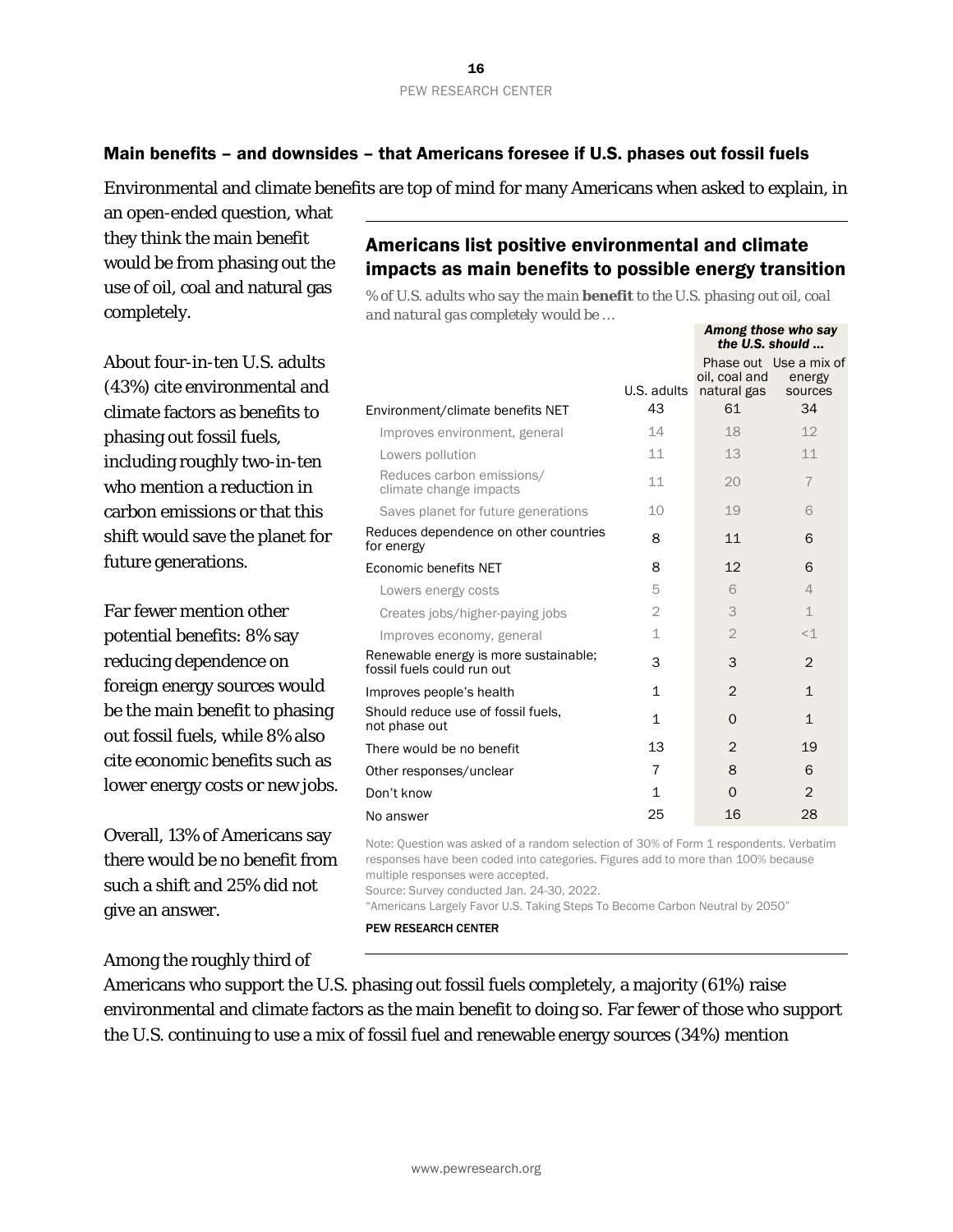upsides for the environment and climate from this possibility. And about two-in-ten (19%) of this group say there would be no benefit to phasing out oil, coal and natural gas completely.

Economic factors loom large in anticipated downsides from the possibility of phasing out fossil fuels completely.

About a third (35%) of U.S. adults raise economic factors as the main downside to such an energy transition, including 18% who mention job losses and 18% who point to higher energy costs.

About one-in-five (21%) raise concerns about the reliability of renewable energy sources or say that the country is not ready to phase out fossil fuels entirely.

The majority of Americans who say the U.S. should continue to use a mix of fossil fuel and renewable energy sources are more likely to raise concerns about the reliability of an energy system based solely on renewable energy sources.

# Economic concerns, preparedness seen as main downsides to phasing out oil, coal and natural gas

*% of U.S. adults who say the main downside to the U.S. phasing out oil, coal and natural gas completely would be …*

*Among those who say* 

|                                                                              |             |                              | the U.S. should                             |
|------------------------------------------------------------------------------|-------------|------------------------------|---------------------------------------------|
|                                                                              | U.S. adults | oil, coal and<br>natural gas | Phase out Use a mix of<br>energy<br>sources |
| Economic downsides NET                                                       | 35          | 40                           | 34                                          |
| Higher energy costs                                                          | 18          | 15                           | 20                                          |
| Job loss/Need for worker retraining                                          | 18          | 24                           | 15                                          |
| Hurts the economy, general                                                   | 3           | $\mathfrak{D}$               | 3                                           |
| Not ready to phase out fossil fuels/<br>switch to renewable energy NET       | 21          | 12                           | 26                                          |
| Renewable energy is not reliable                                             | 12          | $\overline{7}$               | 15                                          |
| Renewable energy would not meet<br>demand                                    | 5           | 3                            | 6                                           |
| Not ready to completely phase out<br>fossil fuels, general                   | 5           | $\overline{2}$               | 6                                           |
| Politicians, corporations, lobbyists would<br>not allow this to happen       | 3           | $\overline{7}$               | $\mathbf{1}$                                |
| Should not phase out fossil fuels                                            | 3           | $<$ $1$                      | 4                                           |
| Would need to continue or increase<br>reliance on other countries for energy | 2           | $\leq$ 1                     | 3                                           |
| There would be no downside                                                   | 4           | 8                            | $\overline{2}$                              |
| Other responses/unclear                                                      | 7           | $\overline{7}$               | $\overline{7}$                              |
| Don't know                                                                   | 2           | 2                            | 2                                           |
| No answer                                                                    | 28          | 24                           | 30                                          |

Note: Question was asked of a random selection of 30% of Form 2 respondents. Verbatim responses have been coded into categories. Figures add to more than 100% because multiple responses were accepted.

Source: Survey conducted Jan. 24-30, 2022.

"Americans Largely Favor U.S. Taking Steps To Become Carbon Neutral by 2050"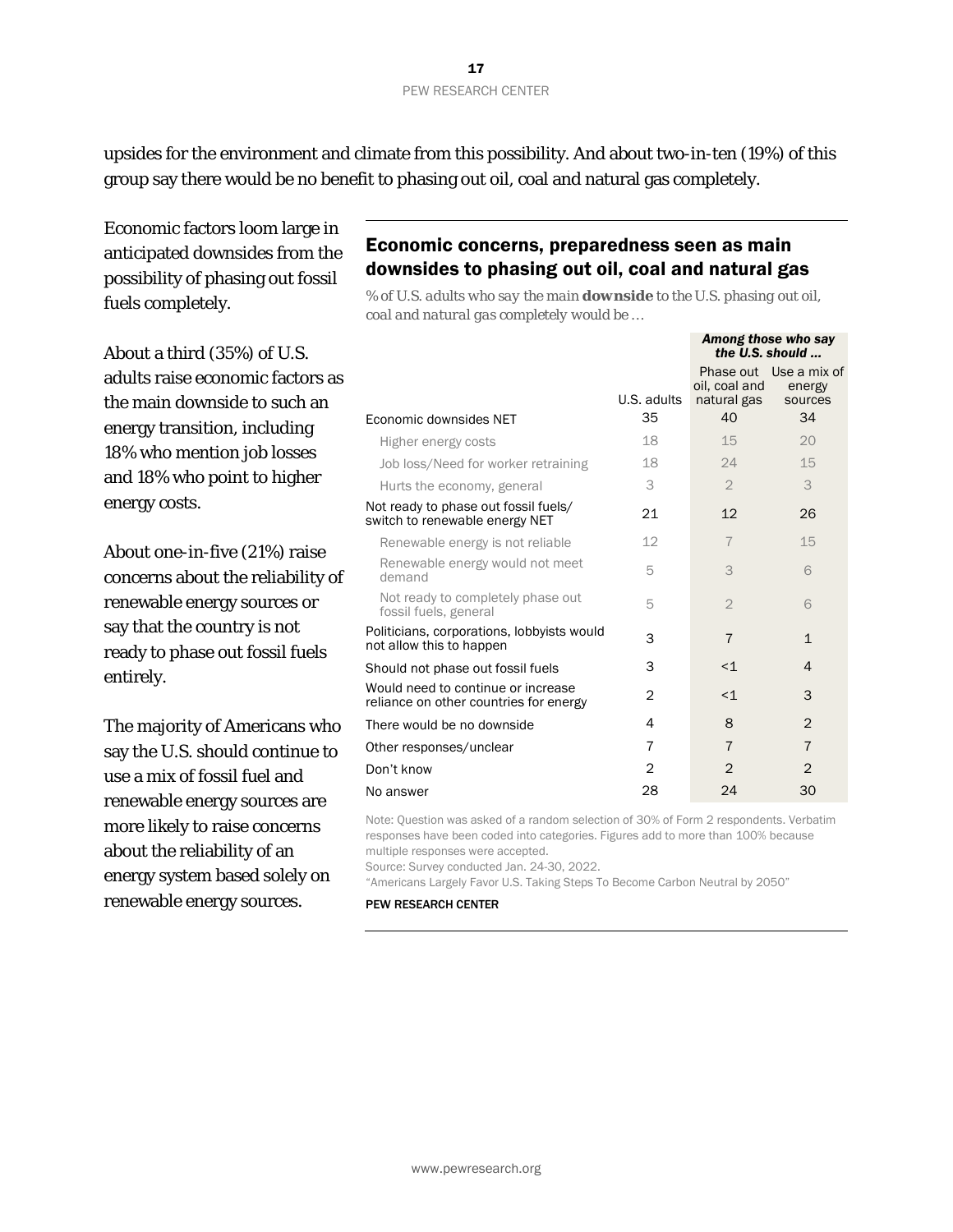# **About four-in-ten homeowners say they've seriously considered installing solar panels**

Among U.S. homeowners, 39% say they have given serious thought to installing solar panels for their home within the past 12 months; 8% say they already have installed solar panels. The share of homeowners who say they have installed solar panels is up from 6% in 2019, though the share

who say they have given installation serious consideration is down 7 percentage points.

Western homeowners are especially likely to have considered, or installed, solar panels in their homes, consistent with past Center surveys and with data from the U.S. Energy [Information Administration](https://www.eia.gov/electricity/monthly/epm_table_grapher.php?t=epmt_1_17_a) (EIA) on smallscale solar capacity.

Among homeowners in the Pacific region, 45% say they've given serious thought to installing solar panels to generate electricity for their home and 17% say they have already done this. The region includes California, where solar panels are [now mandated for new home](https://www.greentechmedia.com/articles/read/will-the-coronavirus-slow-californias-solar-home-requirement)  [construction](https://www.greentechmedia.com/articles/read/will-the-coronavirus-slow-californias-solar-home-requirement) and multi-family dwellings under three stories.

Partisanship is also linked to consideration and installation of home solar panels. Democrats and those who lean to the Democratic Party are more likely (57%) than Republicans and those

# Homeowners in West most likely to have considered or installed solar panels

*% of U.S. homeowners who say they \_\_ solar panels* 



Note: Respondents who gave other responses or did not give an answer are not shown.

Source: Survey conducted Jan. 24-30, 2022. "Americans Largely Favor U.S. Taking Steps To Become Carbon Neutral by 2050"



who lean to the Republican Party (36%) to say they have installed or given serious thought to installing solar panels in their homes. In the Pacific region, 73% of Democrats have either installed (22%) or say they have seriously considered adding solar panels to their home; this compares with 46% of Republicans in the region who have installed solar panels (13%) or given serious thought to doing so.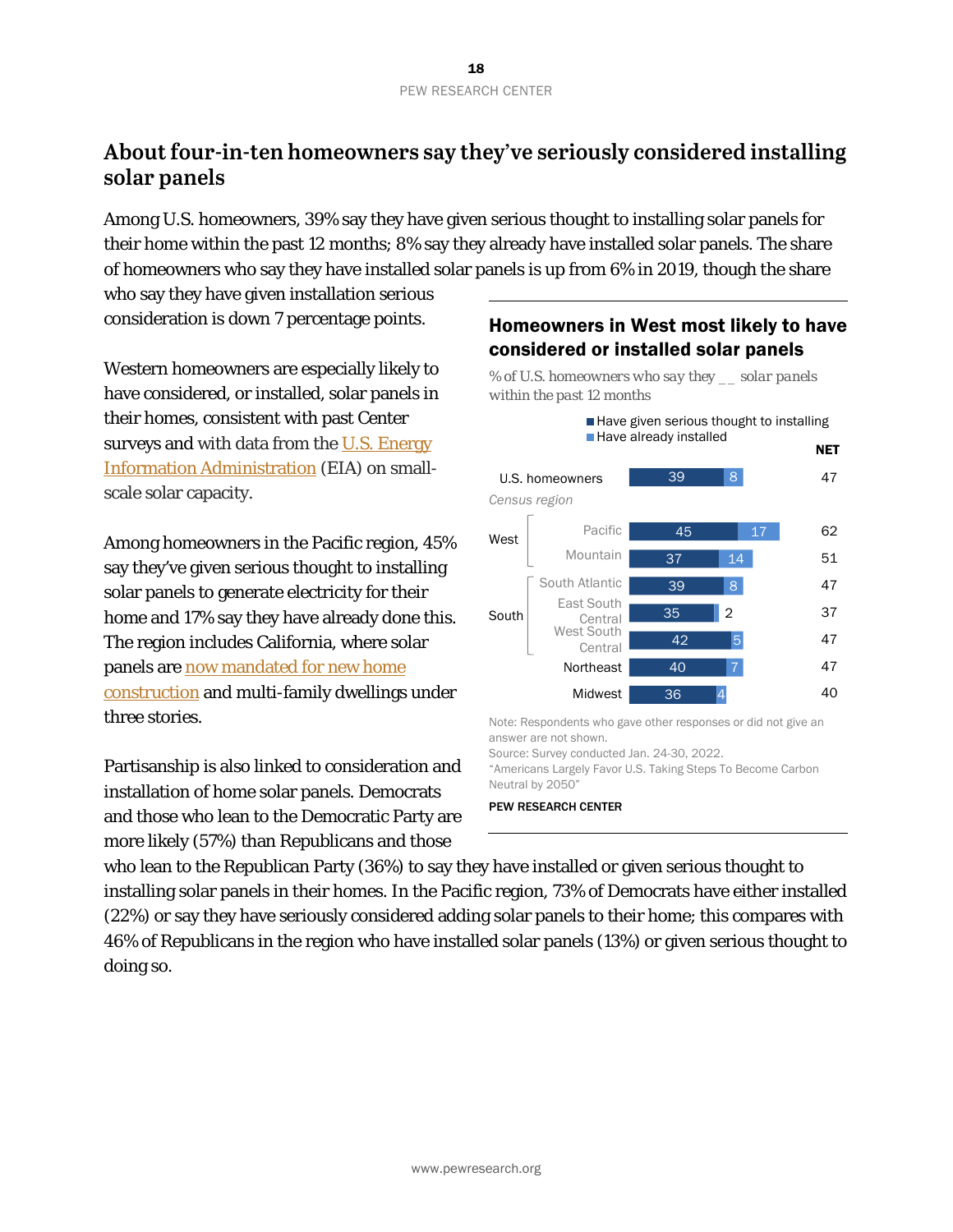Most homeowners who have installed or are seriously considering solar panels at home (92%) say that saving money on utilities is a motivation for adding solar panels.

A large majority (81%) of this group also says helping the environment is a reason they have considered or installed solar panels at home.

Smaller majorities say their reasons include a solar investment tax credit (64%) and because it would be better for the health of their family (59%).

Nearly all Democratic (91%) and Republican (92%) homeowners in this group say that saving on utilities is a reason they have thought about or installed solar panels. Democratic homeowners are more likely than Republican

# Most homeowners who have considered installing solar panels want to both save money and help the environment

*% of U.S. homeowners who say each is a reason they have installed or have considered installing solar panels at home* 



Note: Respondents who gave other responses or did not give an answer are not shown. Based on homeowners who have already installed or given serious thought to installing solar panels at home. Source: Survey conducted Jan. 24-30, 2022. "Americans Largely Favor U.S. Taking Steps To Become Carbon Neutral by 2050"

PEW RESEARCH CENTER

homeowners to say that helping the environment (95% vs. 59%) or health benefits for their own or their family's health (71% vs. 39%) is a reason they have considered or installed solar panels at home.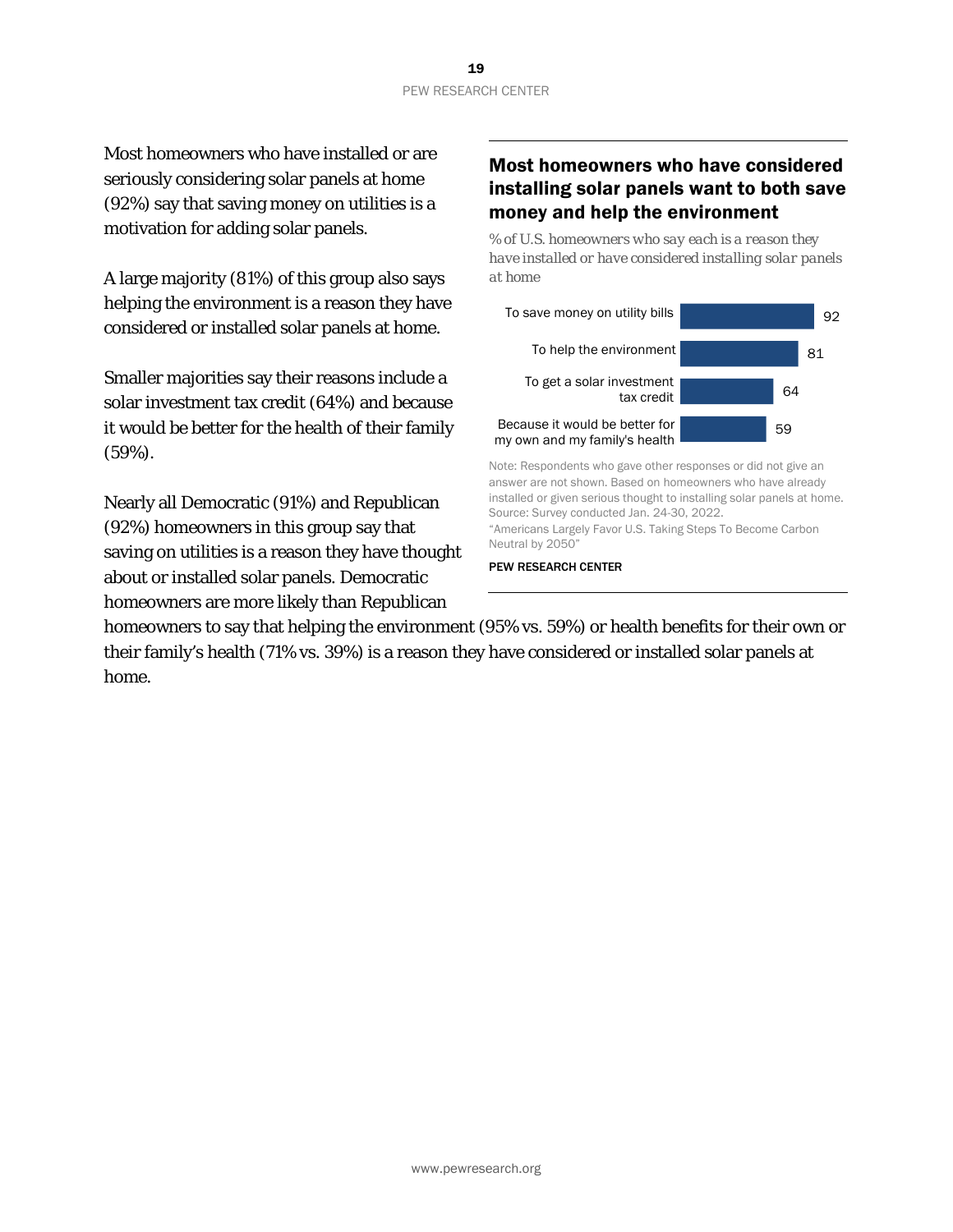# **Partisan disagreement over human role in climate change, policy impacts**

A majority of Americans continue to see a connection between human activity, such as the burning of fossil fuels, and global climate change. However, there is no public consensus on the strength of the connection. Partisans continue to express starkly different views on climaterelated questions.

In all, 46% of U.S. adults say human activity contributes a great deal to climate change, while 29% say it contributes some. About a quarter of Americans (24%) say human activities, including the burning of fossil fuels, contributes not too much or not at all to climate change.

# 46% of Americans say human activity contributes a great deal to climate change, 29% say some

*% of U.S. adults who say human activity, such as the burning of fossil fuels, contributes \_\_ to global climate change*



Note: Respondents who did not give an answer are not shown. Republicans and Democrats include independents and others who lean to each of the parties. Source: Survey conducted Jan. 24-30, 2022.

"Americans Largely Favor U.S. Taking Steps To Become Carbon Neutral by 2050"

PEW RESEARCH CENTER

Views on this question have held mostly steady in recent years.

Democrats and Republicans continue to have very different views on the role of human activity in climate change. A large majority of Democrats say humans contribute a great deal (71%). By contrast, just 17% of Republicans say this; 39% of Republicans say human activity contributes some to climate change and 44% think it contributes not too much or not at all.

There are sizable differences by ideology within both partisan groups on this issue. A larger majority of liberal than conservative and moderate Democrats and Democratic leaners say human activity contributes a great deal to climate change (81% vs. 64%). Among Republicans and Republican leaners, moderates are more likely than conservatives to say humans contribute a great deal to climate change (29% vs. 11%). Slightly more than half of conservative Republicans (54%) say human activity contributes not too much or not at all to global climate change.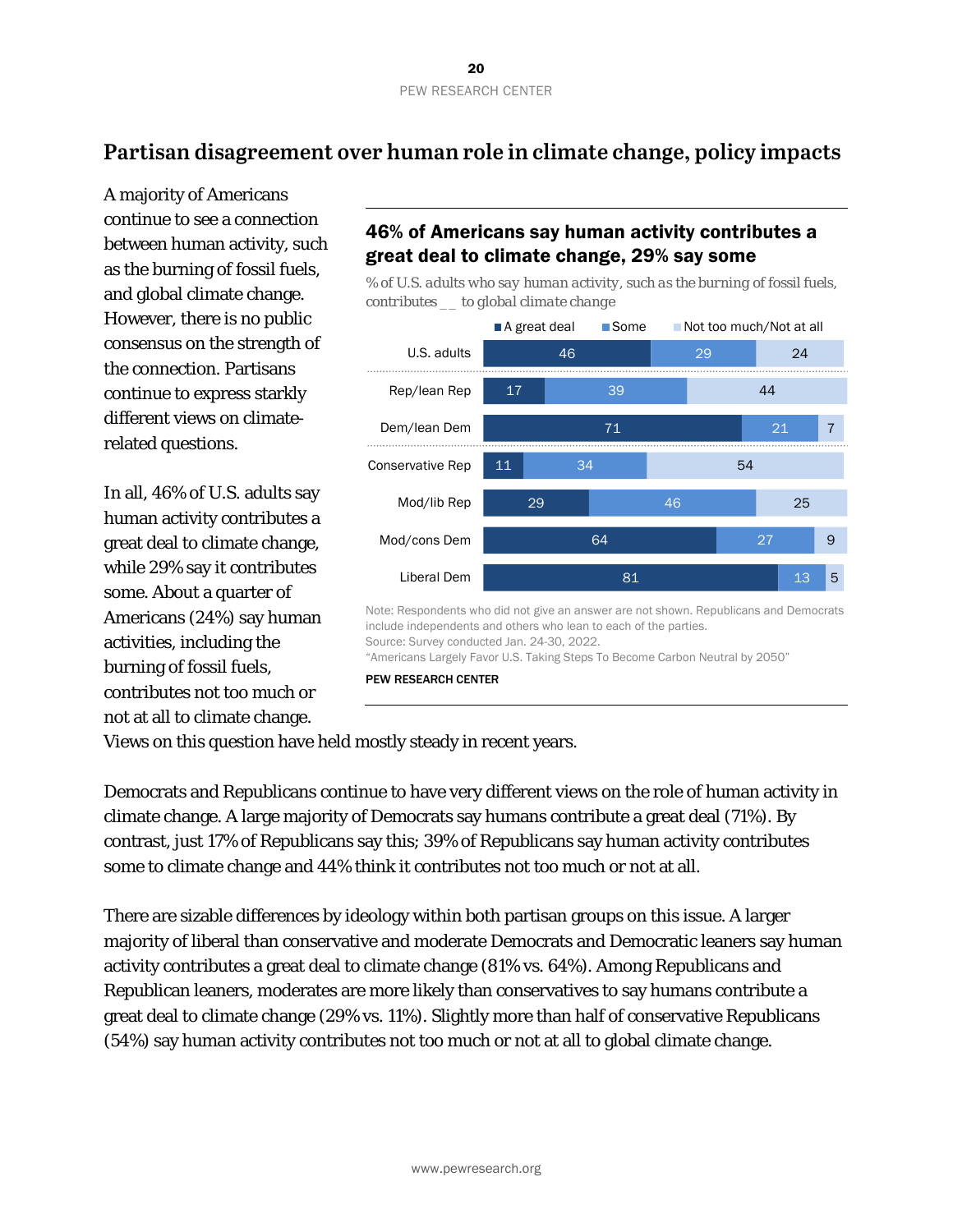Among Democrats, education is related to the shares who say human activity contributes a great deal to climate change. Overall, Democrats with a postgraduate degree are 26 percentage points more likely than those with a high school degree or less to say human activity contributes a great deal to climate change (84% vs. 58%). Among Republicans, there are no differences by education in the shares who take this view. This pattern is consistent with past Center surveys.

### Growing shares of Republicans now say climate policies hurt the economy; Democrats increasingly see environmental benefits

Americans hold mixed views about how policies aimed at reducing the effects of global climate change affect the economy. On balance, views of how these policies impact the environment are more positive than negative.

About as many Americans say policies aimed at reducing the effects of global climate change generally help as hurt the U.S. economy (37% to 35%); 27% say they think these policies make no difference for the economy.

The share of Americans saying climate policies help the U.S. economy is up 7 points over the last four years, driven by more positive assessments of Democrats. A majority of Democrats and Democratic leaners (55%) now say climate policies generally help the economy, up 10 points from 2018. By contrast, Republicans have becoming increasingly likely to say these policies hurt the U.S. economy: 62% of Republicans and Republican leaners think policies aimed at reducing the effects of global climate change generally hurt the economy, while 57% said this in 2018.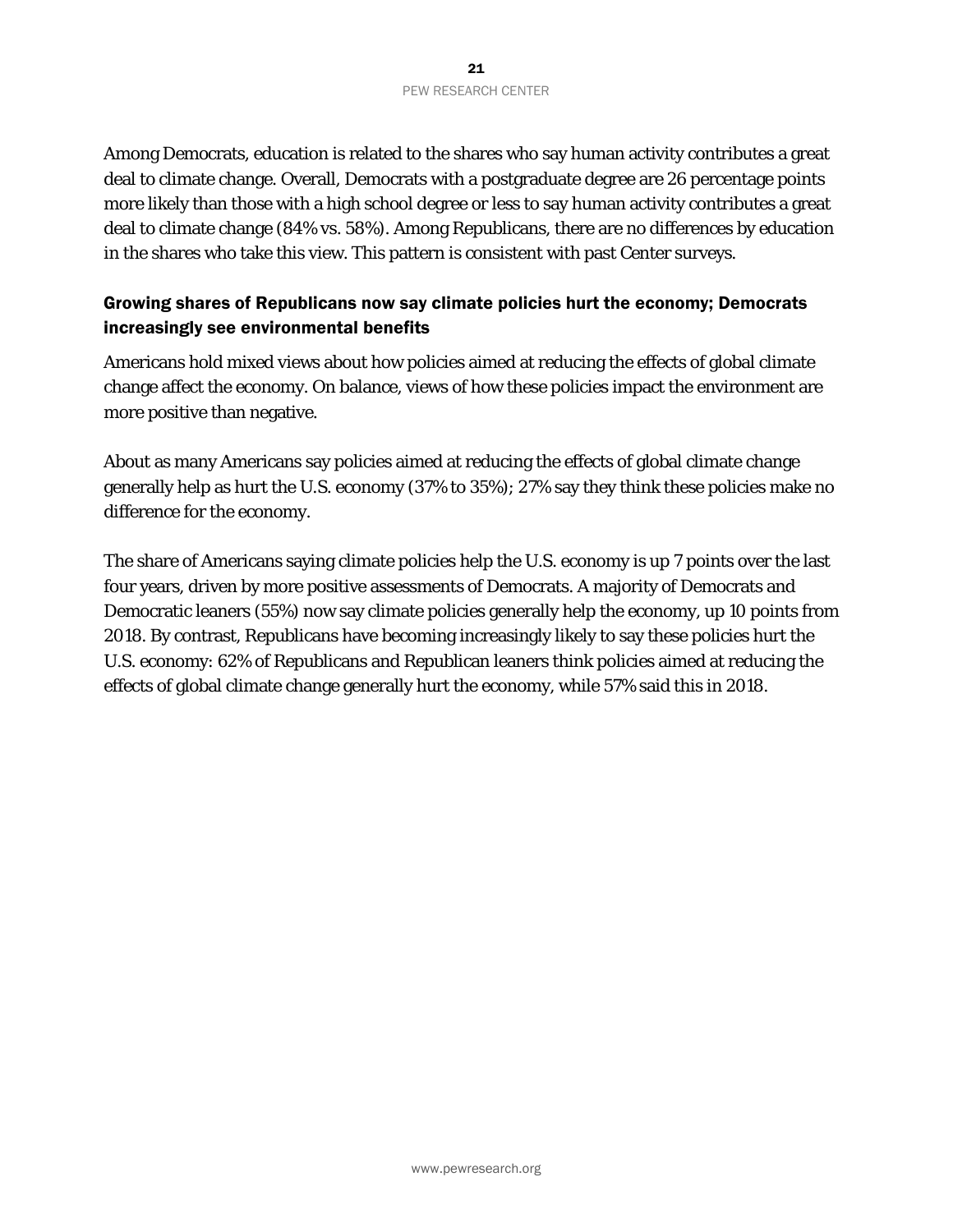When it comes to the environment, 56% of Americans think policies aimed at addressing climate change generally do more good than harm for the environment; just 18% say they generally do more harm, while 24% say these policies don't make a difference for the environment.

Democrats have become increasingly convinced of the environmental benefits of climate policies: 79% say they generally do more good than harm for the environment, up from 66% who said this in 2018.

Republicans are divided in their views. As many say these climate policies do more good for the environment as say they do more harm (30% each); 39% say these policies don't make a difference for the environment.

# Democrats and Republicans disagree on impact of climate change policies on the economy, environment

*% of U.S. adults who say policies aimed at reducing the effects of global climate change generally …*



Note: Respondents who did not give an answer are not shown.

Source: Survey conducted Jan. 24-30, 2022.

"Americans Largely Favor U.S. Taking Steps To Become Carbon Neutral by 2050"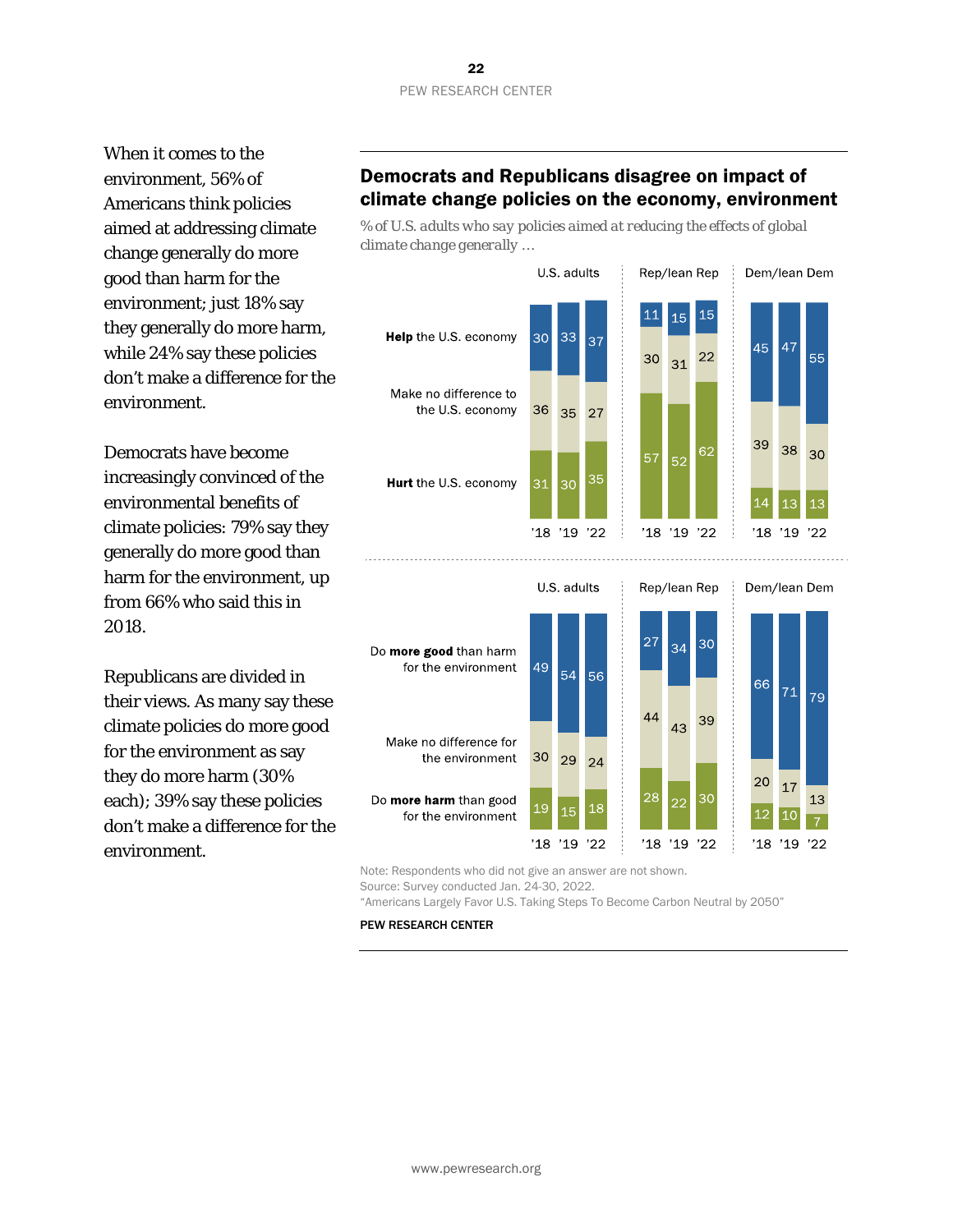# **Majority backs U.S. participation in international climate change efforts**

Americans are broadly supportive of the U.S. playing a role in international efforts to reduce global climate change: Three-quarters say they strongly or somewhat support the U.S. participating in international climate efforts, and 24% say they oppose this.

An overwhelming majority of Democrats and Democratic leaners (92%) support the U.S. participating in international efforts to help address global climate change. Opinion is more divided among Republicans and Republican leaners: 53% support U.S. participation in these efforts, while 46% oppose it.

A majority of moderate Republicans (75%) support the U.S. being part of international efforts to reduce climate impacts. By contrast, conservative Republicans are more likely to say they oppose (57%) than support (42%) U.S. participation.

# Three-quarters of Americans support U.S. participation in international climate change efforts

*% of U.S. adults who strongly/somewhat \_\_\_ the U.S. participating in international efforts to help reduce the effects of climate change*



Note: Respondents who did not give an answer are not shown. Republicans and Democrats include independents and others who lean to each of the parties. Source: Survey conducted Jan. 24-30, 2022.

"Americans Largely Favor U.S. Taking Steps To Become Carbon Neutral by 2050"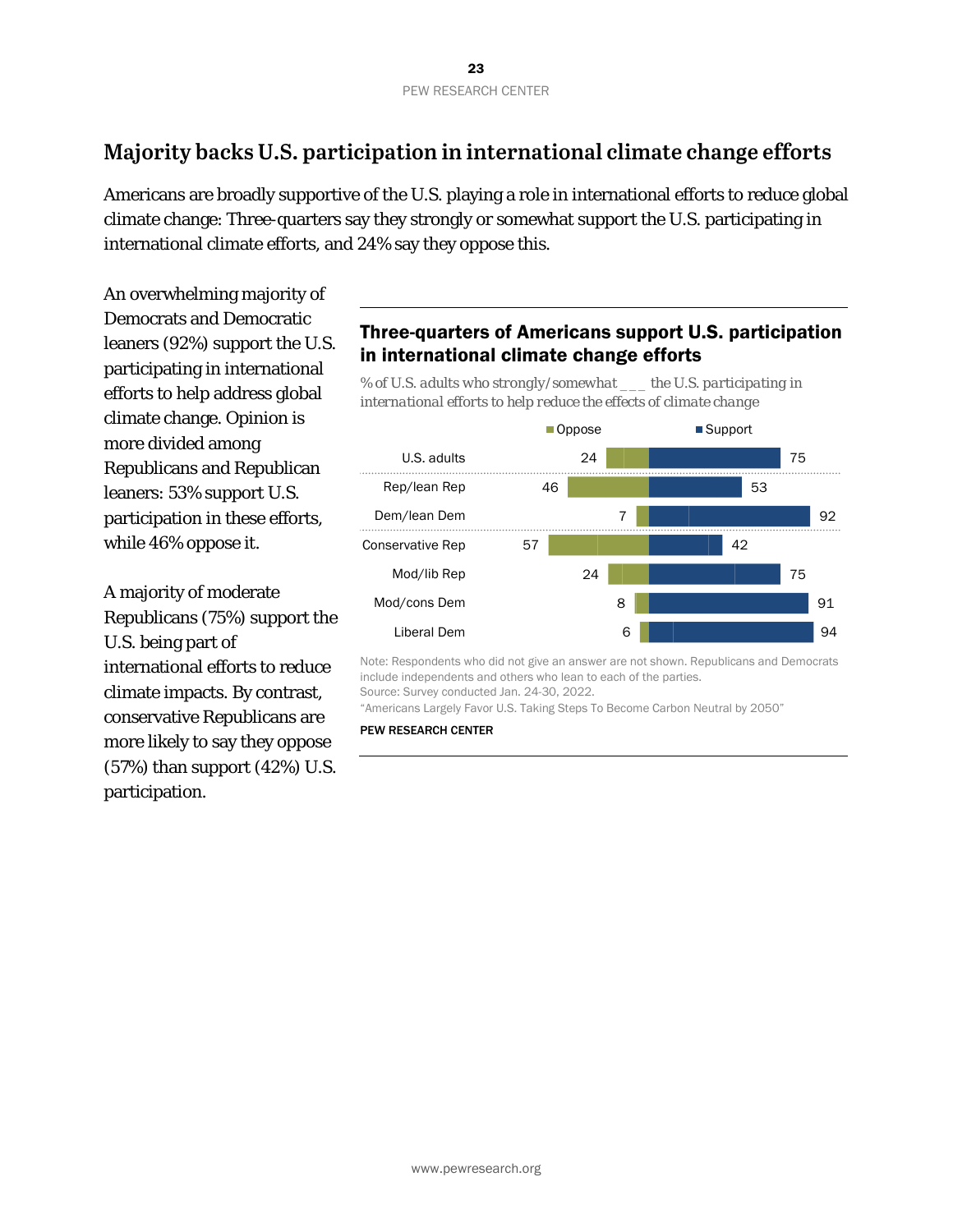Asked to consider what role the U.S. should play relative to other countries who also have a large economy, 54% of Americans say the U.S. should do about as much as other countries to help reduce the effects of global climate change. About a third (31%) say it should do more than other countries with large economies, while 14% say it should do less.

Americans express mixed views on how much the U.S. is currently doing in this arena. Overall, 36% say the U.S. is doing less than other countries with large economies, while nearly as many (32%) say it is doing more; 31% say it is doing about as much as others.

Partisan groups view U.S. participation in international climate efforts quite differently.

About two-thirds of Republicans (65%) say the U.S. should do about as much as other countries with large economies in international climate change efforts. Roughly half of Republicans (51%) say

# 54% say the U.S. should do about as much as other large economies to help reduce climate effects

*% of U.S. adults who say, compared with other countries with large economies, the U.S. is/should be doing \_\_\_ to reduce the effects of global climate change*



the country is currently doing *more than others*; relatively few think it is doing less (19%).

On balance, Democrats think the country is currently doing less than other countries rather than more (49% to 17%); 33% say the U.S. is currently doing about as much as other countries with large economies. Democrats generally support the U.S. doing as much (45%) or more than other countries with large economies (45%) to help reduce the effects of global climate change; just onein-ten say it should do less than others.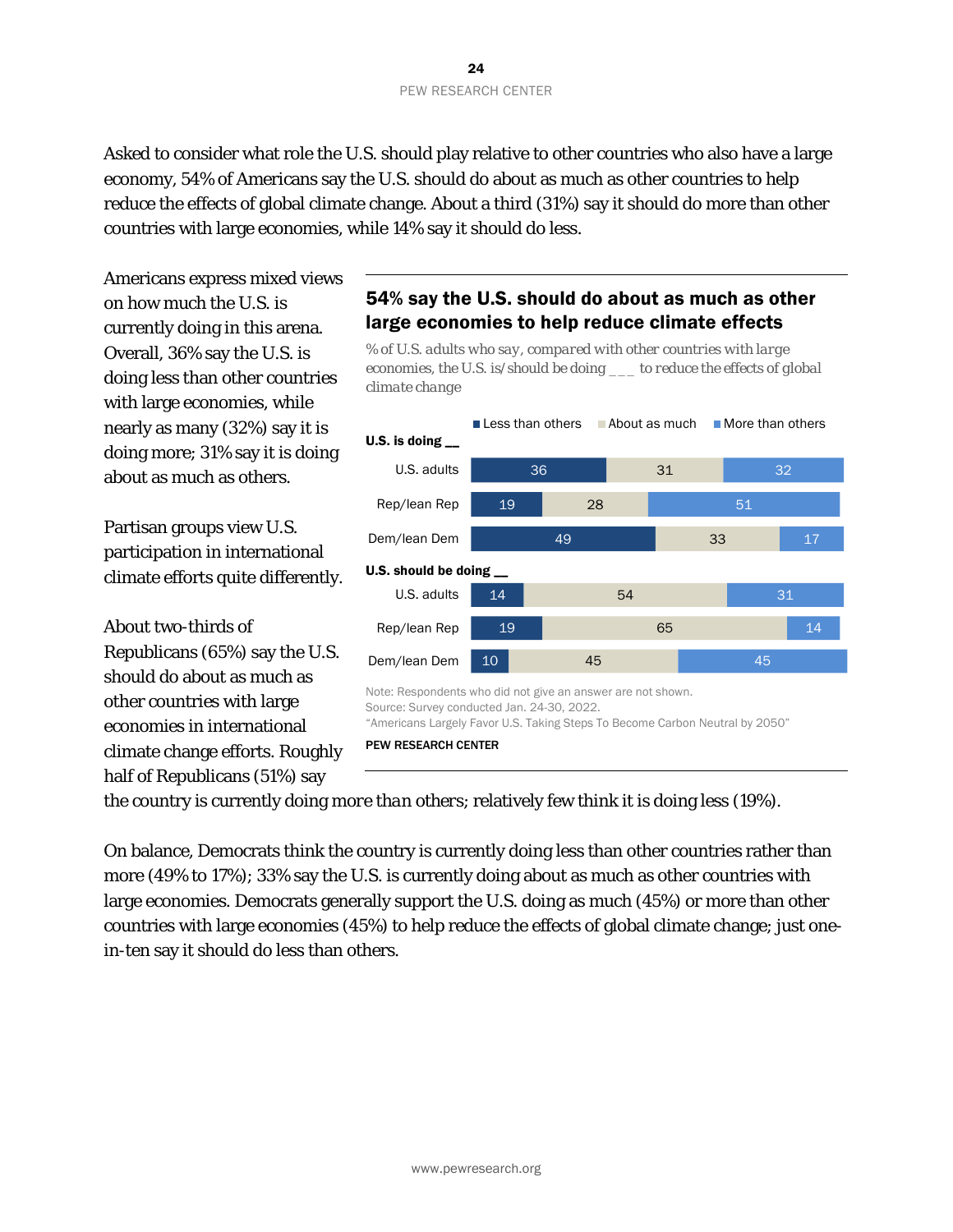# 53% of Americans express doubt that global efforts by the U.S. and others will be enough to avoid the worst impacts of climate change

Americans are largely pessimistic that the U.S. and countries around the world will do enough to head off the worst climate change impacts.

Overall, 53% of Americans think countries around the world, including the U.S., will probably or definitely *not* do enough to avoid the worst impacts from climate change. A smaller share (36%) thinks collective action globally will likely be enough to avoid the worst impacts from climate change; 10% say they don't view climate change impacts as a problem.

Among Democrats and Democratic leaners, 51% do not expect countries around the world will do enough t0 avoid the worst from climate change; slightly fewer (46%) think countries will collectively do enough. Moderate and conservative Democrats are

# 53% think it's unlikely U.S. and other countries will do enough to avoid worst impacts from climate change

*How likely is it countries around the world, including the U.S., will collectively do enough to avoid the worst impacts of climate change? % of U.S. adults who say this probably/definitely …* 



Note: Respondents who did not give an answer are not shown. Republicans and Democrats include independents and others who lean to each of the parties. Source: Survey conducted Jan. 24-30, 2022.

"Americans Largely Favor U.S. Taking Steps To Become Carbon Neutral by 2050"

PEW RESEARCH CENTER

more optimistic that global efforts will avert the worst impacts from climate change, compared with liberal Democrats.

The balance of opinion among Republicans and independents who lean to the GOP is more pessimistic than among Democrats: 56% of Republicans expect that global efforts will not be enough to avoid the worst impacts of climate change, while 24% think such efforts will likely be enough to avoid them and one-in-five say that climate change impacts are not a problem.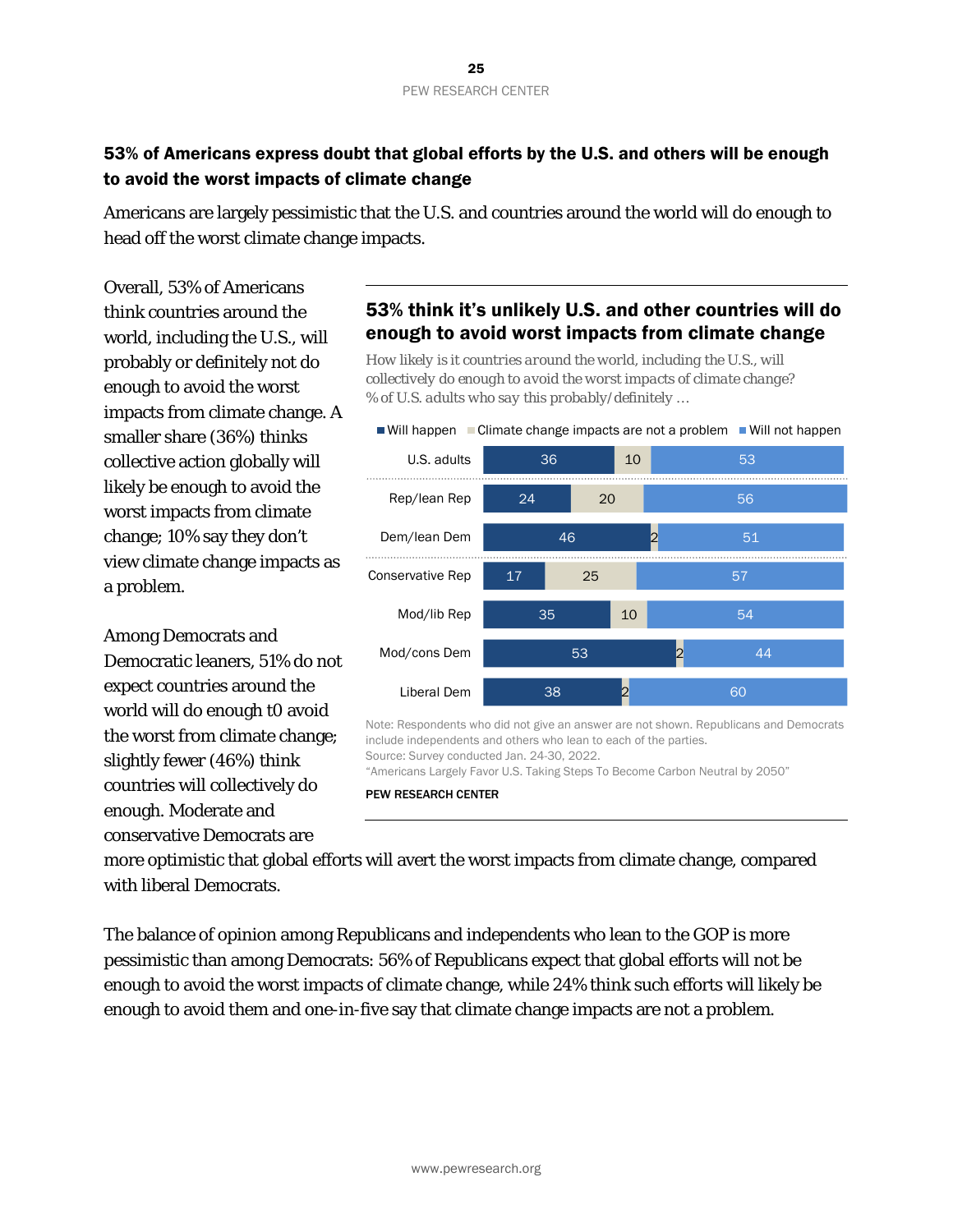# A majority of Americans reject idea that U.S. has a responsibility to help developing countries build more renewable energy sources as part of international climate efforts

One of the major topics discussed at the November 2021 United Nations conference on climate [change](https://www.reuters.com/business/cop/un-climate-negotiators-go-into-overtime-save-15-celsius-goal-2021-11-13/) (known as COP26) was financial assistance for developing countries to help increase their renewable energy sources.

About four-in-ten Americans (39%) say the U.S. has a responsibility to provide international aid for this purpose as part of international efforts to reduce the effects of climate change, while a majority of 59% says it does not.

Most Republicans (82%) say that the U.S. does not have this responsibility, including 88% of conservative Republicans and 71% of moderate and liberal Republicans.

Among Democrats, 59% say that the U.S. has a responsibility to provide financial assistance to

# Partisans differ over whether U.S. has a responsibility to help developing countries build renewable energy

*% of U.S. adults who say the U.S. has/does not have a responsibility to provide financial assistance to developing countries to help build renewable energy sources as part of international efforts to reduce climate change*



Note: Respondents who did not give an answer are not shown. Republicans and Democrats include independents and others who lean to each of the parties. Source: Survey conducted Jan. 24-30, 2022.

"Americans Largely Favor U.S. Taking Steps To Become Carbon Neutral by 2050"

PEW RESEARCH CENTER

developing countries to help build renewable energy sources and move away from fossil fuels. Liberal Democrats are especially likely to take this view (70%). By contrast, moderate and conservative Democrats are roughly split over whether this is a U.S. responsibility or not.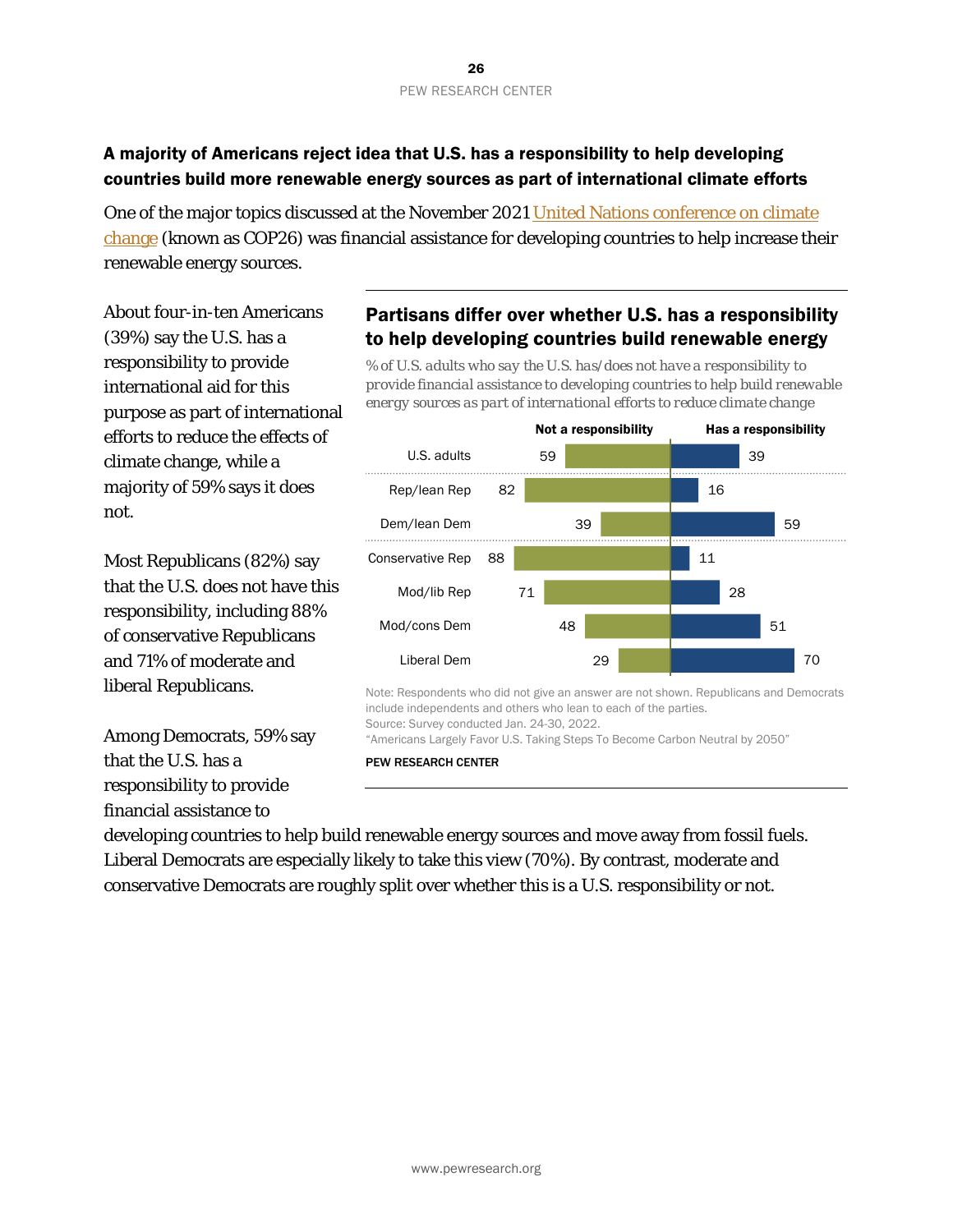# Acknowledgments

This report is made possible by The Pew Charitable Trusts. It is a collaborative effort based on the input and analysis of the following individuals. Find related reports online at [pewresearch.org/science.](http://www.pewresearch.org/science/)

### Primary research team

Cary Funk, *Director, Science and Society Research* Alec Tyson, *Associate Director, Science and Society Research* Brian Kennedy, *Senior Researcher* Alison Spencer, *Research Assistant* Emily Saks, *Research Assistant*

### Editorial and graphic design

Janakee Chavda, *Editorial Assistant* Margaret Porteus, *Information Graphics Designer*

### Communications and web publishing

Haley Nolan, *Communications Associate* Reem Nadeem, *Associate Digital Producer*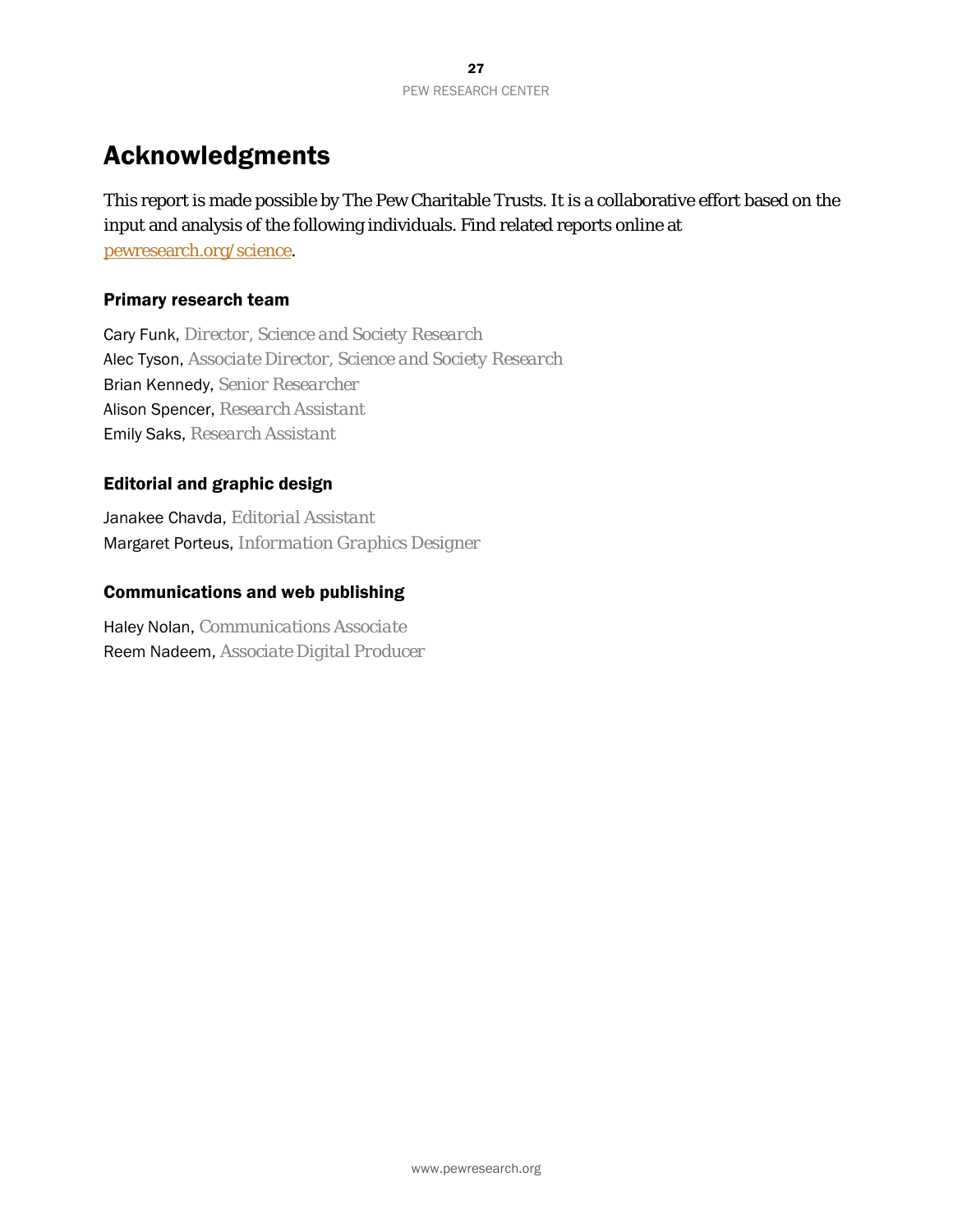# <span id="page-27-0"></span>Methodology

# **The American Trends Panel survey methodology**

### **Overview**

The American Trends Panel (ATP), created by Pew Research Center, is a nationally representative panel of randomly selected U.S. adults. Panelists participate via self-administered web surveys. Panelists who do not have internet access at home are provided with a tablet and wireless internet connection. Interviews are conducted in both English and Spanish. The panel is being managed by Ipsos.

Data in this report is drawn from the panel wave conducted from Jan. 24 to Jan. 30, 2022. A total of 10,237 panelists responded out of 11,609 who were sampled, for a response rate of 88%. The cumulative response rate accounting for nonresponse to the recruitment surveys and attrition is 3%. The break-off rate among panelists who logged on to the survey and completed at least one item is 1%. The margin of sampling error for the full sample of 10,237 respondents is plus or minus 1.5 percentage points.

### Panel recruitment

The ATP was created in 2014, with the first cohort of panelists invited to join the panel at the end

of a large, national, landline and cellphone random-digitdial survey that was conducted in both English and Spanish. Two additional recruitments were conducted using the same method in 2015 and 2017, respectively. Across these three surveys, a total of 19,718 adults were invited to join the ATP, of whom 9,942 (50%) agreed to participate.

In August 2018, the ATP switched from telephone to address-based recruitment. Invitations were sent to a stratified, random sample of

### American Trends Panel recruitment surveys

| <b>Recruitment dates</b>                              | <b>Mode</b>           | <b>Invited</b> | <b>Joined</b> | panelists<br>remaining |
|-------------------------------------------------------|-----------------------|----------------|---------------|------------------------|
| Jan. 23 to March 16, 2014                             | Landline/<br>cell RDD | 9,809          | 5,338         | 1,601                  |
| Aug. 27 to Oct. 4, 2015                               | Landline/<br>cell RDD | 6.004          | 2.976         | 938                    |
| April 25 to June 4, 2017                              | Landline/<br>cell RDD | 3.905          | 1.628         | 470                    |
| Aug. 8 to Oct. 31, 2018                               | <b>ABS</b>            | 9.396          | 8.778         | 4.430                  |
| Aug. 19 to Nov. 30, 2019                              | <b>ABS</b>            | 5.900          | 4.720         | 1.625                  |
| June 1 to July 19, 2020;<br>Feb. 10 to March 31, 2021 | <b>ABS</b>            | 3.197          | 2.812         | 1.695                  |
| May 29 to July 7, 2021                                |                       |                |               |                        |
| Sept. 16 to Nov. 1, 2021                              | <b>ABS</b>            | 1,329          | 1,162         | 936                    |
|                                                       | <b>Total</b>          | 39,540         | 27,414        | 11.695                 |

**Active** 

Note: Approximately once per year, panelists who have not participated in multiple consecutive waves or who did not complete an annual profiling survey are removed from the panel. Panelists also become inactive if they ask to be removed from the panel.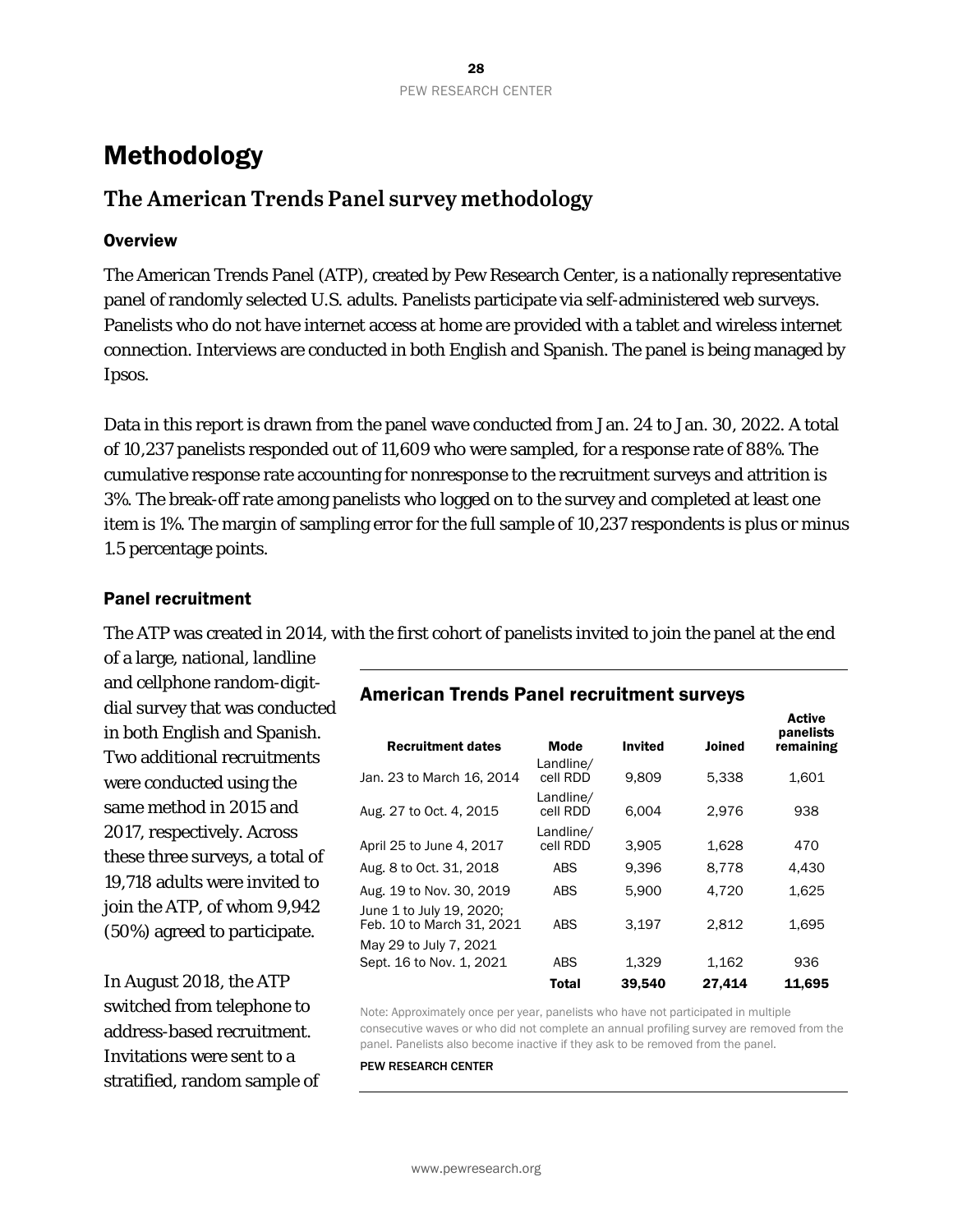households selected from the U.S. Postal Service's Delivery Sequence File. Sampled households receive mailings asking a randomly selected adult to complete a survey online. A question at the end of the survey asks if the respondent is willing to join the ATP. Starting in 2020, another stage was added to the recruitment. Households that do not respond to the online survey are sent a paper version of the questionnaire, \$5 and a postage-paid return envelope. A subset of the adults returning the paper version of the survey are invited to join the ATP. This subset of adults receive a follow-up mailing with a \$10 pre-incentive and invitation to join the ATP.

Across the four address-based recruitments, a total of 19,822 adults were invited to join the ATP, of whom 17,472 agreed to join the panel and completed an initial profile survey. In each household, the adult with the next birthday was asked to go online to complete a survey, at the end of which they were invited to join the panel. Of the 27,414 individuals who have ever joined the ATP, 11,695 remained active panelists and continued to receive survey invitations at the time this survey was conducted.

The U.S. Postal Service's Delivery Sequence File has been estimated to cover as much as 98% of the population, although some studies suggest that the coverage could be in the low 90% range.<sup>1</sup> The American Trends Panel never uses breakout routers or chains that direct respondents to additional surveys.

### Sample design

The overall target population for this survey was non-institutionalized persons ages 18 and older, living in the U.S., including Alaska and Hawaii.

### Questionnaire development and testing

The questionnaire was developed by Pew Research Center in consultation with Ipsos. The web program was rigorously tested on both PC and mobile devices by the Ipsos project management team and Center researchers. The Ipsos project management team also populated test data that was analyzed in SPSS to ensure the logic and randomizations were working as intended before launching the survey.

### Incentives

All respondents were offered a post-paid incentive for their participation. Respondents could choose to receive the post-paid incentive in the form of a check or a gift code to Amazon.com or could choose to decline the incentive. Incentive amounts ranged from \$5 to \$20 depending on

<span id="page-28-0"></span><sup>1</sup> AAPOR Task Force on Address-based Sampling. 2016. ["AAPOR Report: Address-based Sampling.](https://www.aapor.org/Education-Resources/Reports/Address-based-Sampling.aspx)"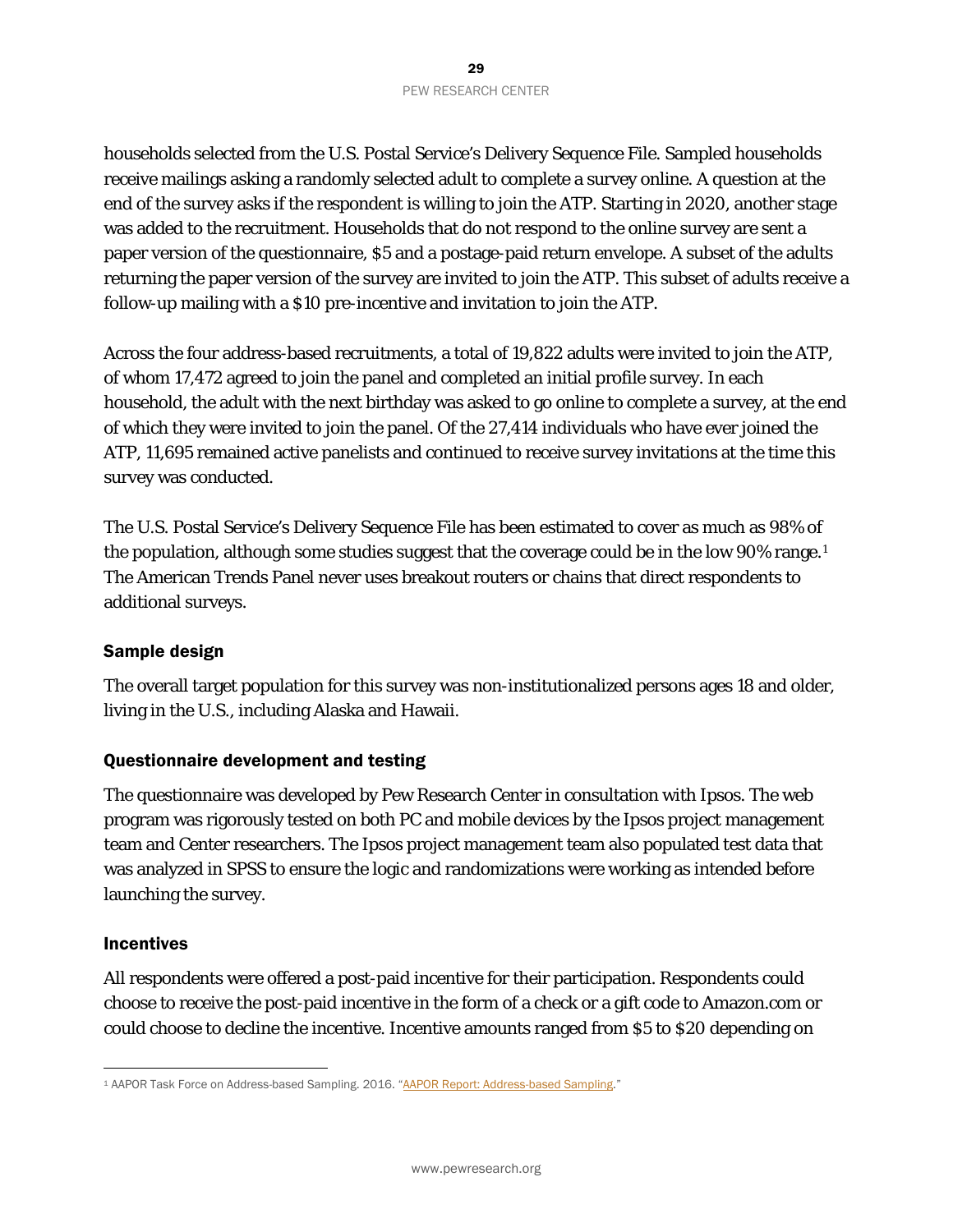whether the respondent belongs to a part of the population that is harder or easier to reach. Differential incentive amounts were designed to increase panel survey participation among groups that traditionally have low survey response propensities.

### Data collection protocol

The data collection field period for this survey was Jan. 24 to Jan. 30, 2022. Postcard notifications were mailed to all ATP panelists with a known residential address on Jan. 25.

Invitations were sent out in two separate launches: Soft Launch and Full Launch. Sixty panelists were included in the soft launch, which began with an initial invitation sent on Jan. 24, 2022. The ATP panelists chosen for the initial soft launch were known responders who had completed previous ATP surveys within one day of receiving their invitation. All remaining English- and Spanish-speaking panelists were included in the full launch and were sent an invitation on Jan. 25.

All panelists with an email address received an email invitation and up to two email reminders if they did not respond to the survey. All ATP panelists that consented to SMS messages received an SMS invitation and up to two SMS reminders.

| Invitation and reminder dates |                    |                    |  |  |  |  |
|-------------------------------|--------------------|--------------------|--|--|--|--|
|                               | <b>Soft Launch</b> | <b>Full Launch</b> |  |  |  |  |
| Initial invitation            | Jan. 24, 2022      | Jan. 25, 2022      |  |  |  |  |
| First reminder                | Jan. 27, 2022      | Jan. 27, 2022      |  |  |  |  |
| Final reminder                | Jan. 29, 2022      | Jan. 29, 2022      |  |  |  |  |

### Data quality checks

To ensure high-quality data, the Center's researchers performed data quality checks to identify any respondents showing clear patterns of satisficing. This includes checking for very high rates of leaving questions blank, as well as always selecting the first or last answer presented. As a result of this checking, five ATP respondents were removed from the survey dataset prior to weighting and analysis.

### Weighting

The ATP data is weighted in a multistep process that accounts for multiple stages of sampling and nonresponse that occur at different points in the survey process. First, each panelist begins with a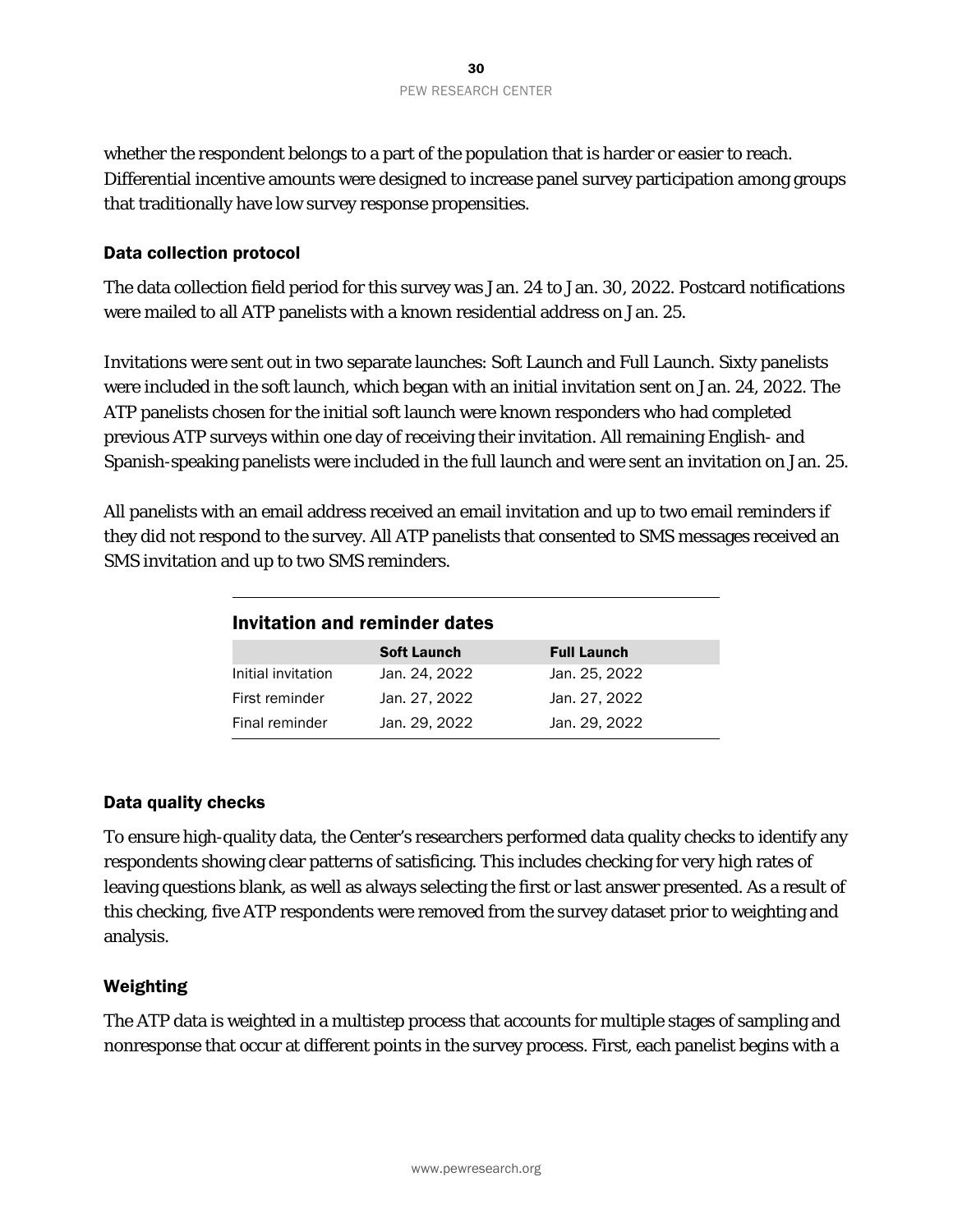base weight that reflects their probability of selection for their initial recruitment survey. The base weights for panelists recruited in different years are scaled to be proportionate to the effective sample size for all active panelists in their cohort and then calibrated to align with the population benchmarks in the accompanying table to correct for nonresponse to recruitment surveys and panel attrition. If only a subsample of panelists was invited to participate in the wave, this weight is adjusted to account for any differential probabilities of selection.

#### Variable **Benchmark source** Age x Gender Education x Gender Education x Age Race/Ethnicity x Education Born inside vs. outside the U.S. among Hispanics and Asian Americans Years lived in the U.S. 2019 American Community Survey (ACS) Census region x Metro/Non-metro 2020 CPS March Supplement Volunteerism 2019 CPS Volunteering & Civic Life Supplement Voter registration 2018 CPS Voting and Registration Supplement Party affiliation Frequency of internet use Religious affiliation 2021 National Public Opinion Reference Survey (NPORS) Note: Estimates from the ACS are based on non-institutionalized adults. Voter registration is

calculated using procedures from Hur, Achen (2013) and rescaled to include the total U.S. adult population.

PEW RESEARCH CENTER

Among the panelists who completed the survey, this weight is then calibrated again to align with the population benchmarks identified in the accompanying table and trimmed at the 1st and 99th percentiles to reduce the loss in precision stemming from variance in the weights. Sampling errors and tests of statistical significance take into account the effect of weighting.

Some of the population benchmarks used for weighting come from surveys conducted prior to the coronavirus outbreak that began in February 2020. However, the weighting variables for panelists recruited in 2021 were measured at the time they were recruited to the panel. Likewise, the profile variables for existing panelists were updated from panel surveys conducted in July or August 2021.

This does not pose a problem for most of the variables used in the weighting, which are quite stable at both the population and individual levels. However, volunteerism may have changed over the intervening period in ways that made their 2021 measurements incompatible with the available (pre-pandemic) benchmarks. To address this, volunteerism is weighted using the profile variables that were measured in 2020. For all other weighting dimensions, the more recent panelist measurements from 2021 are used.

Weighting dimensions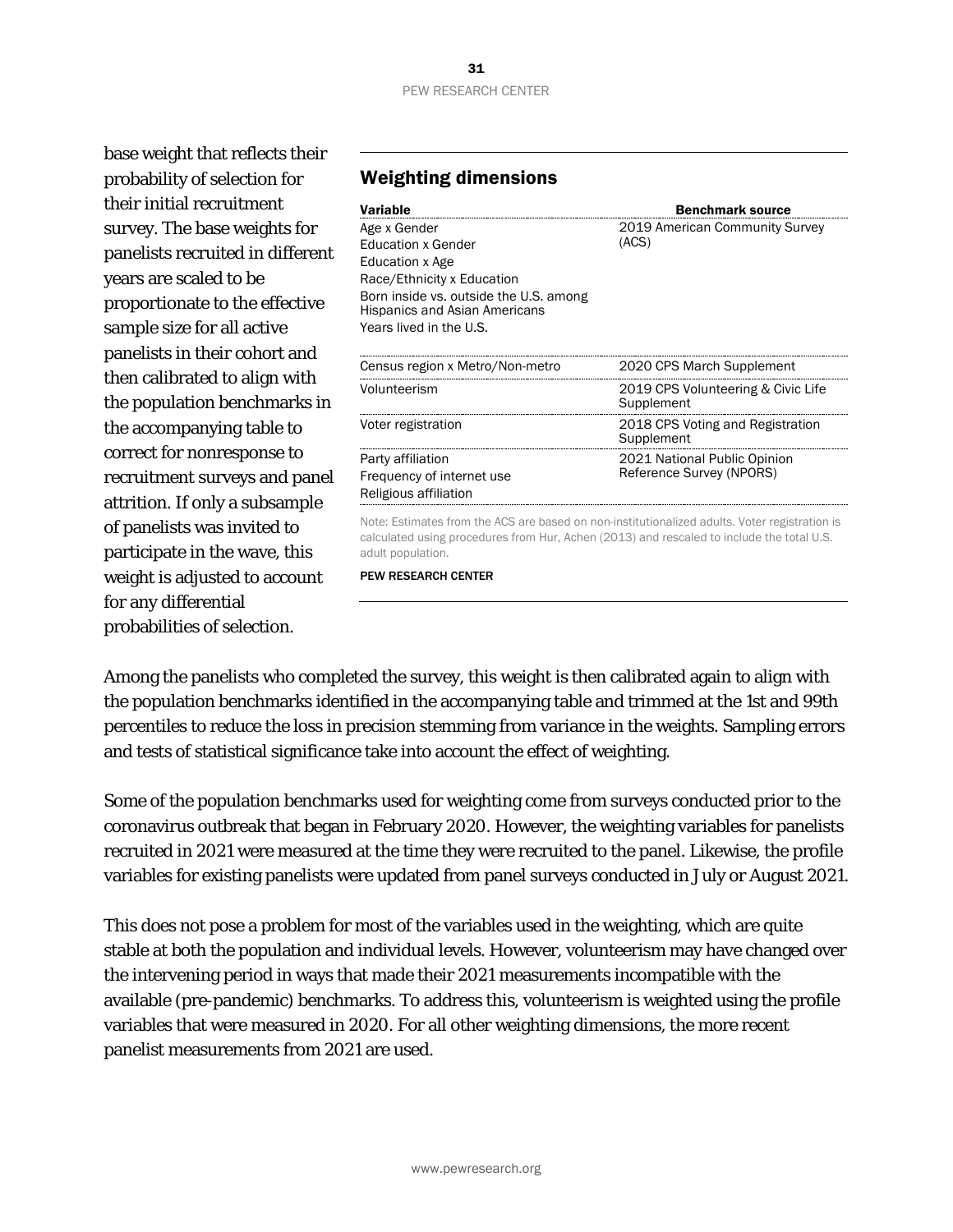For panelists recruited in 2021, plausible values were imputed using the 2020 volunteerism values from existing panelists with similar characteristics. This ensures that any patterns of change that

were observed in the existing panelists were also reflected in the new recruits when the weighting was performed.

The following table shows the unweighted sample sizes and the error attributable to sampling that would be expected at the 95% level of confidence for different groups in the survey.

Sample sizes and sampling errors for other subgroups are available upon request. In addition to sampling error, one should bear in mind that question wording and practical difficulties in conducting surveys can introduce error or bias into the findings of opinion polls.

| <b>Margins of error</b> | <b>Unweighted</b><br>sample size | Margin of error in<br>percentage points |
|-------------------------|----------------------------------|-----------------------------------------|
| U.S. adults             | 10,237                           | $+/- 1.5$                               |
| Ages 18-29              | 925                              | $+/-4.9$                                |
| 30-49                   | 3,268                            | $+/- 2.6$                               |
| 50-64                   | 2,982                            | $+/- 2.7$                               |
| $65+$                   | 3,019                            | $+/- 2.5$                               |
| Postgraduate            | 2,343                            | $+/- 2.6$                               |
| College grad            | 2,817                            | $+/- 2.5$                               |
| Some college            | 3,237                            | $+/- 2.7$                               |
| HS or less              | 1,809                            | $+/- 3.2$                               |
| Rep/lean Rep            | 4,812                            | $+/- 2.2$                               |
| Dem/lean Dem            | 5,173                            | $+/- 2.2$                               |
| Conservative Rep        | 3,377                            | $+/- 2.6$                               |
| Mod/lib Rep             | 1,403                            | $+/- 4.2$                               |
| Mod/cons Dem            | 2,602                            | $+/- 3.0$                               |
| Liberal Dem             | 2,514                            | $+/-3.1$                                |

Note: The margins of error are reported at the 95% level of confidence and are calculated by taking into account the average design effect for each subgroup. Republicans and Democrats include independents and others who lean to each of the parties. Source: Survey conducted Jan. 24-30, 2022.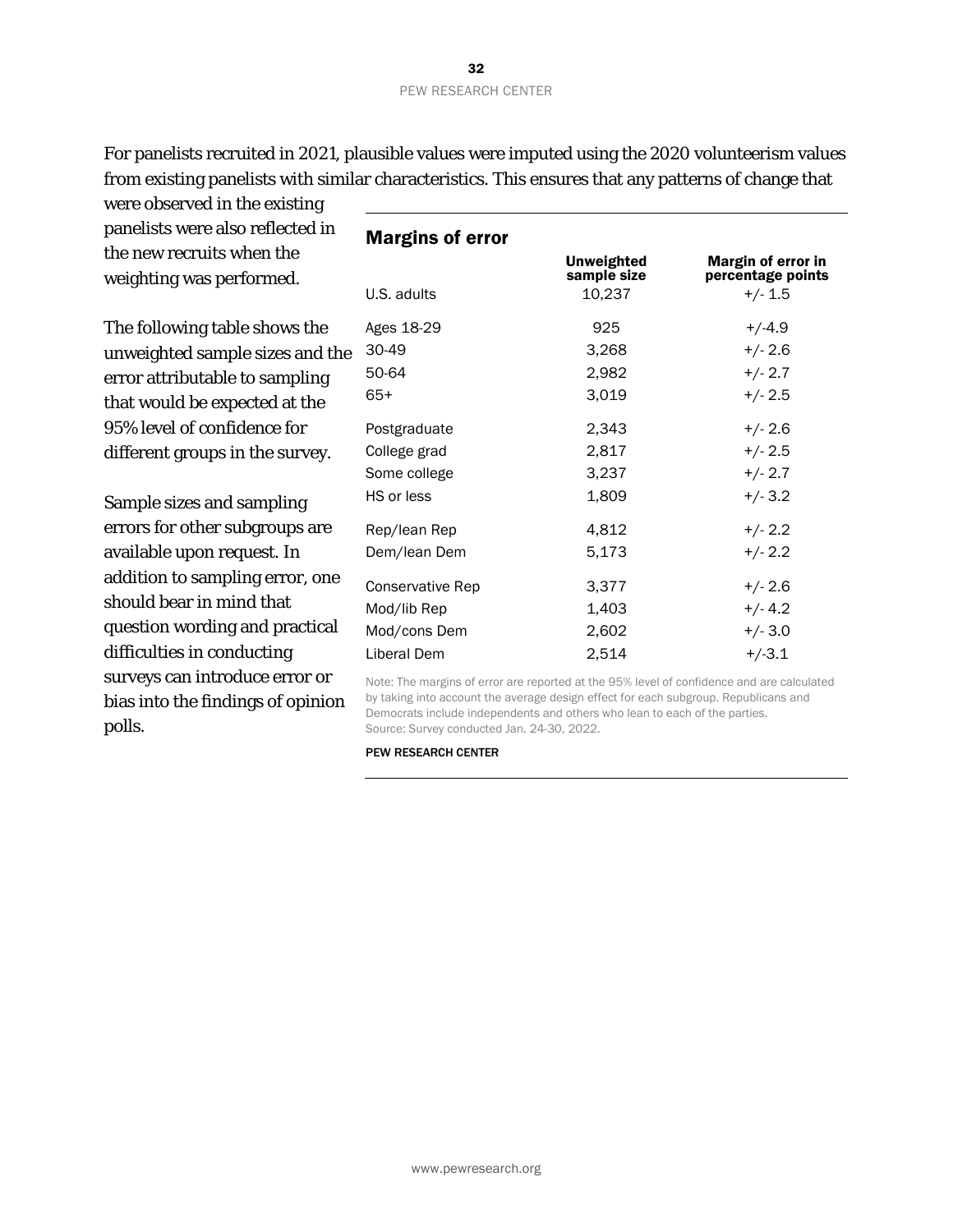# Dispositions and response rates

| <b>Final dispositions</b>                            | <b>AAPOR code</b> | <b>Total</b> |
|------------------------------------------------------|-------------------|--------------|
| Completed interview                                  | 1.1               | 10,237       |
| Logged onto survey; broke off                        | 2.12              | 102          |
| Logged onto survey; did not complete any items       | 2.1121            | 118          |
| Never logged on (implicit refusal)                   | 2.11              | 1,145        |
| Survey completed after close of the field period     | 2.27              | 2            |
| Completed interview but was removed for data quality |                   | 5            |
| Screened out                                         |                   | Ω            |
| <b>Total panelists in the survey</b>                 |                   | 11,609       |
| Completed interviews                                 |                   | 10,237       |
| Partial interviews                                   | P                 | 0            |
| Refusals                                             | R                 | 1,370        |
| Non-contact                                          | <b>NC</b>         | 2            |
| Other                                                | ∩                 | O            |
| Unknown household                                    | UH                | O            |
| Unknown other                                        | UO                | O            |
| Not eligible                                         | ΝF                |              |
| <b>Total</b>                                         |                   | 11.609       |
| AAPOR RR1 = $I / (I+P+R+NC+O+UH+UO)$                 |                   | 88%          |

| <b>Cumulative response rate</b>                                                          | Total |
|------------------------------------------------------------------------------------------|-------|
| Weighted response rate to recruitment surveys                                            | 12%   |
| % of recruitment survey respondents who agreed to<br>join the panel, among those invited | 69%   |
| % of those agreeing to join who were active panelists<br>at start of Wave 102            | 43%   |
| Response rate to Wave 102 survey                                                         | 88%   |
| <b>Cumulative response rate</b>                                                          | 3%    |

© Pew Research Center, 2022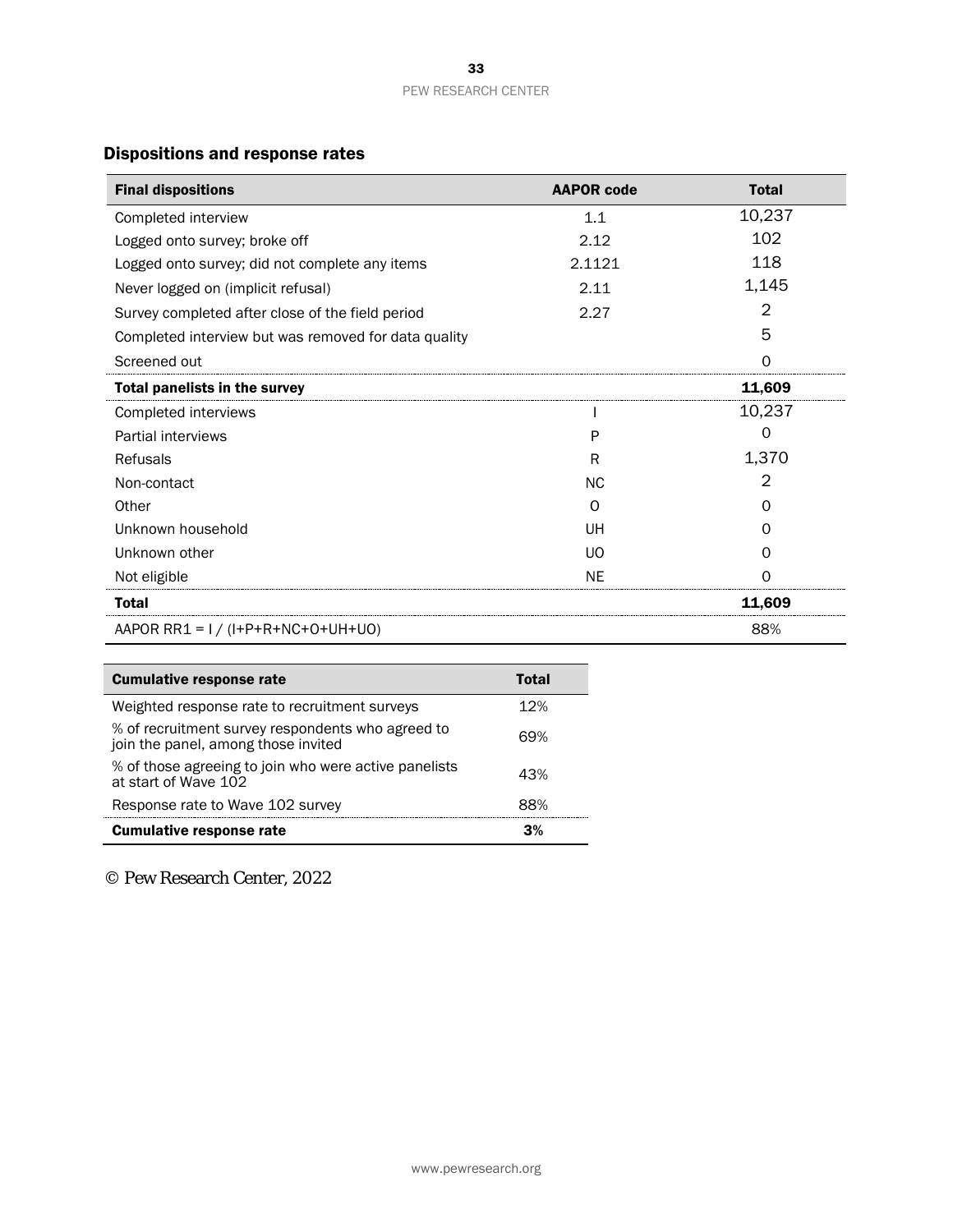# <span id="page-33-0"></span>Appendix: Detailed charts and tables

# Republicans and Democrats express contrasting priorities for U.S. energy policies

*% of U.S. adults who say each of the following should be a top priority for America's energy policies*



Note: Respondents who gave other responses or did not give an answer are not shown. Source: Survey conducted Jan. 24-30, 2022.

"Americans Largely Favor U.S. Taking Steps To Become Carbon Neutral by 2050"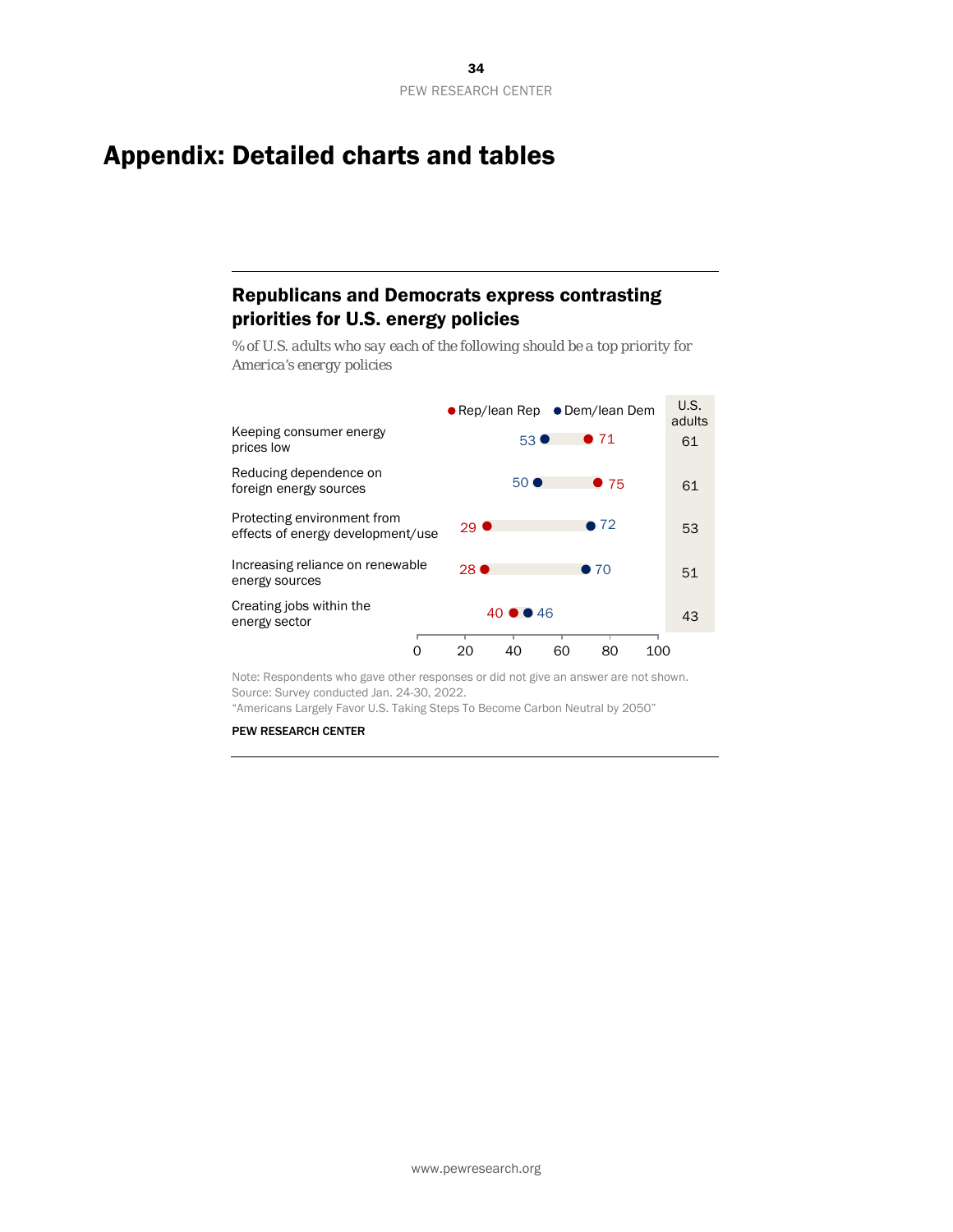### Republicans, Democrats disagree on whether to prioritize fossil fuels or wind and solar

*% of U.S. adults who say the more important priority for addressing America's energy supply should be …*



Note: Respondents who did not give an answer are not shown. Source: Survey conducted Jan. 24-30, 2022. "Americans Largely Favor U.S. Taking Steps To Become Carbon Neutral by 2050"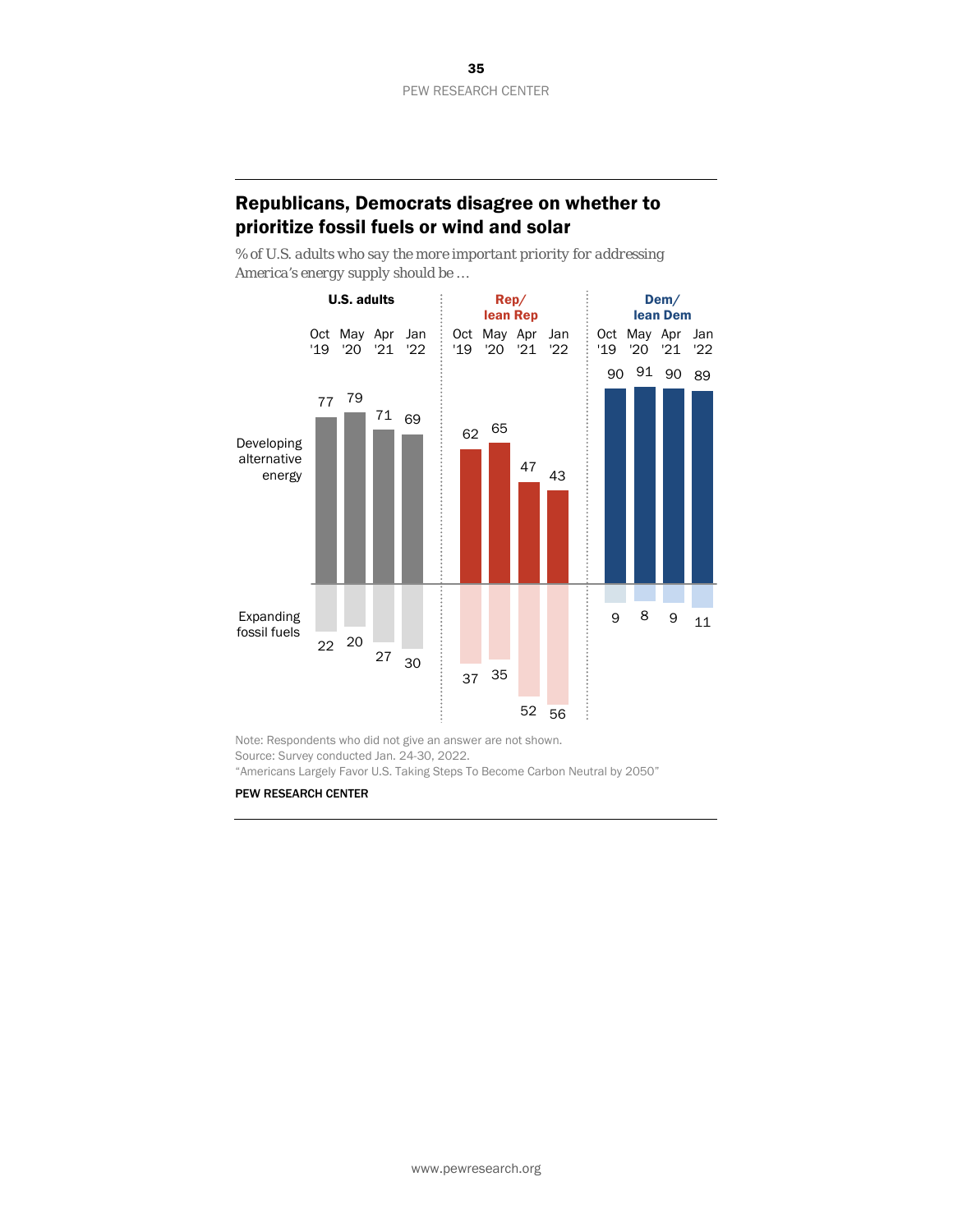# Large differences among Republicans by age in support of U.S. taking steps to becoming carbon neutral

*% of U.S. adults who say they \_\_ the U.S. taking steps to become carbon neutral by 2050*



Note: Respondents who did not give an answer are not shown. Source: Survey conducted Jan. 24-30, 2022.

"Americans Largely Favor U.S. Taking Steps To Become Carbon Neutral by 2050"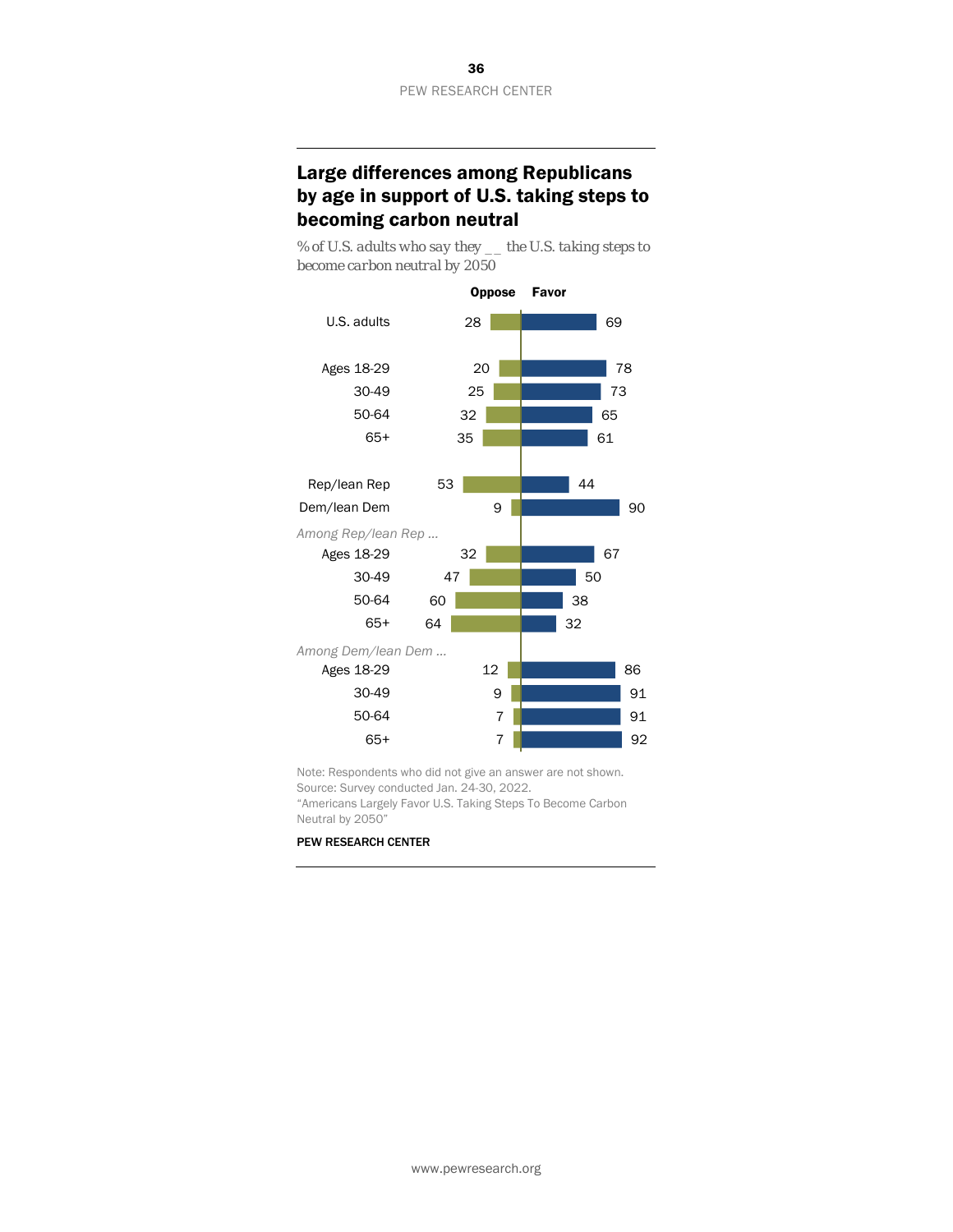# Younger Americans closely divided over whether to phase out reliance on fossil fuels altogether

*% of U.S. adults who say that the U.S. should …*

- Phase out the use of oil, coal and natural gas completely, relying instead on renewable sources
- Use a mix of energy sources including oil, coal and natural gas along with renewable sources





*Among Dem/lean Dem who are ...*



Note: Respondents who did not give an answer are not shown. Source: Survey conducted Jan. 24-30, 2022.

"Americans Largely Favor U.S. Taking Steps To Become Carbon Neutral by 2050"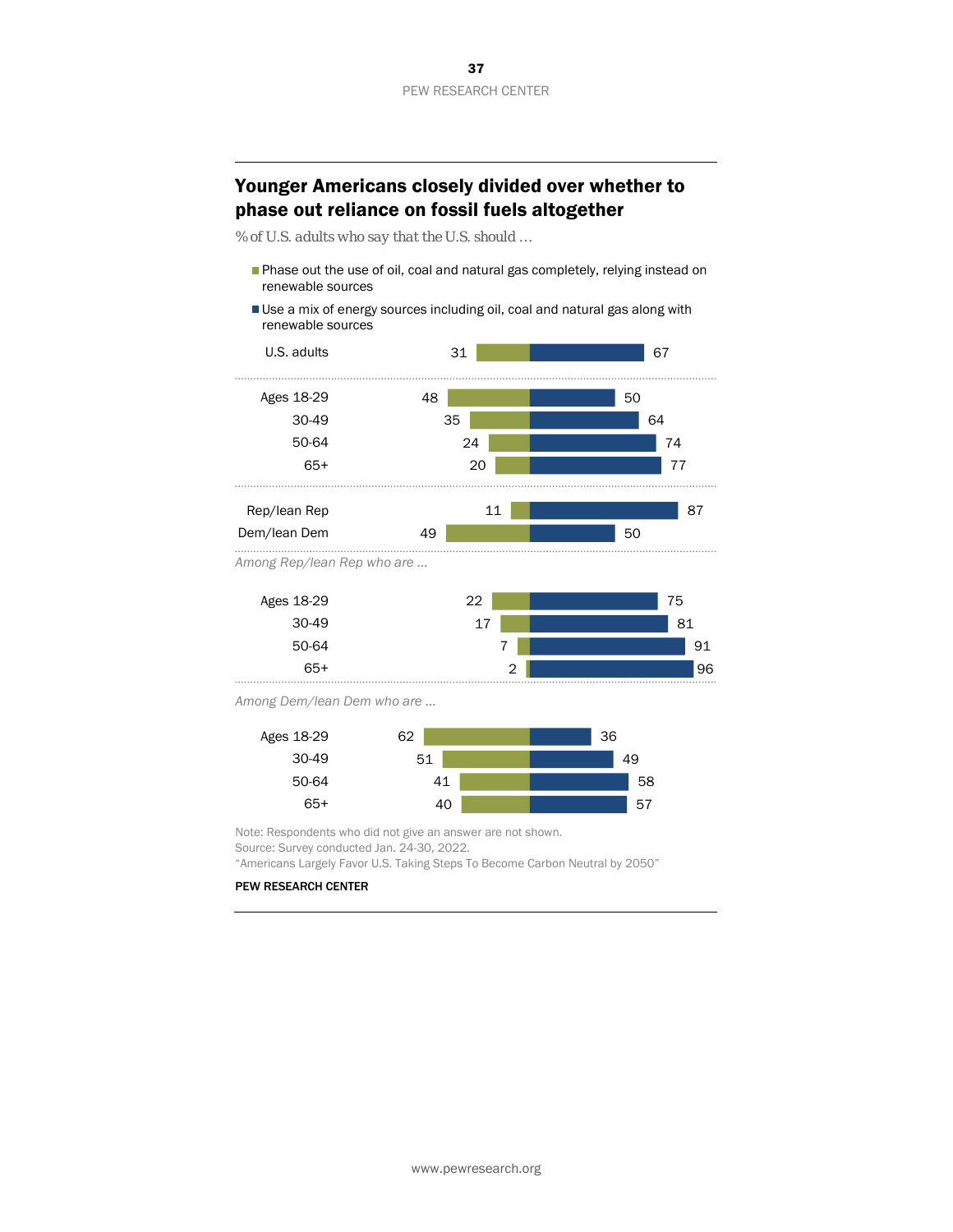# Among Democrats, views on how much human activity contributes to climate change differ by education

*% of U.S. adults who say human activity, such as the burning of fossil fuels, contributes \_\_ to global climate change*



Note: Respondents who did not give an answer are not shown.

Source: Survey conducted Jan. 24-30, 2022.

"Americans Largely Favor U.S. Taking Steps To Become Carbon Neutral by 2050"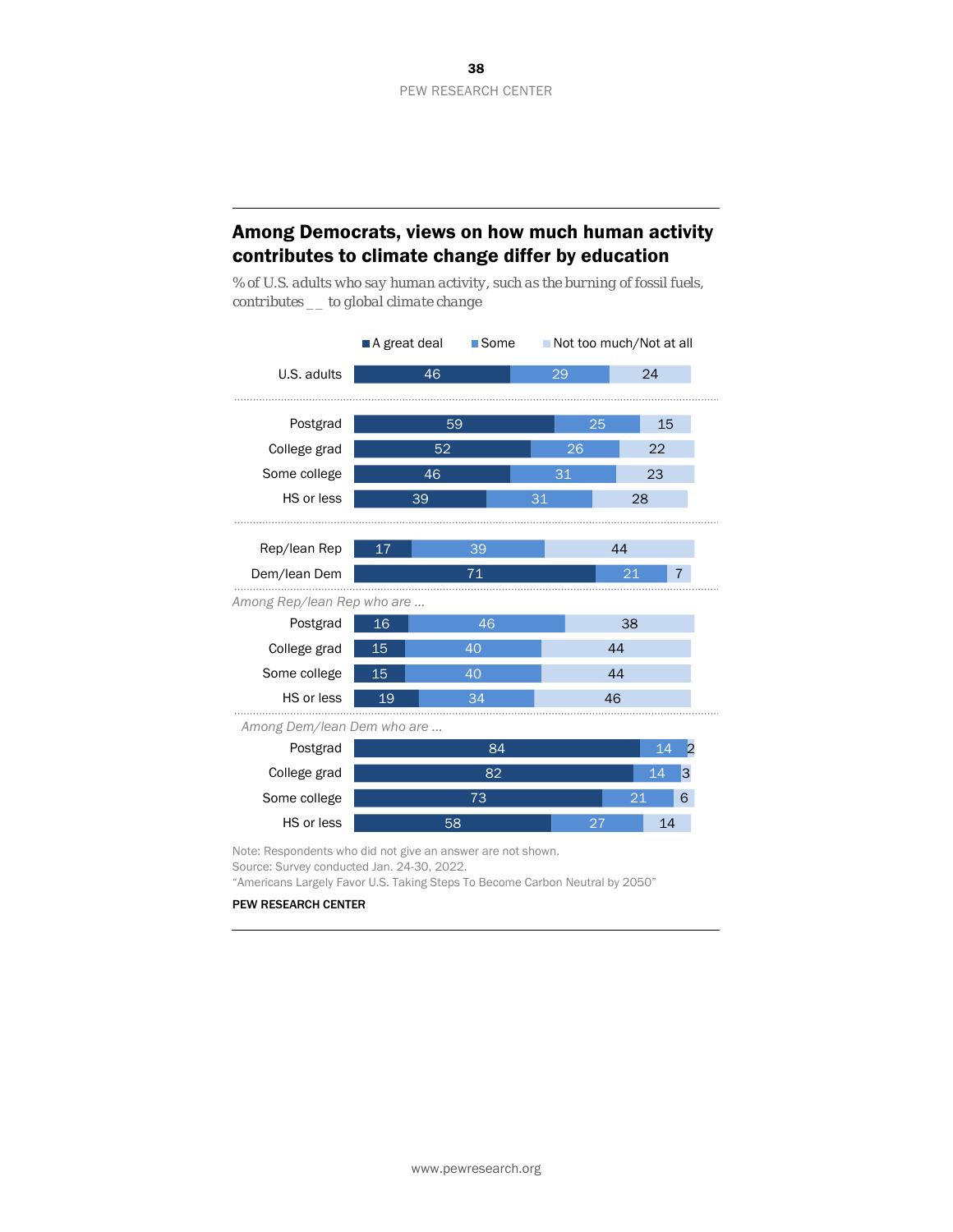# <span id="page-38-0"></span>Survey question wording and topline

#### **2022 PEW RESEARCH CENTER'S AMERICAN TRENDS PANEL WAVE 102 JANUARY 2022 JANUARY 24-30, 2022 N=10,237**

#### **ASK ALL:**

ENVIR4 How would you rate each of the following priorities for America's energy policies? **[RANDOMIZE ITEMS]**

|    |                                                                                 |                                | Should be<br>an                    |                                   |                       |            |
|----|---------------------------------------------------------------------------------|--------------------------------|------------------------------------|-----------------------------------|-----------------------|------------|
|    |                                                                                 | Should be<br>a top<br>priority | important<br>but lower<br>priority | Should not<br>be too<br>important | Should not<br>be done | No answer  |
| a. | Reducing our dependence on<br>foreign energy sources                            |                                |                                    |                                   |                       |            |
|    | Jan 24-30, 2022<br>Mar 27-Apr 9, 2018                                           | 61<br>69                       | 31<br>24                           | 6<br>5                            | 1<br>1                | 1<br>1     |
| b. | Creating jobs within the<br>energy sector                                       |                                |                                    |                                   |                       |            |
|    | Jan 24-30, 2022<br>Mar 27-Apr 9, 2018                                           | 43<br>58                       | 47<br>33                           | 8<br>8                            |                       | 1          |
| C. | Protecting the environment<br>from the effects of energy<br>development and use |                                |                                    |                                   |                       |            |
|    | Jan 24-30, 2022<br>Mar 27-Apr 9, 2018                                           | 53<br>72                       | 38<br>24                           | 7<br>$\overline{3}$               | 1<br>1                | 1<br>1     |
| d. | Keeping consumer energy<br>prices low                                           |                                |                                    |                                   |                       |            |
|    | Jan 24-30, 2022<br>Mar 27-Apr 9, 2018                                           | 61<br>66                       | 35<br>30                           | 3<br>3                            | 1                     | $<$ 1<br>1 |
| е. | Increasing reliance on<br>renewable energy sources                              |                                |                                    |                                   |                       |            |
|    | Jan 24-30, 2022<br>Mar 27-Apr 9, 2018                                           | 51<br>71                       | 37<br>24                           | 9<br>4                            | 2<br>1                | 1<br>1     |

#### *TREND FOR COMPARISON*

*Pew Research Center survey conducted by telephone: Right now, how would you rate each of the following priorities for America's energy policies? First, do you think [INSERT ITEM; RANDOMIZE] should be a top priority, important but lower priority, not too important, or should it not be done? [NEXT ITEM]? [IF NECESSARY: Do you think [ITEM] should be a top priority for America's energy policies, important but lower priority, not too important, or should it not be done?*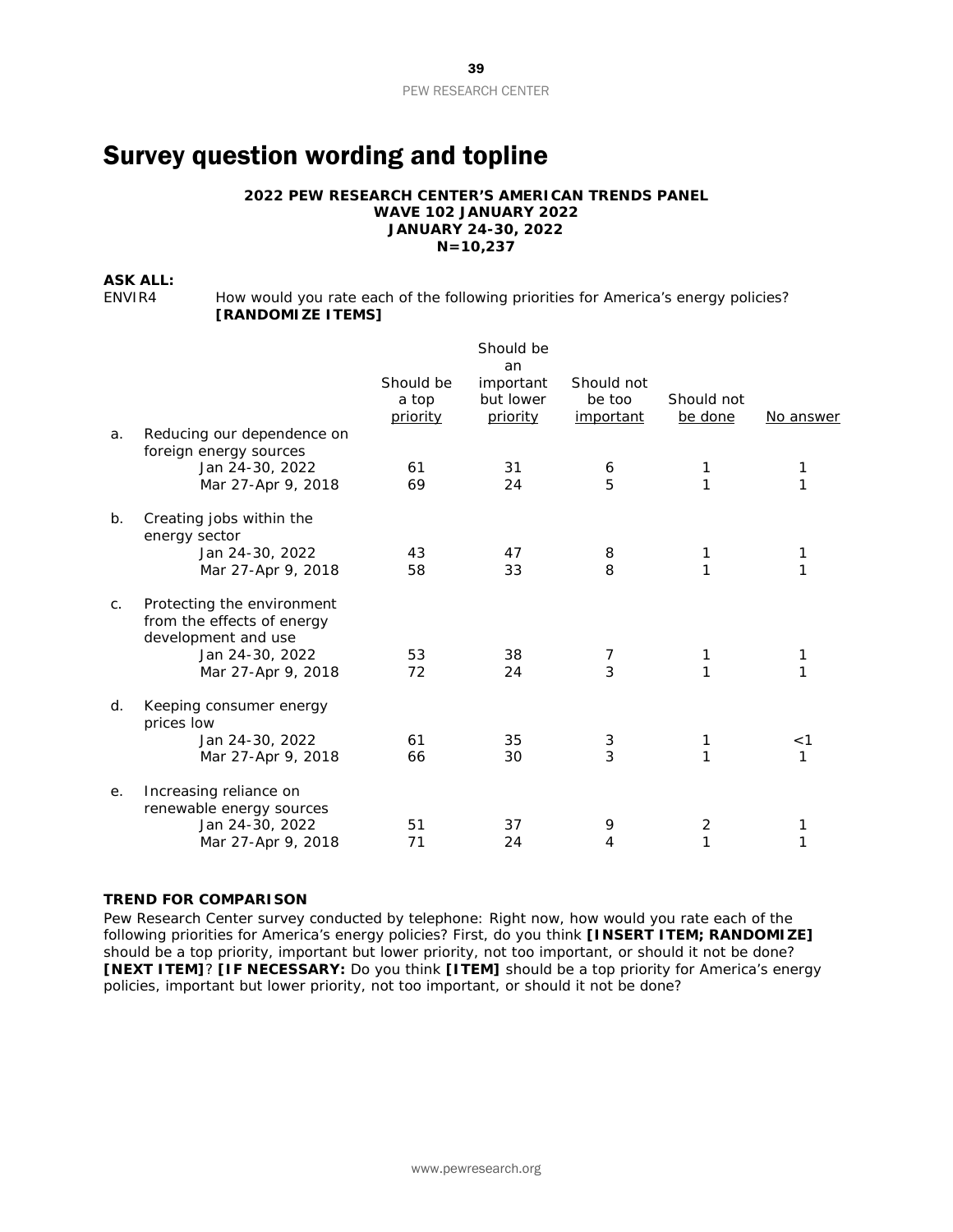|                |                                                                                                  | Top<br>priority | Important<br>but lower<br>priority | Not too<br>important | Should not<br>be done | No answer |
|----------------|--------------------------------------------------------------------------------------------------|-----------------|------------------------------------|----------------------|-----------------------|-----------|
| a.             | Reducing our dependence on<br>foreign energy sources<br>May 3-7, 2017                            | 48              | 32                                 | 10                   | 6                     | 4         |
| $b$ .          | Creating jobs within the<br>energy sector<br>May 3-7, 2017                                       | 49              | 36                                 | $\overline{7}$       | 3                     | 5         |
| $\mathsf{C}$ . | Protecting the environment<br>from the effects of energy<br>development and use<br>May 3-7, 2017 | 53              | 33                                 | 8                    | 3                     | 3         |
| d.             | Keeping consumer energy<br>prices low<br>May 3-7, 2017                                           | 49              | 39                                 | 6                    | 3                     | 1         |
| е.             | Increasing reliance on<br>renewable energy sources<br>May 3-7, 2017                              | 52              | 32                                 | 9                    | 3                     | 4         |

# **ASK ALL:**

NRGENCTV What role should the federal government play in each of the following activities? **[RANDOMIZE ITEMS]**

|             |                                                 | Encourage               | Discourage       | <b>Neither</b><br>encourage |           |
|-------------|-------------------------------------------------|-------------------------|------------------|-----------------------------|-----------|
|             |                                                 | this<br><u>activity</u> | this<br>activity | nor<br><u>discourage</u>    | No answer |
| a.          | The use of electric vehicles<br>Jan 24-30, 2022 | 51                      | 10               | 39                          |           |
| $b_{\cdot}$ | The production of wind and<br>solar power       |                         |                  |                             |           |
|             | Jan 24-30, 2022                                 | 72                      | 5                | 22                          |           |
| C.          | Oil and gas drilling<br>Jan 24-30, 2022         | 33                      | 33               | 33                          |           |
| d.          | Coal mining<br>Jan 24-30, 2022                  | 20                      | 44               | 35                          |           |
| е.          | The production of nuclear<br>power              |                         |                  |                             |           |
|             | Jan 24-30, 2022                                 | 35                      | 26               | 37                          | 2         |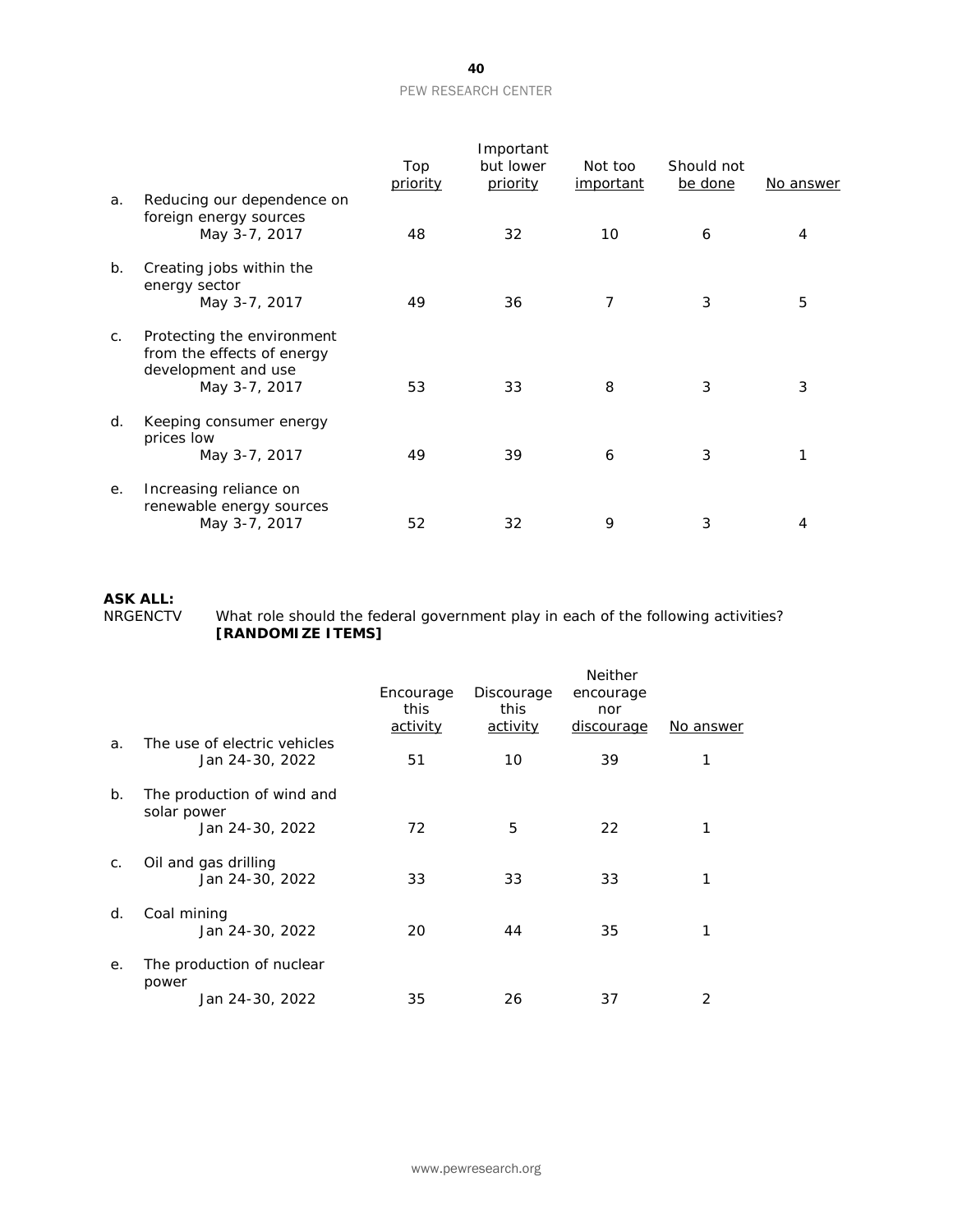# **ASK ALL:**

Right now, which ONE of the following do you think should be the more important priority for addressing America's energy supply? **[RANDOMIZE ORDER OF RESPONSE 1 AND 2]**

|                    | Developing alternative |                        |           |
|--------------------|------------------------|------------------------|-----------|
|                    | sources, such as       | Expanding exploration  |           |
|                    | wind, solar and        | and production of oil, |           |
|                    | hydrogen technology    | coal and natural gas   | No answer |
| Jan 24-30, 2022    | 69                     | 30                     |           |
| Apr 20-29, 2021    |                        | 27                     |           |
| Apr 29-May 5, 2020 | 79                     | 20                     |           |
| Oct 1-13, 2019     |                        | つつ                     |           |

#### *TREND FOR COMPARISON:*

*Pew Research Center survey conducted by telephone: Right now, which ONE of the following do you think should be the more important priority for addressing America's energy supply [READ AND RANDOMIZE]?*

|                    | Developing<br>alternative sources<br>such as wind, solar<br>and hydrogen<br>technology | Expanding<br>exploration and<br>production of oil,<br>coal and natural<br><u>gas</u> | (VOL.)<br>Both should be<br>given equal priority | (VOL.)<br><b>DK/Ref</b> |
|--------------------|----------------------------------------------------------------------------------------|--------------------------------------------------------------------------------------|--------------------------------------------------|-------------------------|
| Jan 4-9, 2017      | 65                                                                                     | 27                                                                                   |                                                  |                         |
| Dec 3-7, 2014      | 60                                                                                     | 30                                                                                   |                                                  |                         |
| Feb 12-26, 2014    | 65                                                                                     | 28                                                                                   | 5                                                |                         |
| Sep 4-8, 2013      | 58                                                                                     | 34                                                                                   | 6                                                |                         |
| Feb 13-18, 2013    | 54                                                                                     | 34                                                                                   |                                                  |                         |
| Oct 24-28, 2012    | 47                                                                                     | 39                                                                                   |                                                  | 5                       |
| Mar 7-11, 2012     | 52                                                                                     | 39                                                                                   | 5                                                |                         |
| Feb 22-Mar 1, 2011 | 63                                                                                     | 29                                                                                   |                                                  |                         |

# **ASK ALL:**

Thinking about the country's energy supply, do you think the U.S. should... **[RANDOMIZE ORDER OF RESPONSE 1 AND 2]**

|                 | Phase out the use of oil,   |                        |           |
|-----------------|-----------------------------|------------------------|-----------|
|                 | coal and natural gas        | Use a mix of energy    |           |
|                 | completely, relying instead | sources including oil, |           |
|                 | on renewable energy         | coal and natural gas   |           |
|                 | sources such as wind and    | along with renewable   |           |
|                 | solar power only            | energy sources         | No answer |
| Jan 24-30, 2022 | 31                          | 67                     |           |
| Apr 20-29, 2021 | 33                          | 64                     | 2         |
|                 |                             |                        |           |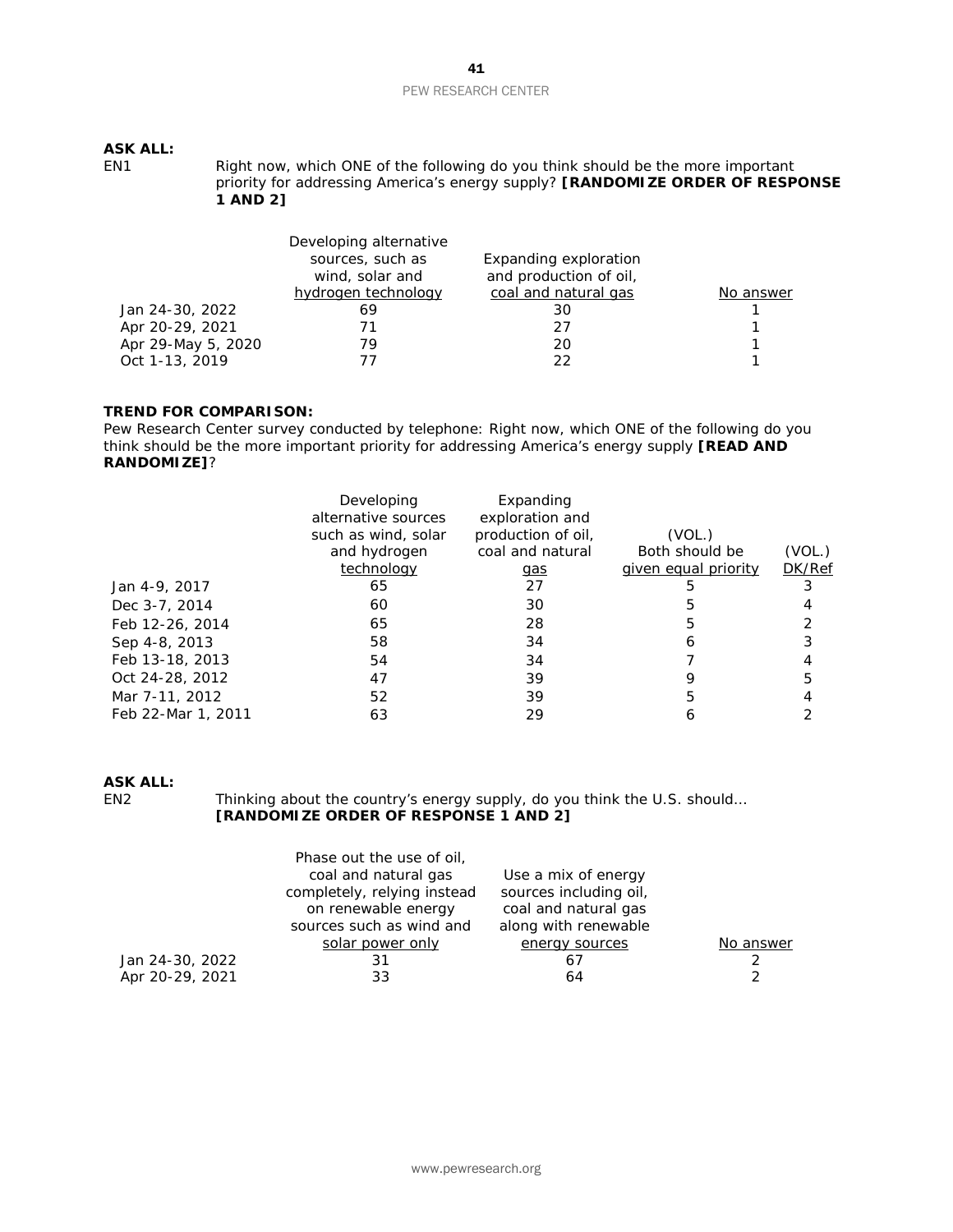# **ASK RANDOM 30% OF RESPONDENTS ON FORM 1 [N=1,498]:**

Regardless of your overall views on energy, what do you think would be the main benefit to the U.S. phasing out the use of oil, coal and natural gas completely?<sup>[2](#page-41-0)</sup>

| Jan 24-30, |                                                                  |
|------------|------------------------------------------------------------------|
| 2022       |                                                                  |
| 43         | Environment/climate benefits NET                                 |
| 14         | Improves environment, general                                    |
| 11         | Lowers pollution/helps with other environmental problems         |
| 11         | Reduces carbon emissions/climate change impacts                  |
| 10         | Saves planet for future generations                              |
| 8          | Reduces dependence on other countries for energy                 |
| 8          | Economic benefits NET                                            |
| 5          | Lowers energy costs                                              |
| 2          | Creates jobs/higher paying jobs                                  |
|            | Improves economy, general                                        |
| 3          | Renewable energy is more sustainable; fossil fuels could run out |
|            | Improves peoples' health                                         |
| 13         | There would be no benefit                                        |
|            | Should reduce use of fossil fuels, not phase out                 |
|            | Other responses/unclear                                          |
|            | Don't know                                                       |
| 25         | No answer                                                        |

#### **ASK RANDOM 30% OF RESPONDENTS ON FORM 2 [N=1,508]:**

PHASEDWNS Regardless of your overall views on energy, what do you think would be the main downside to the U.S. phasing out the use of oil, coal and natural gas completely?<sup>[3](#page-41-1)</sup>

| Jan 24-30, |                                                                           |
|------------|---------------------------------------------------------------------------|
| 2022       |                                                                           |
| 35         | Economic downsides NET                                                    |
| 18         | Higher energy costs                                                       |
| 18         | Job loss/need for worker retraining                                       |
| 3          | Hurts the economy, general                                                |
| 21         | Not ready to phase out fossil fuels/switch to renewable energy NET        |
| 12         | Renewable energy is not reliable                                          |
| 5          | Renewable energy would not meet demand                                    |
| 5          | Not ready to completely phase out fossil fuels, general                   |
| 3          | Politicians, corporations, lobbyists would not allow this to happen       |
| 3          | Should not phase out fossil fuels                                         |
| 2          | Would need to continue or increase reliance on other countries for energy |
| 4          | There would be no downside                                                |
| 7          | Other responses/unclear                                                   |
| 2          | Don't know                                                                |
| 28         | No answer                                                                 |

<span id="page-41-0"></span>Verbatim responses have been coded into categories. Figures add to more than 100% because multiple responses were accepted.

<span id="page-41-1"></span>Verbatim responses have been coded into categories. Figures add to more than 100% because multiple responses were accepted.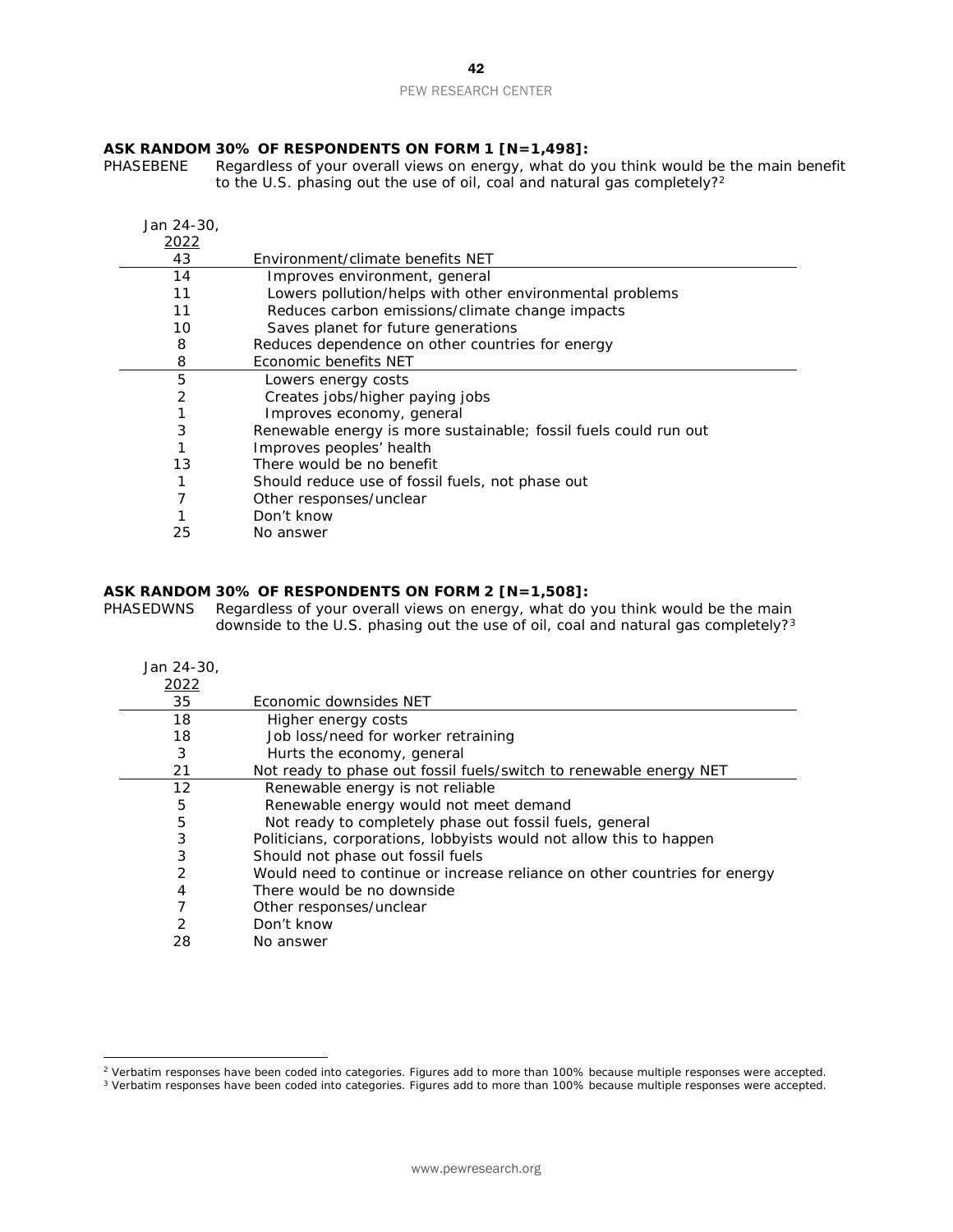# **ASK ALL:**

If the U.S. greatly reduces energy production from fossil fuel sources such as oil, coal and natural gas, and increases energy production from renewable sources such as wind and solar, how likely do you think it is that this transition… **[RANDOMIZE ITEMS]**

| a. | Would lead to unexpected                                                                             | Very likely | Somewhat<br>likely | Not too<br>likely | Not at all<br>likely | No answer |
|----|------------------------------------------------------------------------------------------------------|-------------|--------------------|-------------------|----------------------|-----------|
|    | problems for the country<br>Jan 24-30, 2022                                                          | 30          | 40                 | 25                | 4                    |           |
| b. | Would not happen fast<br>enough to prevent severe<br>problems from climate change<br>Jan 24-30, 2022 | 30          | 42                 | 18                | 8                    |           |

#### **ASK ALL:**

Thinking about life in this country over the next 30 years…

NRGTRNST If the U.S. greatly reduces energy production from fossil fuel sources such as oil, coal and natural gas, and increases production from renewable sources such as wind and solar, how do you think it would impact each of the following in your local area? **[RANDOMIZE ITEMS]**

|    |                                                                     | Make   | Make  | Not have<br>much of an |           |
|----|---------------------------------------------------------------------|--------|-------|------------------------|-----------|
| a. | The reliability of the electrical                                   | better | worse | effect                 | No answer |
|    | grid<br>Jan 24-30, 2022                                             | 38     | 31    | 29                     | 2         |
| b. | Job opportunities in the<br>energy sector<br>Jan 24-30, 2022        | 56     | 20    | 23                     | 1         |
| C. | The prices you pay to heat<br>and cool your home<br>Jan 24-30, 2022 | 39     | 39    | 20                     | 1         |
| d. | The prices you pay for<br>everyday goods<br>Jan 24-30, 2022         | 29     | 40    | 30                     | 1         |
| е. | Air and water quality<br>Jan 24-30, 2022                            | 63     | 8     | 28                     | 1         |
| f. | The frequency of extreme<br>weather events<br>Jan 24-30, 2022       | 37     | 11    | 50                     |           |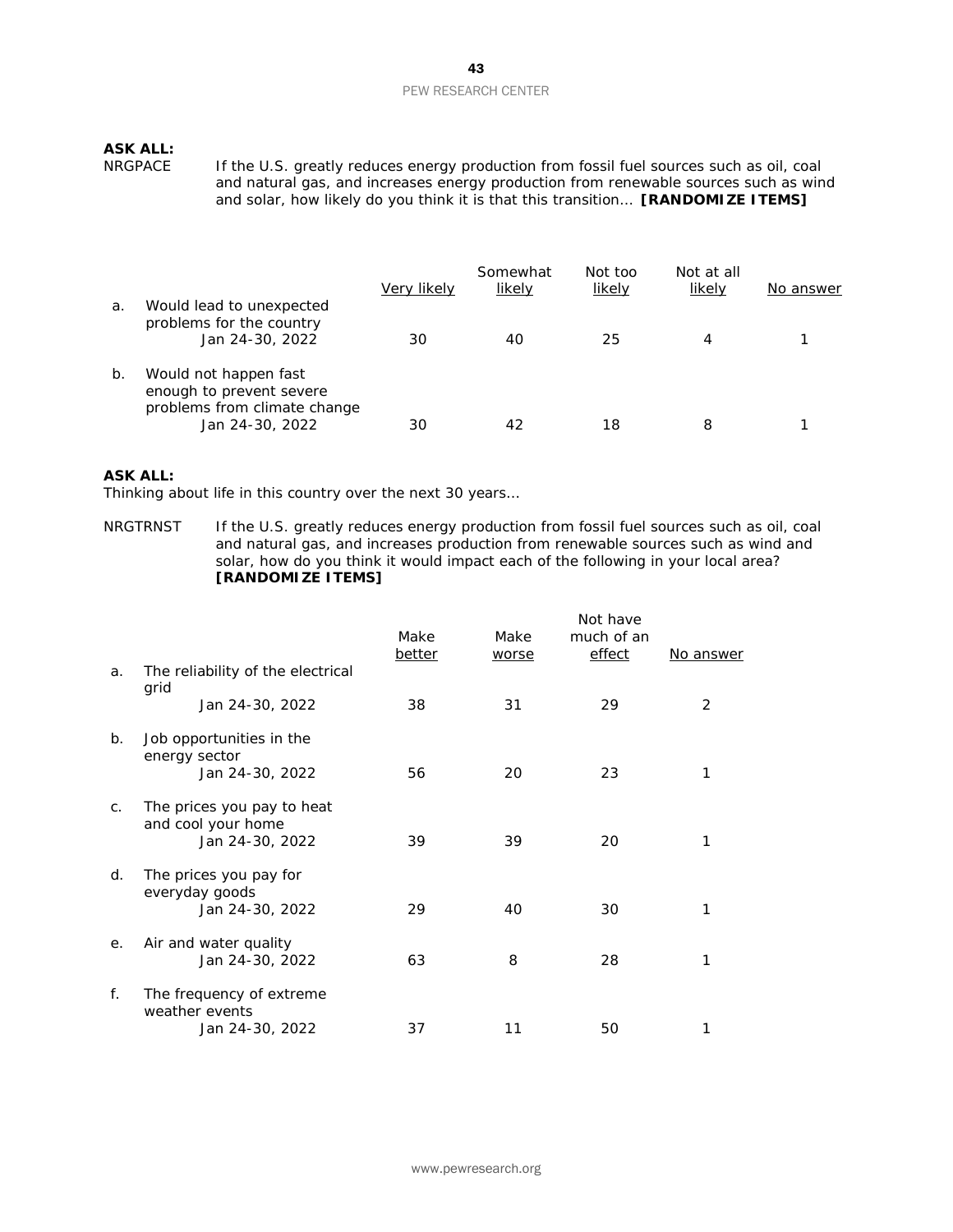#### **ASK ALL:**

As you may know, the Biden administration has set a goal for the U.S. to become carbon neutral by 2050, meaning the country would release no more carbon dioxide into the atmosphere than it removes.

CARBNEUT Do you favor or oppose the U.S. taking steps to become carbon neutral by 2050?

#### Jan 24-30,

| 2022 |           |
|------|-----------|
| 69   | Favor     |
| 28   | Oppose    |
| 3    | No answer |
|      |           |

# **ASK ALL:**

How much do you think human activity, such as the burning of fossil fuels, contributes to global climate change?

|                    | A great deal | <u>Some</u> | Not too much | Not at all | No answer |
|--------------------|--------------|-------------|--------------|------------|-----------|
| Jan 24-30, 2022    | 46           | 29          |              |            |           |
| Apr 20-29, 2021    | 44           | 33          | 15           |            |           |
| Apr 29-May 5, 2020 | 49           | 32          | 13           |            |           |
| Oct 1-13, 2019     | 49           | 30          | 14           | г          |           |

#### **RANDOMIZE ORDER OF CLIM5 AND CLIM6**

#### **ASK ALL:**

CLIM5 Do you think policies aimed at reducing the effects of global climate change generally… **[RANDOMIZE AND RECORD RESPONSE 1 AND 2 ORDER. SHOW IN SAME ORDER AS CLIM6]**

|                    |         |                             | Make no        |           |
|--------------------|---------|-----------------------------|----------------|-----------|
|                    |         |                             | difference for |           |
|                    |         | Help the U.S. Hurt the U.S. | the U.S.       |           |
|                    | economy | economy                     | economy        | No answer |
| Jan 24-30, 2022    | 37      | 35                          | 27             |           |
| Oct 1-13, 2019     | 33      | 30                          | 35             |           |
| Mar 27-Apr 9, 2018 | 30      | 31                          | 36             |           |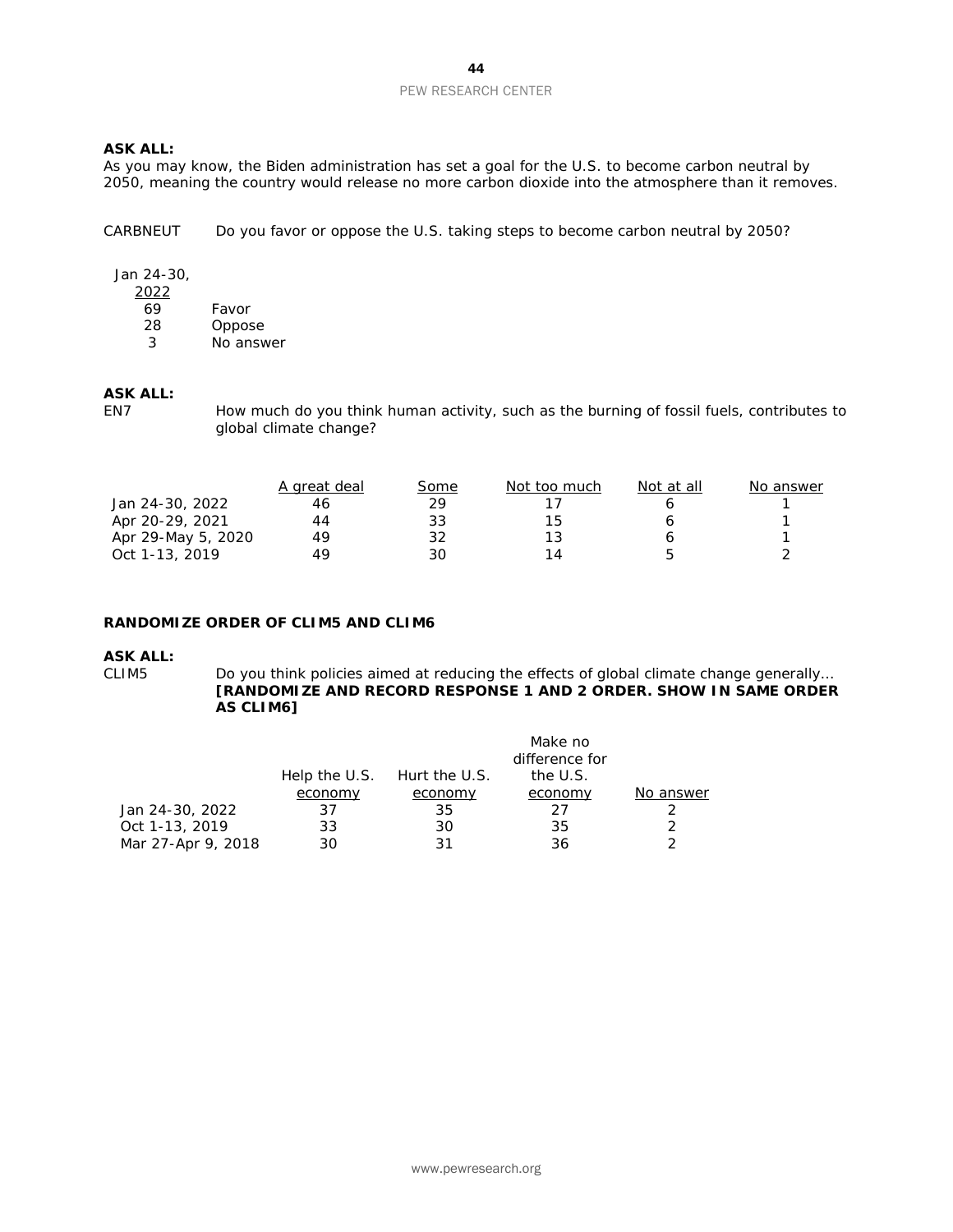#### **ASK ALL:**

CLIM6 Do you think policies aimed at reducing the effects of global climate change generally… **[RANDOMIZE AND RECORD RESPONSE 1 AND 2 ORDER. SHOW IN SAME ORDER AS CLIM5]**

|                    | Do more<br>GOOD than | Do more<br>HARM than | Make no<br>difference for |           |
|--------------------|----------------------|----------------------|---------------------------|-----------|
|                    | harm for the         | good for the         | the.                      |           |
|                    | environment          | environment          | environment               | No answer |
| Jan 24-30, 2022    | 56                   | 18                   | 24                        |           |
| Oct 1-13, 2019     | 54                   | 15                   | 29                        |           |
| Mar 27-Apr 9, 2018 | 49                   | 19                   | 30                        |           |

# **ASK ALL:**

Do you support or oppose the U.S. participating in international efforts to help reduce the effects of global climate change?

#### Jan 24-30,

 $\frac{2022}{43}$ 

- Strongly support
- 32 Somewhat support<br>14 Somewhat oppose
- Somewhat oppose
- 10 Strongly oppose
- 1 No answer

#### **ASK FORM 1 [N=5,124]:**

CLIMCOMP1 Compared to other countries with large economies, how much do you think the U.S. is doing to help reduce the effects of global climate change?

#### Jan 24-30,

2022

- 32 More than other countries with large economies
- 36 Less than other countries with large economies
- 31 About as much as other countries with large economies<br>
2 No answer
- No answer

#### **ASK FORM 2 [N=5,113]:**

CLIMCOMP2 Compared to other countries with large economies, how much do you think the U.S. should be doing to help reduce the effects of global climate change?

#### Jan 24-30,

 $\frac{2022}{31}$ 

- More than other countries with large economies
- 14 Less than other countries with large economies
- 54 About as much as other countries with large economies
- 1 No answer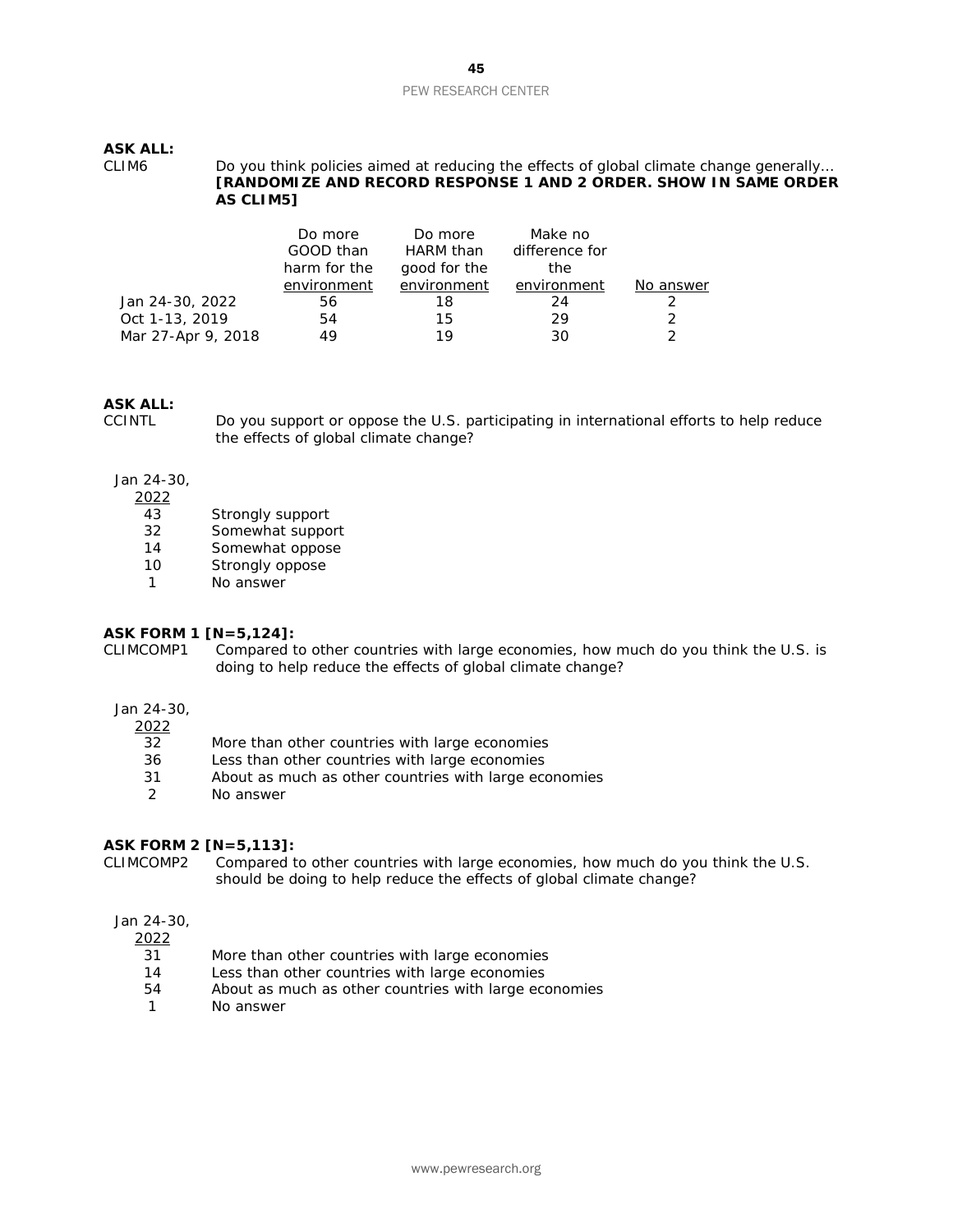# **ASK ALL:**

How likely is it that countries around the world, including the U.S., will collectively do enough to avoid the worst impacts from climate change?

#### Jan 24-30,

| 2022 |                                          |
|------|------------------------------------------|
| 6    | Will definitely happen                   |
| 30   | Will probably happen                     |
| 45   | Will probably NOT happen                 |
| 8    | Will definitely NOT happen               |
| 10   | Climate change impacts are not a problem |
| 1    | No answer                                |

#### **ASK ALL:**

As part of international efforts to reduce the effects of global climate change...

CCINTL2 Do you think the U.S. has a responsibility to provide financial assistance to developing countries to help build renewable energy sources and move away from fossil fuels?

#### Jan 24-30,

# $\frac{2022}{39}$

- 39 Yes, the U.S. has this responsibility<br>59 No, the U.S. does not have this resp
- $59$  No, the U.S. does not have this responsibility  $2$  No answer
- No answer

#### **ASK IF HOMEOWNER (XOWNRENTMOD=1) [N=7,578]:**

ENV4 Have you given serious thought to installing solar panels to generate electricity for your home within the past 12 months, or haven't you done this?

|                             | I have given<br>serious<br>thought to<br>installing<br>solar panels | I have already<br>installed solar<br>panels at | I have not<br>installed nor<br>given serious<br>thought to<br>installing |           |
|-----------------------------|---------------------------------------------------------------------|------------------------------------------------|--------------------------------------------------------------------------|-----------|
|                             | at home                                                             | home                                           | solar panels                                                             | No answer |
| Jan 24-30, 2022             | 39                                                                  | 8                                              | 52                                                                       |           |
| Oct 1-13, 2019 <sup>4</sup> | 46                                                                  | 6                                              | 47                                                                       |           |
| May 10-Jun 6, 2016          | 40                                                                  | Δ                                              | 54                                                                       |           |

<span id="page-45-0"></span><sup>4</sup> In 2016 and 2019, ENV4 was asked without the homeowner filter. The 2016 and 2019 numbers here for ENV4 and ENV5 were filtered by homeowner status so that they could be compared with the 2022 data.